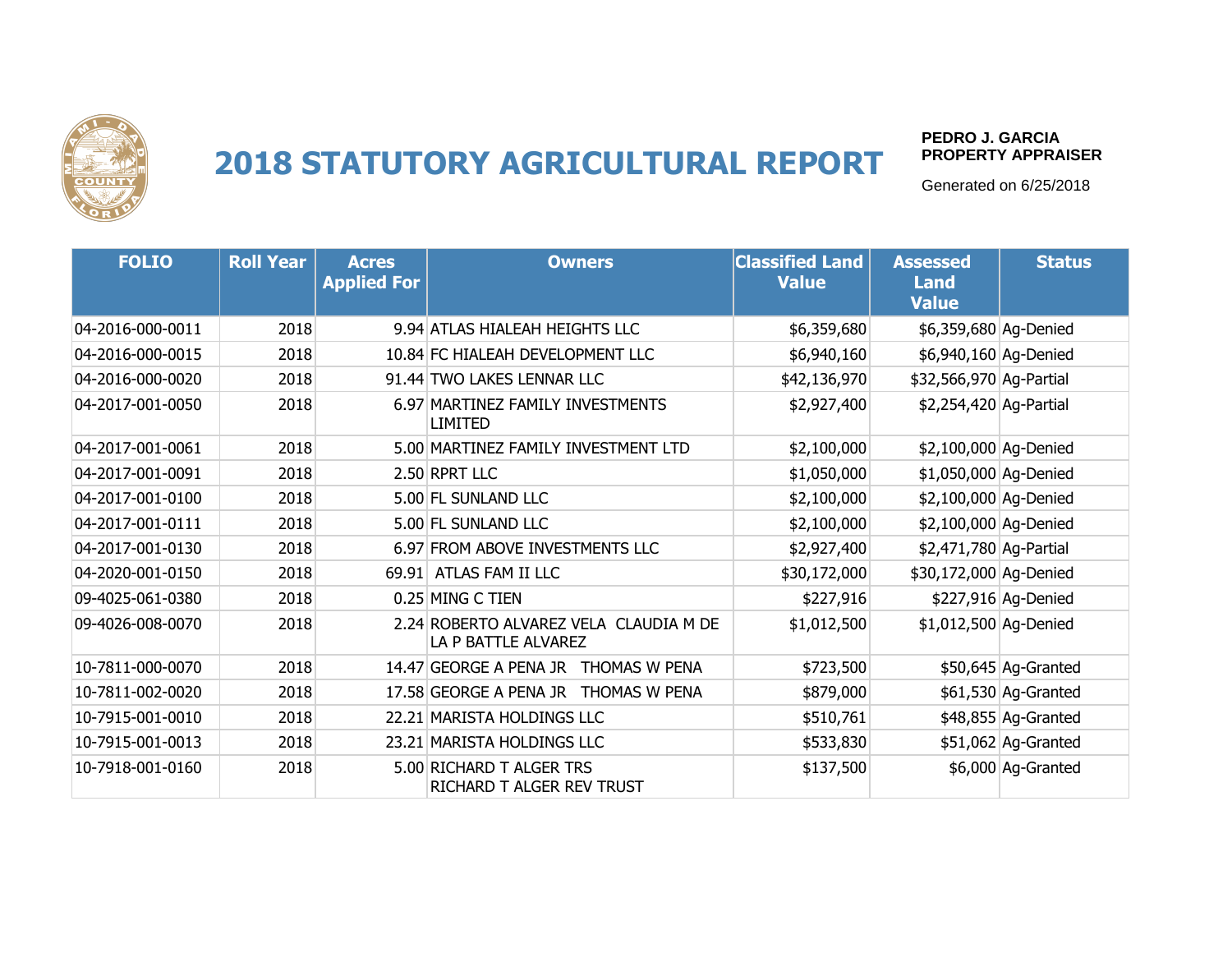

#### **PEDRO J. GARCIA PROPERTY APPRAISER**

| <b>FOLIO</b>     | <b>Roll Year</b> | <b>Acres</b><br><b>Applied For</b> | <b>Owners</b>                                                           | <b>Classified Land</b><br><b>Value</b> | <b>Assessed</b><br><b>Land</b><br><b>Value</b> | <b>Status</b>        |
|------------------|------------------|------------------------------------|-------------------------------------------------------------------------|----------------------------------------|------------------------------------------------|----------------------|
| 10-7918-001-0170 | 2018             |                                    | 5.00 RICHARD T ALGER TRS<br>RICARD T ALGER REV TRUST                    | \$137,500                              |                                                | \$6,000 Ag-Granted   |
| 10-7918-008-0440 | 2018             |                                    | 0.17 ANNAJO NEWMAN VAHLE TRS ANNAJO<br><b>NEWMAN VAHLE TRUST</b>        | \$52,500                               |                                                | \$602 Ag-Granted     |
| 10-7918-008-0450 | 2018             |                                    | 0.17 ANNAJO NEWMAN VAHLE TRS ANNAJO<br><b>NEWMAN VAHLE TRUST</b>        | \$52,500                               |                                                | \$602 Ag-Granted     |
| 10-7922-001-0100 | 2018             |                                    | 10.00 RICHARD T ALGER TRS<br>RICHARD T ALGER REV TRUST                  | \$486,200                              |                                                | \$21,216 Ag-Granted  |
| 16-7823-000-0082 | 2018             |                                    | 2.50 WILLIE FRANK MIDDLEBROOKS JR<br><b>VALERIE HARRIS MIDDLEBROOKS</b> | \$150,000                              |                                                | \$150,000 Ag-Denied  |
| 16-7919-001-0324 | 2018             |                                    | 9.00 RADHASOAMI OF FLORIDA CITY LLC                                     | \$2,382,921                            | \$2,382,921 Ag-Denied                          |                      |
| 20-5013-017-0180 | 2018             |                                    | 0.89 PEDRO OSSES JUNELLY OSSES                                          | \$739,118                              |                                                | \$739,118 Ag-Denied  |
| 27-2033-001-0300 | 2018             |                                    | 6.99 CAROL ENTERPRISES CORP<br>C/O<br><b>RICHARD MORGENSTERN</b>        | \$3,017,995                            | \$1,515,641 Ag-Partial                         |                      |
| 30-2009-001-0170 | 2018             |                                    | 78.38 INTERNATIONAL ATLANTIC LLC                                        | \$17,071,405                           | \$13,834,405 Ag-Partial                        |                      |
| 30-2009-001-0200 | 2018             |                                    | 6.45 INTERNATIONAL ATLANTIC LLC                                         | \$2,807,440                            | \$2,807,440 Ag-Denied                          |                      |
| 30-2009-001-0290 | 2018             |                                    | 10.00 INTERNATIONAL ATLANTIC LLC                                        | \$4,356,000                            | \$3,272,000 Ag-Partial                         |                      |
| 30-2009-001-0320 | 2018             |                                    | 7.07 INTERNATIONAL ATLANTIC LLC                                         | \$3,009,560                            |                                                | \$841,560 Ag-Partial |
| 30-2009-001-0412 | 2018             |                                    | 8.88 IRVING FRIEDMAN TR<br>$\%$<br>UNIVERSAL AIRCRAFT PARTS INC         | \$3,868,120                            | \$3,868,120 Ag-Denied                          |                      |
| 30-2009-001-0420 | 2018             |                                    | 10.00 INTERNATIONAL ATLANTIC LLC                                        | \$3,920,400                            | \$3,920,400 Ag-Denied                          |                      |
| 30-2009-001-0432 | 2018             |                                    | 2.50 INTERNATIONAL ATLANTIC LLC                                         | \$1,089,000                            | \$1,089,000 Ag-Denied                          |                      |
| 30-2009-001-0433 | 2018             |                                    | 1.25 INTERNATIONAL ATLANTIC LLC                                         | \$544,500                              |                                                | \$544,500 Ag-Denied  |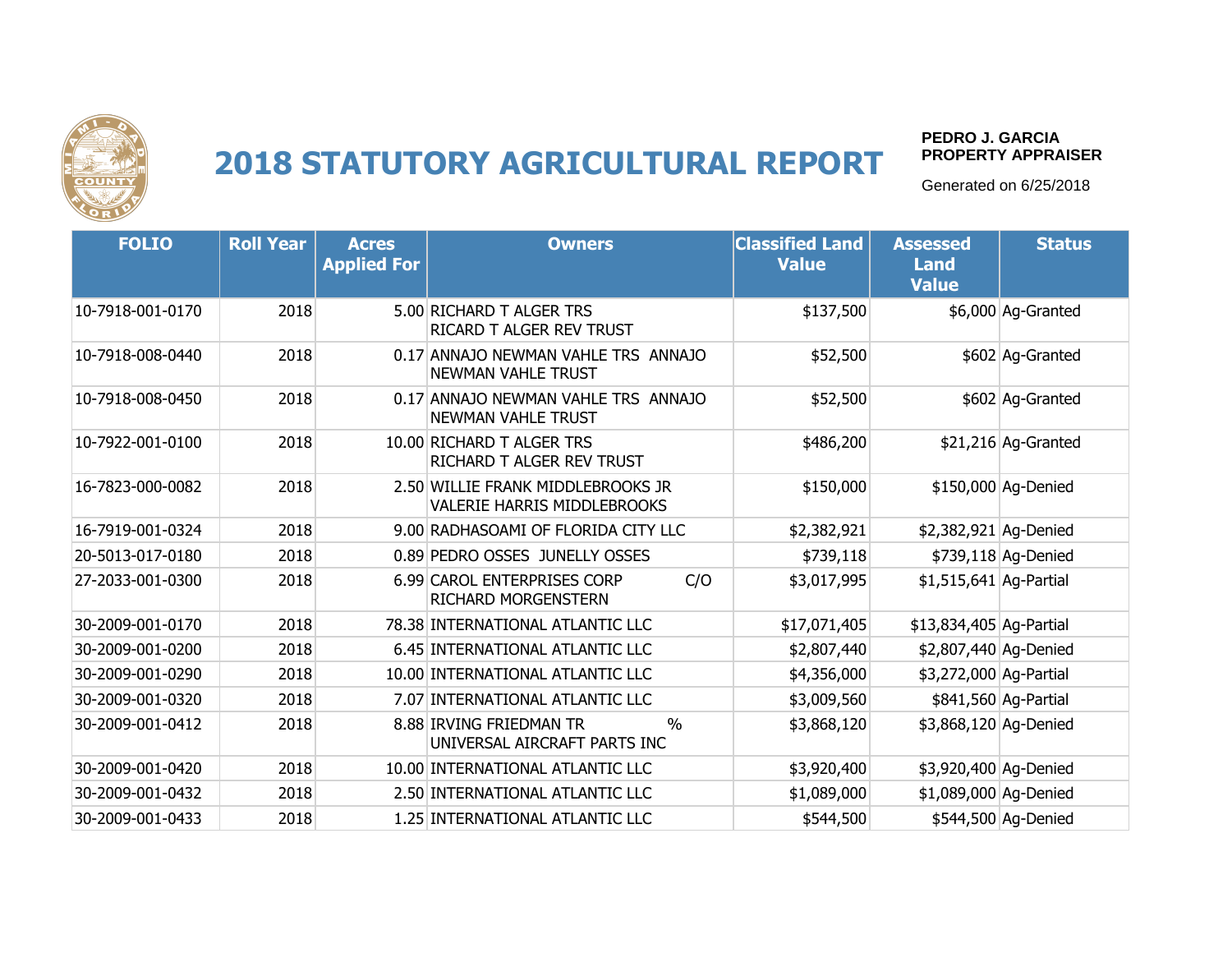

#### **PEDRO J. GARCIA PROPERTY APPRAISER**

| <b>FOLIO</b>     | <b>Roll Year</b> | <b>Acres</b><br><b>Applied For</b> | <b>Owners</b>                          | <b>Classified Land</b><br><b>Value</b> | <b>Assessed</b><br><b>Land</b><br><b>Value</b> | <b>Status</b>        |
|------------------|------------------|------------------------------------|----------------------------------------|----------------------------------------|------------------------------------------------|----------------------|
| 30-2009-001-0435 | 2018             |                                    | 1.25 INTERNATIONAL ATLANTIC LLC        | \$544,500                              |                                                | \$544,500 Ag-Denied  |
| 30-2019-001-0250 | 2018             |                                    | 6.74 DIXIE GARDEN NURSERY INC          | \$410,490                              |                                                | \$260,147 Ag-Partial |
| 30-2019-001-0261 | 2018             |                                    | 6.68 DIXIE GARDEN NURSERY INC          | \$534,480                              |                                                | \$13,362 Ag-Granted  |
| 30-2019-001-0270 | 2018             |                                    | 5.00 DIXIE GARDEN NURSERY INC          | \$400,000                              |                                                | \$10,000 Ag-Granted  |
| 30-2019-001-0280 | 2018             |                                    | 4.80 DIXIE GARDEN NURSERY INC          | \$335,650                              |                                                | \$180,040 Ag-Partial |
| 30-2019-001-0510 | 2018             |                                    | 14.03 DIXIE GARDEN NURSERY INC         | \$1,122,560                            |                                                | \$28,064 Ag-Granted  |
| 30-2019-001-0550 | 2018             |                                    | 10.00 DIXIE GARDEN NURSERY INC         | \$800,000                              |                                                | \$20,000 Ag-Granted  |
| 30-2910-001-0190 | 2018             |                                    | 1.50 SAPPHIRE NURSERIES LLC            | \$171,000                              |                                                | \$171,000 Ag-Denied  |
| 30-2911-001-0120 | 2018             |                                    | 4.89 MIAMI DADE RE INVESTMENTS LLC     | \$513,450                              |                                                | \$513,450 Ag-Denied  |
| 30-2911-001-0130 | 2018             |                                    | 4.89 MIAMI DADE RE INVESTMENTS LLC     | \$513,450                              |                                                | \$513,450 Ag-Denied  |
| 30-2911-001-0150 | 2018             |                                    | 9.89 PARROT RANCH LLC                  | \$1,038,450                            | \$1,038,450 Ag-Denied                          |                      |
| 30-2911-001-0161 | 2018             |                                    | 2.50 MIAMI DADE RE INVEST LLC          | \$262,500                              |                                                | \$262,500 Ag-Denied  |
| 30-2911-001-0166 | 2018             |                                    | 1.25 DIAMOND NURSERIES LLC             | \$131,250                              |                                                | \$131,250 Ag-Denied  |
| 30-2911-001-0167 | 2018             |                                    | 1.14 DIAMOND NURSERIES LLC             | \$119,700                              |                                                | \$119,700 Ag-Denied  |
| 30-2911-001-0300 | 2018             |                                    | 4.81 SAPPHIRE NURSERIES LLC            | \$577,200                              |                                                | \$577,200 Ag-Denied  |
| 30-2911-001-0310 | 2018             |                                    | 5.00 LA COTRORRA LLC                   | \$600,000                              |                                                | \$600,000 Ag-Denied  |
| 30-2911-002-0040 | 2018             |                                    | 5.00 AVICULTURAL ENTERP OF FLORIDA LLC | \$600,000                              |                                                | \$600,000 Ag-Denied  |
| 30-2911-002-0041 | 2018             |                                    | 5.00 DIAMOND NURSERIES LLC             | \$600,000                              |                                                | \$600,000 Ag-Denied  |
| 30-2911-002-0051 | 2018             |                                    | 6.00 DIAMOND NURSERIES LLC             | \$720,000                              |                                                | \$720,000 Ag-Denied  |
| 30-2911-002-0201 | 2018             |                                    | 4.63 FLAT TOP NURSERIES LLC            | \$486,150                              |                                                | \$486,150 Ag-Denied  |
| 30-2911-002-0205 | 2018             |                                    | 4.63 FLAT TOP NURSERIES LLC            | \$486,150                              |                                                | \$486,150 Ag-Denied  |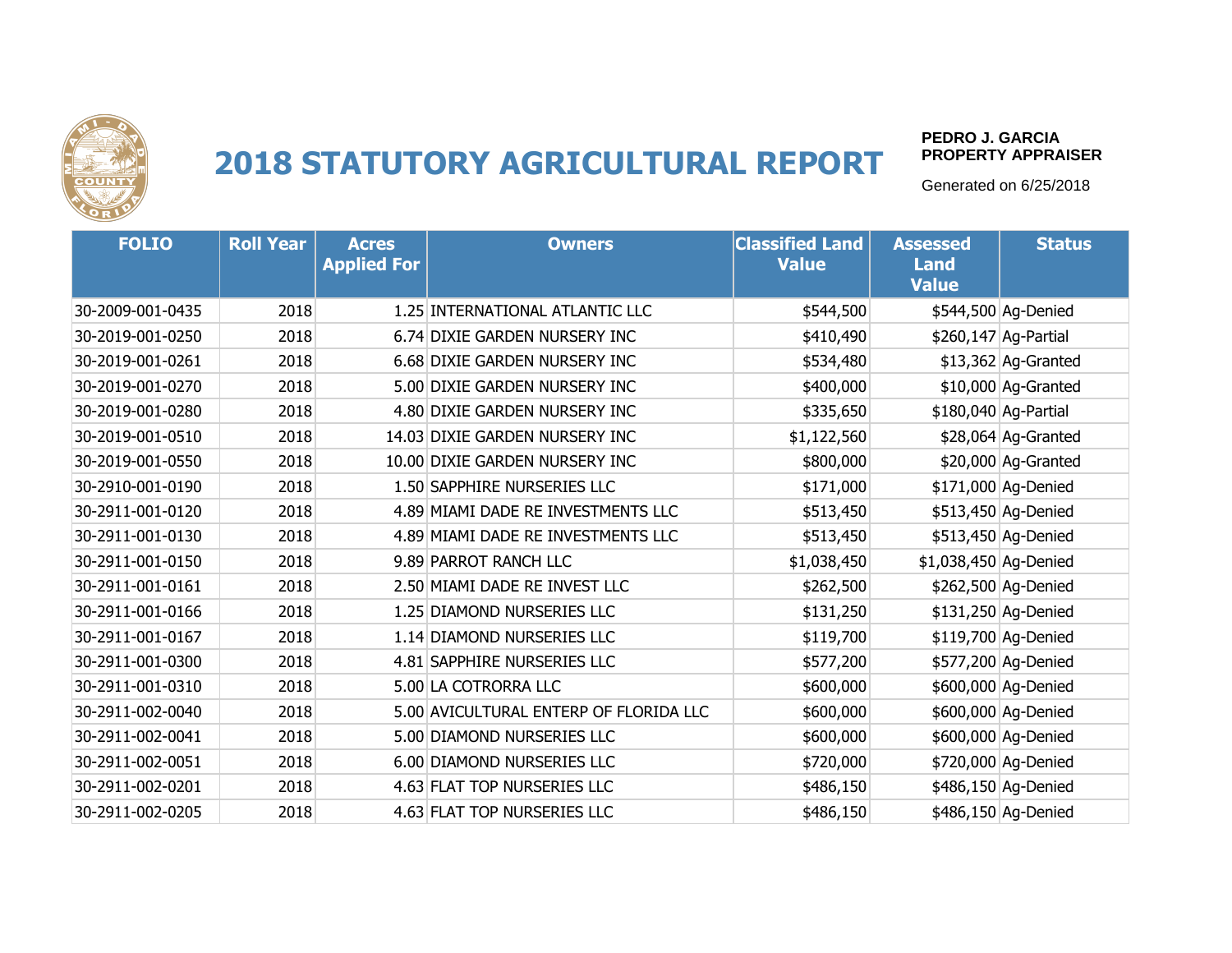

#### **PEDRO J. GARCIA PROPERTY APPRAISER**

| <b>FOLIO</b>     | <b>Roll Year</b> | <b>Acres</b><br><b>Applied For</b> | <b>Owners</b>                                                 | <b>Classified Land</b><br><b>Value</b> | <b>Assessed</b><br><b>Land</b><br><b>Value</b> | <b>Status</b>        |
|------------------|------------------|------------------------------------|---------------------------------------------------------------|----------------------------------------|------------------------------------------------|----------------------|
| 30-2911-002-0270 | 2018             |                                    | 5.00 SAPPHIRE NURSERIES LLC                                   | \$525,000                              |                                                | \$525,000 Ag-Denied  |
| 30-2911-002-0271 | 2018             |                                    | 5.00 SAPPHIRE NURSERIES LLC C/O GUNSTER,<br>YOAKLEY & STEWART | \$525,000                              |                                                | \$525,000 Ag-Denied  |
| 30-2911-002-0280 | 2018             |                                    | 5.00 VECELLIO & GROGAN INC                                    | \$525,000                              |                                                | \$525,000 Ag-Denied  |
| 30-2911-002-0281 | 2018             |                                    | 5.00 SAPPHIRE NURSERIES LLC                                   | \$498,750                              |                                                | \$498,750 Ag-Denied  |
| 30-2911-002-0290 | 2018             |                                    | 5.00 VECELLIO & GROGAN INC                                    | \$525,000                              |                                                | \$525,000 Ag-Denied  |
| 30-2911-002-0300 | 2018             |                                    | 5.00 SAPPHIRE NURSERIES LLC                                   | \$472,500                              |                                                | \$472,500 Ag-Denied  |
| 30-2911-002-0330 | 2018             |                                    | 5.00 SAPPHIRE NURSERIES LLC                                   | \$525,000                              |                                                | \$525,000 Ag-Denied  |
| 30-2913-001-0080 | 2018             |                                    | 5.00 DIAMOND NURSERIES LLC                                    | \$400,000                              |                                                | \$400,000 Ag-Denied  |
| 30-2913-001-0430 | 2018             |                                    | 8.38 AVELINO COELLO SILVA                                     | \$1,676,200                            | \$1,676,200 Ag-Denied                          |                      |
| 30-4835-000-0010 | 2018             |                                    | 63.06 KENDALL PROPERTIES AND<br><b>INVESTMENTS</b>            | \$1,576,700                            |                                                | \$385,990 Ag-Partial |
| 30-4901-001-0370 | 2018             |                                    | 0.99 ARMANDO PADRON PAULA CRUZ PADRON                         | \$385,209                              |                                                | \$154,099 Ag-Partial |
| 30-4901-001-0373 | 2018             |                                    | 0.82 ALAIN KHALIL & CHARLES KHALIL                            | \$317,347                              |                                                | \$2,050 Ag-Granted   |
| 30-4924-001-0860 | 2018             |                                    | 2.50 SIXTO IGLESIAS & W MARIA C A                             | \$661,500                              |                                                | \$369,120 Ag-Partial |
| 30-4924-001-0880 | 2018             |                                    | 4.00 REYBEL LEON LARA                                         | \$659,250                              |                                                | \$659,250 Ag-Denied  |
| 30-4924-001-1750 | 2018             |                                    | 1.12 PML ENTERPRISES INC                                      | \$459,200                              |                                                | \$459,200 Ag-Denied  |
| 30-4924-001-2030 | 2018             |                                    | 2.17 ALEXANDER 12199 LLC                                      | \$488,250                              |                                                | \$488,250 Ag-Denied  |
| 30-4924-001-2170 | 2018             |                                    | 3.75 G.F.CH ENTERPRISES INC                                   | \$714,000                              |                                                | \$161,580 Ag-Partial |
| 30-4924-001-2175 | 2018             |                                    | 1.07 G.F.CH ENTERPRISES INC                                   | \$438,700                              |                                                | \$438,700 Ag-Denied  |
| 30-4924-001-2251 | 2018             |                                    | 2.33 PABLO MIGUEL LOPEZ BARBARA CALLADO<br><b>LOPEZ</b>       | \$571,432                              |                                                | \$329,682 Ag-Partial |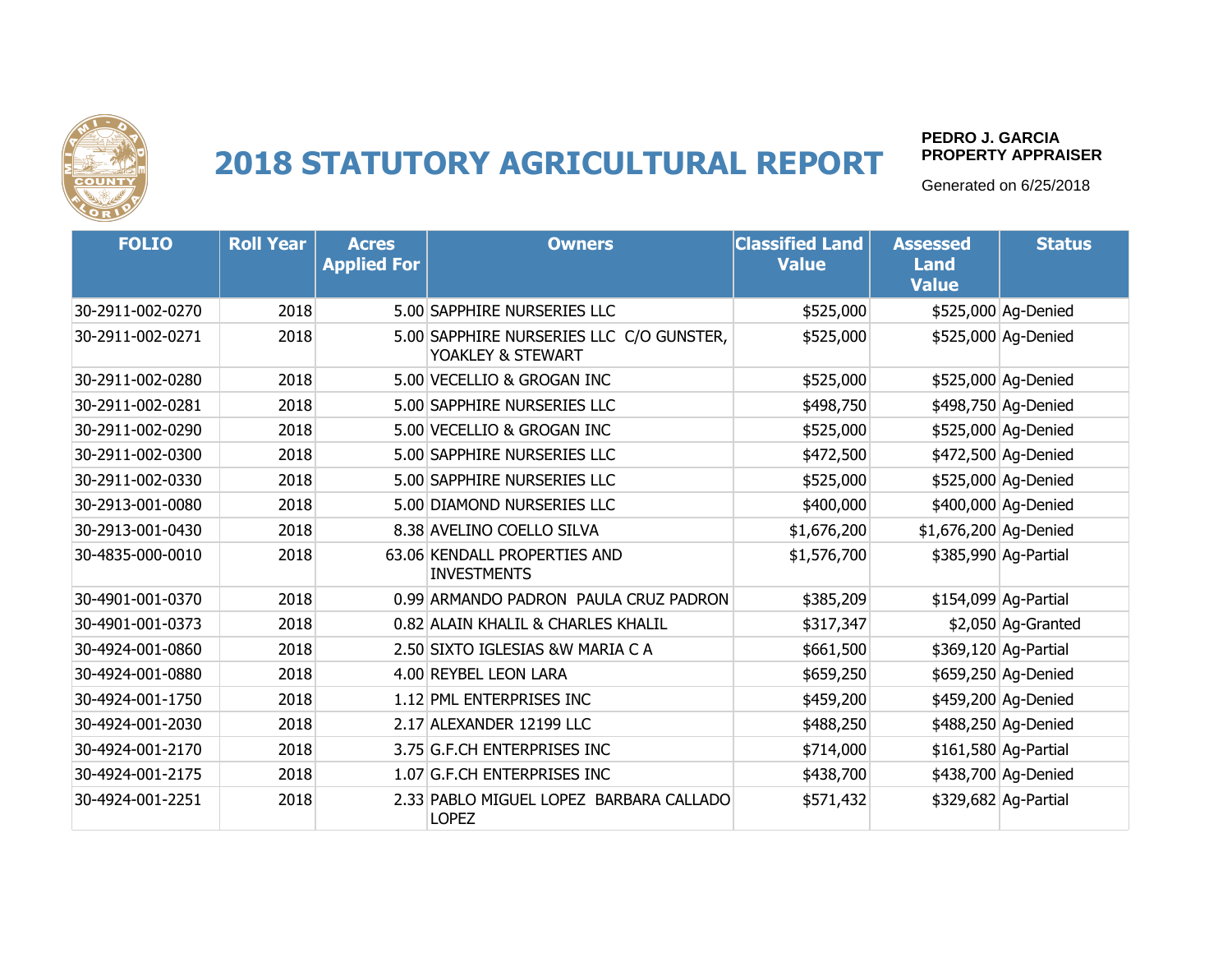

#### **PEDRO J. GARCIA PROPERTY APPRAISER**

| <b>FOLIO</b>     | <b>Roll Year</b> | <b>Acres</b><br><b>Applied For</b> | <b>Owners</b>                                           | <b>Classified Land</b><br><b>Value</b> | <b>Assessed</b><br><b>Land</b><br><b>Value</b> | <b>Status</b>        |
|------------------|------------------|------------------------------------|---------------------------------------------------------|----------------------------------------|------------------------------------------------|----------------------|
| 30-4924-001-2350 | 2018             |                                    | 4.00 ROGER VELAZQUEZ                                    | \$888,000                              |                                                | \$888,000 Ag-Denied  |
| 30-4924-001-2460 | 2018             |                                    | 4.50 OPAL RANCH LLC                                     | \$898,000                              |                                                | \$898,000 Ag-Denied  |
| 30-4925-000-0020 | 2018             |                                    | 1.19 CELINO MARQUEZ GUILLERMINA<br><b>PALOMARES</b>     | \$487,900                              |                                                | \$487,900 Ag-Denied  |
| 30-4925-000-0242 | 2018             |                                    | 1.16 DOLPHIN HOLDING INVESTMENT CORP                    | \$475,600                              |                                                | \$475,600 Ag-Denied  |
| 30-4925-000-0243 | 2018             |                                    | 1.16 DOLPHIN HOLDING INVESTMENT CORP                    | \$475,600                              |                                                | \$341,455 Ag-Partial |
| 30-4925-000-0251 | 2018             |                                    | 4.29 DOLPHIN HOLDING INVESTMENT CORP                    | \$858,000                              |                                                | \$115,230 Ag-Partial |
| 30-4925-000-0260 | 2018             |                                    | 3.50 A HVK2 HOLDINGS LLC                                | \$890,000                              |                                                | \$890,000 Ag-Denied  |
| 30-4925-000-0270 | 2018             |                                    | 2.82 PABLO MIGUEL LOPEZ BARBARA CALLADO<br><b>LOPEZ</b> | \$634,500                              |                                                | \$105,115 Ag-Partial |
| 30-4925-000-0271 | 2018             |                                    | 2.00 BARBARA CALLADO LOPEZ PABLO MIGUEL<br><b>LOPEZ</b> | \$360,000                              |                                                | \$183,500 Ag-Partial |
| 30-4925-000-0420 | 2018             |                                    | 4.32 JOEL RODRIGUEZ MICHELLE RODRIGUEZ                  | \$864,000                              |                                                | \$8,640 Ag-Granted   |
| 30-4930-001-0340 | 2018             |                                    | 5.00 LIMONAR DEVELOPEMENT LLC                           | \$225,000                              |                                                | \$12,000 Ag-Granted  |
| 30-5006-000-0910 | 2018             |                                    | 0.75 VICTOR JESUS MONZON IVIS MARIA<br><b>MONZON</b>    | \$270,000                              |                                                | \$270,000 Ag-Denied  |
| 30-5006-001-0050 | 2018             |                                    | 1.17 JUAN ALONSO LISETTE SIERRA                         | \$390,600                              |                                                | \$390,600 Ag-Denied  |
| 30-5008-001-0210 | 2018             |                                    | 1.00 JOEL DAVIS &W MARILYN &<br><b>MARCIE DAVIS</b>     | \$482,560                              |                                                | \$482,560 Ag-Denied  |
| 30-5010-007-0270 | 2018             |                                    | 2.50 FABIOLA AIXALA                                     | \$875,120                              |                                                | \$875,120 Ag-Denied  |
| 30-5016-000-0150 | 2018             |                                    | 1.09 JOSE M ORTEGA &W ANA M                             | \$500,005                              |                                                | \$435,049 Ag-Partial |
| 30-5031-000-0290 | 2018             |                                    | 3.34 ALICIA BEATRIZ DIAZ                                | \$134,000                              |                                                | \$134,000 Ag-Denied  |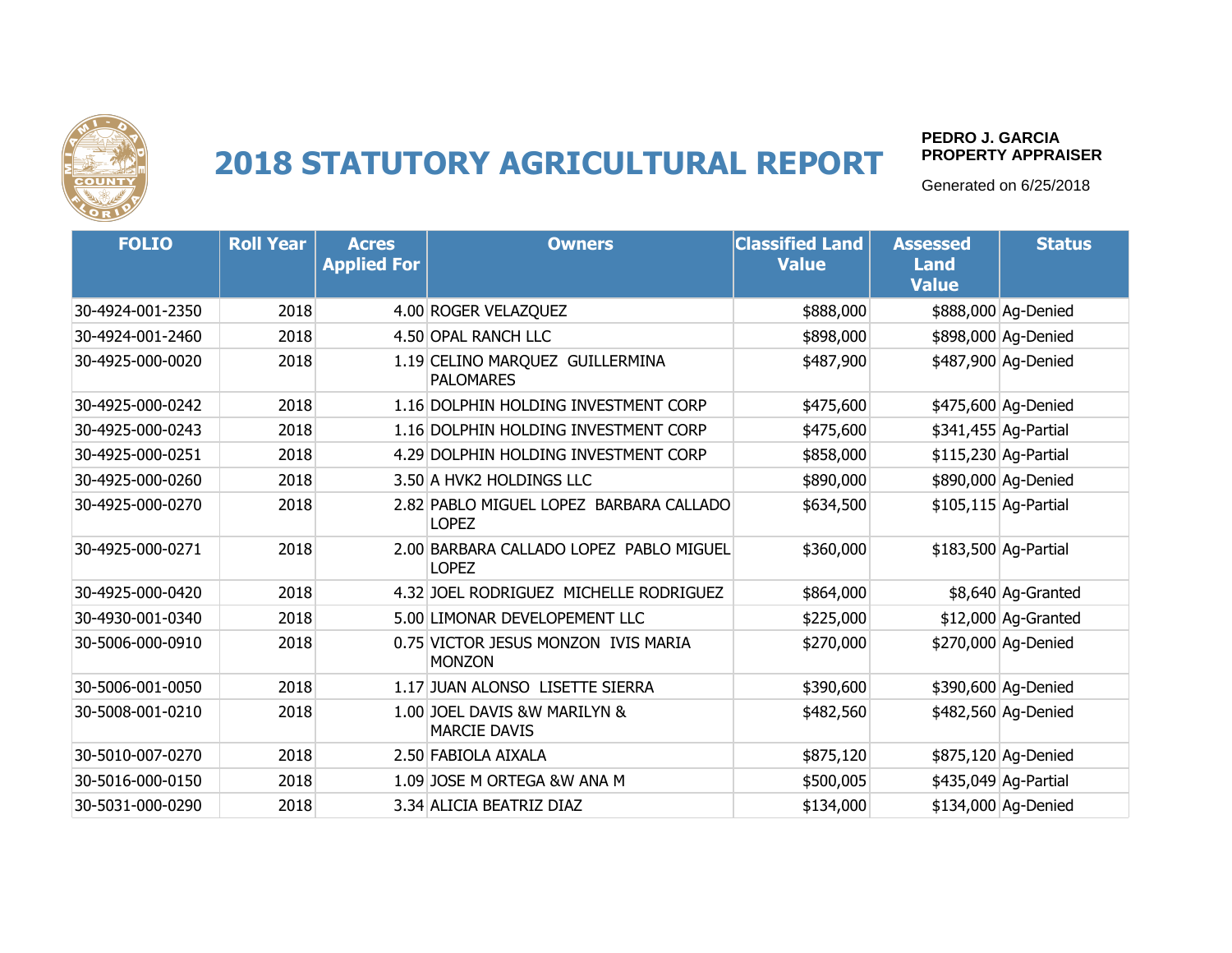

#### **PEDRO J. GARCIA PROPERTY APPRAISER**

| <b>FOLIO</b>     | <b>Roll Year</b> | <b>Acres</b><br><b>Applied For</b> | <b>Owners</b>                                                            | <b>Classified Land</b><br><b>Value</b> | <b>Assessed</b><br><b>Land</b><br><b>Value</b> | <b>Status</b>        |
|------------------|------------------|------------------------------------|--------------------------------------------------------------------------|----------------------------------------|------------------------------------------------|----------------------|
| 30-5801-000-0035 | 2018             |                                    | 4.00 CIRO T DOMINGUEZ MARIBEL HERRERA                                    | \$285,600                              |                                                | \$95,850 Ag-Partial  |
| 30-5801-000-0060 | 2018             |                                    | 5.00 KILEY J REYNOLDS LYDIA M REYNOLDS                                   | \$285,600                              |                                                | \$110,800 Ag-Partial |
| 30-5812-000-0025 | 2018             |                                    | 4.25 ARNEL SANTOS ADRIANA SANTOS                                         | \$255,000                              |                                                | \$66,400 Ag-Partial  |
| 30-5812-000-0090 | 2018             |                                    | 5.00 KILEY J REYNOLDS LYDIA REYNOLDS                                     | \$277,800                              |                                                | \$80,000 Ag-Partial  |
| 30-5813-000-0020 | 2018             |                                    | 465.61 FLORIDA POWER AND LIGHT COMPANY<br>C/O CORPORATE REAL ESTATE DEPT | \$12,804,302                           | \$2,460,316 Ag-Partial                         |                      |
| 30-5813-000-0470 | 2018             |                                    | 5.00 GODSPEED LLC                                                        | \$250,000                              |                                                | \$69,500 Ag-Partial  |
| 30-5814-000-0010 | 2018             |                                    | 5.00 HERNAN R LAZO                                                       | \$162,500                              |                                                | \$162,500 Ag-Denied  |
| 30-5814-000-0015 | 2018             |                                    | 5.00 HERNAN R LAZO                                                       | \$162,500                              |                                                | \$162,500 Ag-Denied  |
| 30-5814-000-0050 | 2018             |                                    | 5.00 FRANCISCO DEL CORRAL ZUNIA DEL<br><b>CORRAL</b>                     | \$162,500                              |                                                | \$162,500 Ag-Denied  |
| 30-5814-000-0130 | 2018             |                                    | 3.50 OSCAR J CRUZ                                                        | \$86,760                               |                                                | \$32,826 Ag-Partial  |
| 30-5814-000-0200 | 2018             |                                    | 5.00 GONZALO J JORRIN                                                    | \$162,500                              |                                                | \$30,975 Ag-Partial  |
| 30-5814-000-0230 | 2018             |                                    | 4.70 JUAN D BERRIO LUZ MARIA BERRIO                                      | \$152,750                              |                                                | \$152,750 Ag-Denied  |
| 30-5814-000-0290 | 2018             |                                    | 5.00 VERANAL LLC                                                         | \$162,500                              |                                                | \$162,500 Ag-Denied  |
| 30-5814-000-0331 | 2018             |                                    | 4.00 EARLY MORNING INVESTMENTS LLC                                       | \$162,500                              |                                                | \$162,500 Ag-Denied  |
| 30-5815-000-0081 | 2018             |                                    | 2.50 DAISY GAETANO LE REM MARIBEL<br><b>MOGUEL JTRS</b>                  | \$68,750                               |                                                | \$6,000 Ag-Granted   |
| 30-5815-000-0320 | 2018             |                                    | 4.20 MACE RANCHES AT THE OHANA FARM<br>LLC                               | \$105,000                              |                                                | \$105,000 Ag-Denied  |
| 30-5815-000-0330 | 2018             |                                    | 5.00 HERNAN R LAZO                                                       | \$125,000                              |                                                | \$125,000 Ag-Denied  |
| 30-5815-000-0340 | 2018             |                                    | 9.00 HERNAN R LAZO                                                       | \$125,000                              |                                                | \$125,000 Ag-Denied  |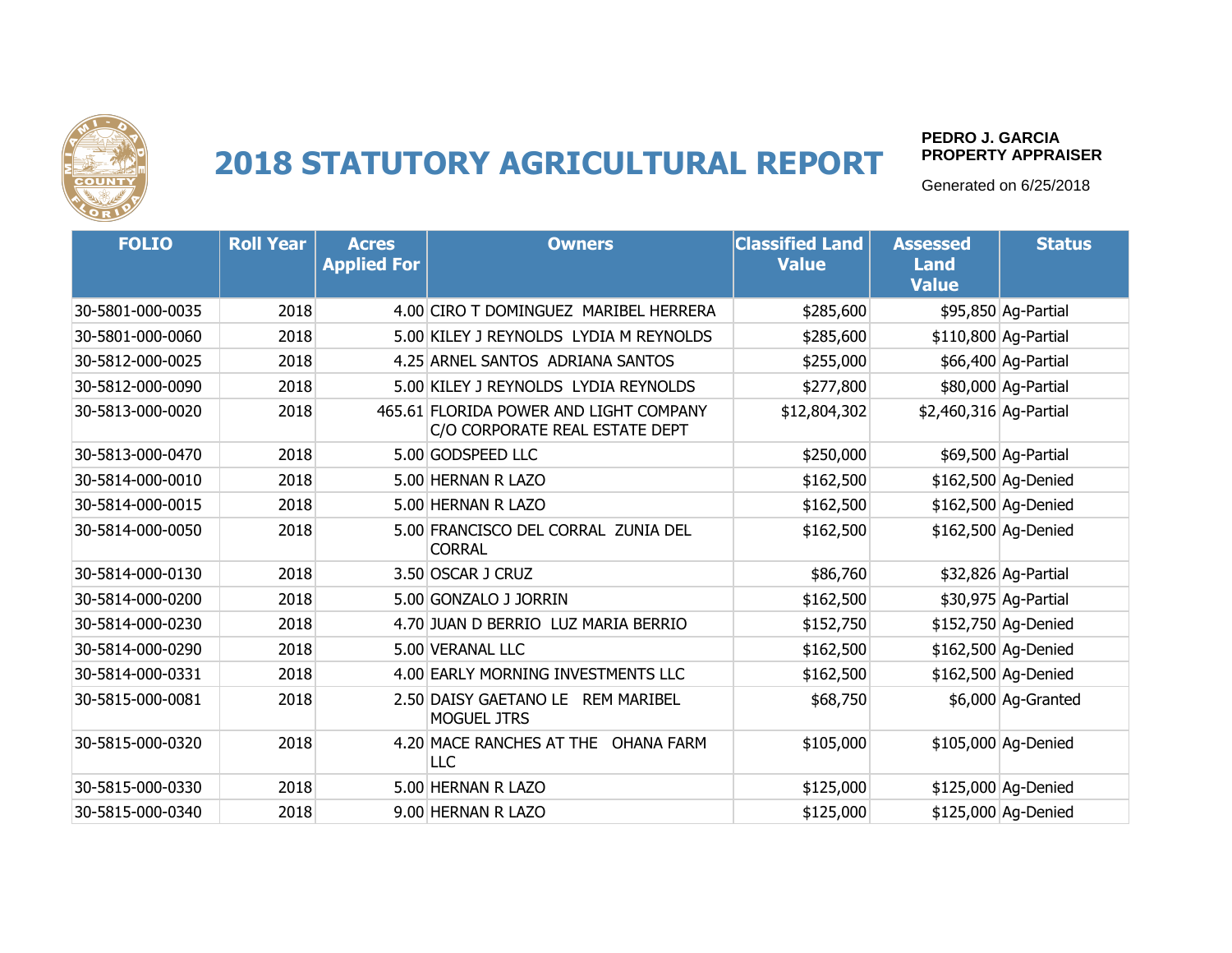

#### **PEDRO J. GARCIA PROPERTY APPRAISER**

| <b>FOLIO</b>     | <b>Roll Year</b> | <b>Acres</b><br><b>Applied For</b> | <b>Owners</b>                                         | <b>Classified Land</b><br><b>Value</b> | <b>Assessed</b><br><b>Land</b><br><b>Value</b> | <b>Status</b>       |
|------------------|------------------|------------------------------------|-------------------------------------------------------|----------------------------------------|------------------------------------------------|---------------------|
| 30-5815-000-0350 | 2018             |                                    | 2.03 HERNAN R LAZO                                    | \$55,825                               |                                                | \$55,825 Ag-Denied  |
| 30-5815-000-0400 | 2018             |                                    | 14.47 HERNAN R LAZO                                   | \$260,460                              |                                                | \$260,460 Ag-Denied |
| 30-5815-000-0580 | 2018             |                                    | 4.73 HERNAN R LAZO                                    | \$118,250                              |                                                | \$118,250 Ag-Denied |
| 30-5815-000-0600 | 2018             |                                    | 2.50 HERNAN R LAZO                                    | \$68,750                               |                                                | \$68,750 Ag-Denied  |
| 30-5815-000-0800 | 2018             |                                    | 4.70 DRON 2015 LLC                                    | \$117,425                              |                                                | \$117,425 Ag-Denied |
| 30-5815-000-1073 | 2018             |                                    | 5.00 MIGUEL FALLA                                     | \$120,250                              |                                                | \$120,250 Ag-Denied |
| 30-5815-000-1090 | 2018             |                                    | 5.00 NODIEL ARZOLA MARURI ANNIA ROMAN<br><b>PAULA</b> | \$125,000                              |                                                | \$125,000 Ag-Denied |
| 30-5815-000-1100 | 2018             |                                    | 4.73 FRANK SILVA CARMEN ANGELICA<br><b>BADILLO</b>    | \$118,500                              |                                                | \$70,392 Ag-Partial |
| 30-5815-000-1102 | 2018             |                                    | 4.73 DANIEL FONTAINE MARIA TORRES                     | \$118,250                              |                                                | \$118,250 Ag-Denied |
| 30-5815-000-1150 | 2018             |                                    | 5.00 ANTONIA LUGO LUGO J LUIS<br>MALDONADO RESENDEZ   | \$125,000                              |                                                | \$12,202 Ag-Granted |
| 30-5821-000-0122 | 2018             |                                    | 1.50 DANIEL R CAMPOS CHRISTIAN P<br><b>MERCADO</b>    | \$94,800                               |                                                | \$76,425 Ag-Partial |
| 30-5821-000-0930 | 2018             |                                    | 5.00 FRANK H DIAZ                                     | \$100,000                              |                                                | \$46,360 Ag-Partial |
| 30-5822-000-0027 | 2018             |                                    | 5.00 OSVALDO CANCIO                                   | \$162,500                              |                                                | \$162,500 Ag-Denied |
| 30-5822-000-0047 | 2018             |                                    | 4.00 IVAN ORTEGA                                      | \$162,500                              |                                                | \$162,500 Ag-Denied |
| 30-5822-000-0190 | 2018             |                                    | 5.00 RENE D HERNANDEZ SANDRA BAQUERO                  | \$162,500                              |                                                | \$10,000 Ag-Granted |
| 30-5822-000-0370 | 2018             |                                    | 2.50 MODESTO MIRABAL                                  | \$81,250                               |                                                | \$81,250 Ag-Denied  |
| 30-5823-000-0760 | 2018             |                                    | 5.00 JUAN RODRIGUEZ                                   | \$162,500                              |                                                | \$162,500 Ag-Denied |
| 30-5824-000-0018 | 2018             |                                    | 3.00 PRISCILLA NACHON JOSEPH A INFANTE                | \$238,750                              |                                                | \$238,750 Ag-Denied |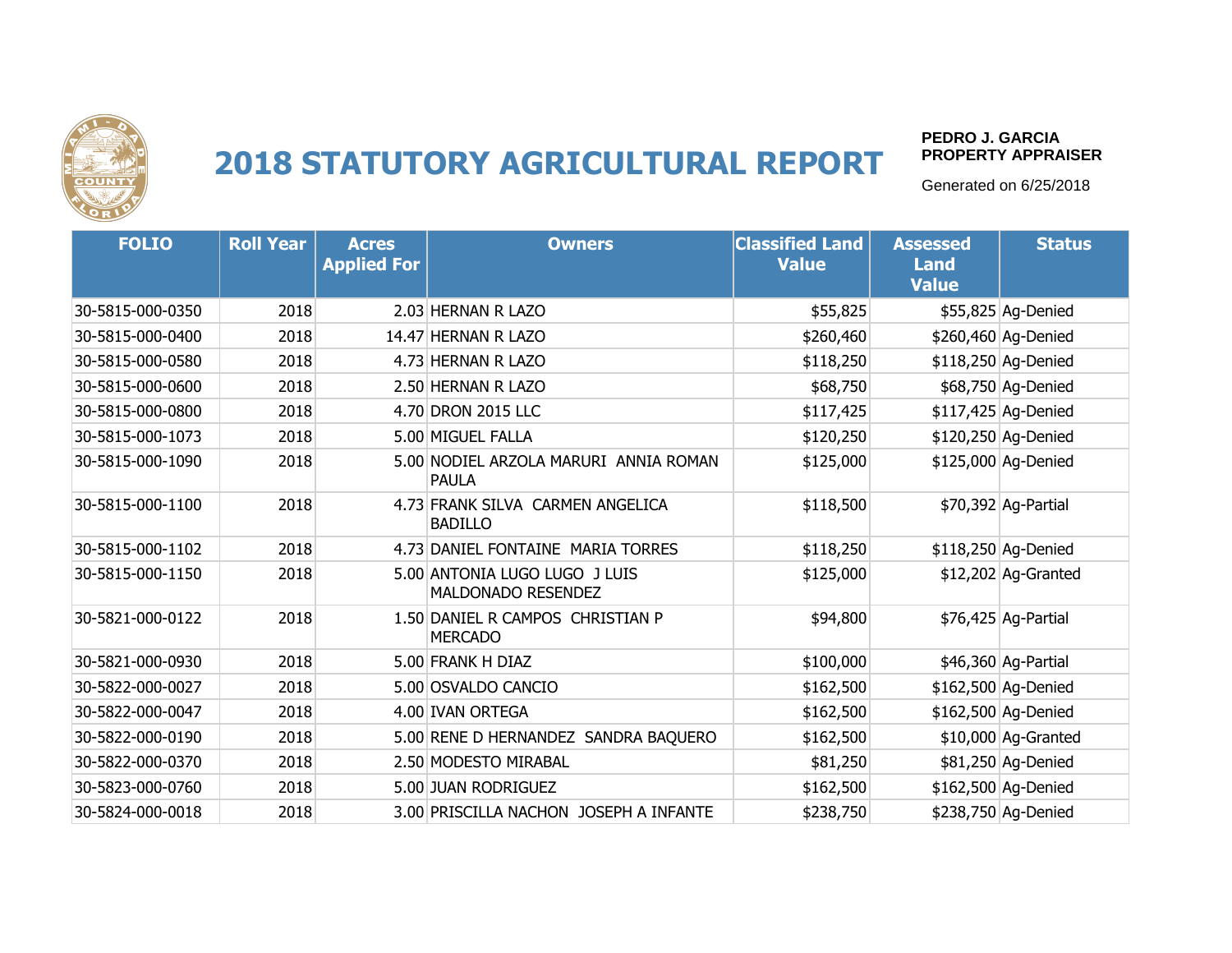

#### **PEDRO J. GARCIA PROPERTY APPRAISER**

| <b>FOLIO</b>     | <b>Roll Year</b> | <b>Acres</b><br><b>Applied For</b> | <b>Owners</b>                                                    | <b>Classified Land</b><br><b>Value</b> | <b>Assessed</b><br><b>Land</b><br><b>Value</b> | <b>Status</b>        |
|------------------|------------------|------------------------------------|------------------------------------------------------------------|----------------------------------------|------------------------------------------------|----------------------|
| 30-5824-000-0056 | 2018             |                                    | 5.00 BORE TECH UTILITIES AND<br>MAINTENANCE INC                  | \$240,500                              |                                                | \$240,500 Ag-Denied  |
| 30-5824-000-0068 | 2018             |                                    | 4.73 PEDRO ALBITE VIRGINIA ALBITE                                | \$236,700                              |                                                | \$58,860 Ag-Partial  |
| 30-5824-000-0081 | 2018             |                                    | 4.70 OSCAR CALZADO CARLOS FONTES                                 | \$234,800                              |                                                | \$9,392 Ag-Granted   |
| 30-5824-000-0085 | 2018             |                                    | 5.00 JOSE LAZARO RODRIGUEZ TRS JNR<br><b>REVOCABLE LIVING TR</b> | \$240,500                              |                                                | $$12,025$ Ag-Granted |
| 30-5824-000-0096 | 2018             |                                    | 4.81 ROBERTO MARTINEZ                                            | \$240,500                              |                                                | \$240,500 Ag-Denied  |
| 30-5824-000-0103 | 2018             |                                    | 4.81 PAVEL LORENZO SAILY GARCIA                                  | \$240,500                              |                                                | \$11,544 Ag-Granted  |
| 30-5825-000-0600 | 2018             |                                    | 4.90 RAUL DEL PORTILLO<br>MARIA R DE LA<br><b>PORTILLA</b>       | \$245,000                              |                                                | \$245,000 Ag-Denied  |
| 30-5825-000-0620 | 2018             |                                    | 6.25 CHRISTAPHER A BRADLEY ANIEK<br><b>BRADLEY</b>               | \$312,500                              |                                                | \$312,500 Ag-Denied  |
| 30-5826-000-0027 | 2018             |                                    | 4.50 CATHERINE SOLEDAD PENA                                      | \$226,350                              |                                                | \$122,240 Ag-Partial |
| 30-5826-000-0037 | 2018             |                                    | 5.00 RODNEY KHADOO ANN MARIE KHADOO                              | \$250,000                              |                                                | \$250,000 Ag-Denied  |
| 30-5826-000-0042 | 2018             |                                    | 2.50 MARTY GARDEN LLC                                            | \$81,250                               |                                                | \$81,250 Ag-Denied   |
| 30-5826-000-0390 | 2018             |                                    | 2.50 JCR NATIONAL REALTY CORP                                    | \$81,250                               |                                                | \$81,250 Ag-Denied   |
| 30-5826-000-0410 | 2018             |                                    | 0.01 JAMES C RODRIGUEZ                                           | \$81,250                               |                                                | \$81,250 Ag-Denied   |
| 30-5826-000-0640 | 2018             |                                    | 2.31 MARIA GABRIELA PACHECO                                      | \$75,075                               |                                                | \$75,075 Ag-Denied   |
| 30-5826-000-0730 | 2018             |                                    | 2.50 LAZARO ARRIOLA ALAIN CRUZ                                   | \$50,000                               |                                                | \$46,040 Ag-Partial  |
| 30-5827-000-0570 | 2018             |                                    | 2.50 MELQUIES GONZALEZ ASENJO FAUSTINO<br><b>GONZALEZ</b>        | \$75,075                               |                                                | \$58,545 Ag-Partial  |
| 30-5827-000-0650 | 2018             |                                    | 2.50 LUCIO BARROSO & W MARIA                                     | \$81,250                               |                                                | \$81,250 Ag-Denied   |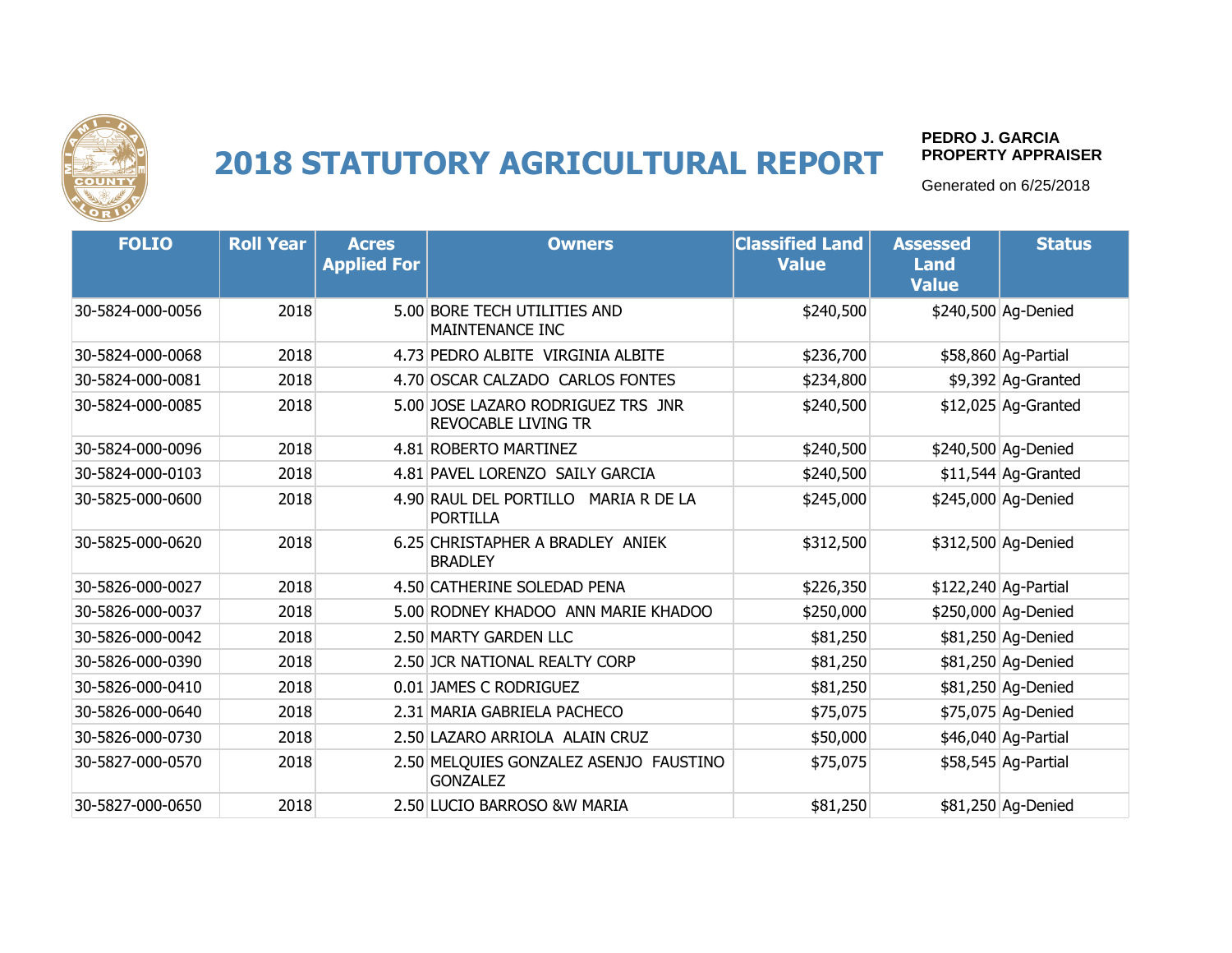

#### **PEDRO J. GARCIA PROPERTY APPRAISER**

| <b>FOLIO</b>     | <b>Roll Year</b> | <b>Acres</b><br><b>Applied For</b> | <b>Owners</b>                                               | <b>Classified Land</b><br><b>Value</b> | <b>Assessed</b><br><b>Land</b><br><b>Value</b> | <b>Status</b>        |
|------------------|------------------|------------------------------------|-------------------------------------------------------------|----------------------------------------|------------------------------------------------|----------------------|
| 30-5827-000-1090 | 2018             |                                    | 2.50 OMELIO J GARCIA TANIA CHANG                            | \$81,250                               |                                                | \$81,250 Ag-Denied   |
| 30-5827-000-1120 | 2018             |                                    | 2.50 OMELIO J GARCIA TANIA CHANG                            | \$81,250                               |                                                | \$81,250 Ag-Denied   |
| 30-5827-000-1280 | 2018             |                                    | 2.50 ISMAEL ZAMORA                                          | \$81,250                               |                                                | \$81,250 Ag-Denied   |
| 30-5827-000-1400 | 2018             |                                    | 2.31 LUZ STELLA HINCAPIE                                    | \$75,075                               |                                                | \$22,275 Ag-Partial  |
| 30-5827-000-1690 | 2018             |                                    | 2.50 NIURKA GARCIA                                          | \$81,250                               |                                                | \$81,250 Ag-Denied   |
| 30-5827-000-2070 | 2018             |                                    | 2.50 LUOS FARM HOLDINGS LLC                                 | \$81,250                               |                                                | \$81,250 Ag-Denied   |
| 30-5827-000-2080 | 2018             |                                    | 2.50 LUOS FARM HOLDINGS LLC                                 | \$81,250                               |                                                | \$81,250 Ag-Denied   |
| 30-5827-000-2500 | 2018             |                                    | 1.25 PATRICK NURSERY INC                                    | \$40,625                               |                                                | \$40,625 Ag-Denied   |
| 30-5827-000-2505 | 2018             |                                    | 1.25 PATRICK NURSERY INC                                    | \$40,625                               |                                                | \$40,625 Ag-Denied   |
| 30-5828-000-3940 | 2018             |                                    | 1.51 LAZARO A HERNANDEZ                                     | \$49,075                               |                                                | \$49,075 Ag-Denied   |
| 30-5828-000-4090 | 2018             |                                    | 1.36 ANA G ALBA SANTOS                                      | \$44,200                               |                                                | \$44,200 Ag-Denied   |
| 30-5828-000-4120 | 2018             |                                    | 2.72 ESMILDO CLARO LETICIA SUSANA BRITO                     | \$88,400                               |                                                | \$88,400 Ag-Denied   |
| 30-5833-000-0030 | 2018             |                                    | 2.00 CARLOS EDUARDO AYRES NETTO<br>HENRIETE DENISE FAILLACE | \$149,625                              |                                                | \$149,625 Ag-Denied  |
| 30-5834-000-0019 | 2018             |                                    | 5.00 LUIS DAVID PEREZ ODALYS MUJICA                         | \$225,000                              |                                                | \$57,340 Ag-Partial  |
| 30-5834-000-0025 | 2018             |                                    | 7.35 20301 SW 184 ST LLC                                    | \$330,750                              |                                                | \$87,225 Ag-Partial  |
| 30-5834-000-0130 | 2018             |                                    | 4.70 GUILLEN PROPERTIES LLC                                 | \$211,500                              |                                                | $$16,450$ Ag-Granted |
| 30-5834-000-0190 | 2018             |                                    | 5.00 ERIC ZURITA                                            | \$211,365                              |                                                | \$211,365 Ag-Denied  |
| 30-5836-000-0020 | 2018             |                                    | 38.95 MARISTA HOLDINGS LLC                                  | \$1,479,465                            |                                                | \$83,457 Ag-Granted  |
| 30-5836-000-0030 | 2018             |                                    | 40.00 MARISTA HOLDINGS LLC                                  | \$1,192,260                            | \$1,192,260 Ag-Denied                          |                      |
| 30-5836-000-0080 | 2018             |                                    | 5.00 YAILET CHAVEZ                                          | \$211,320                              |                                                | \$211,320 Ag-Denied  |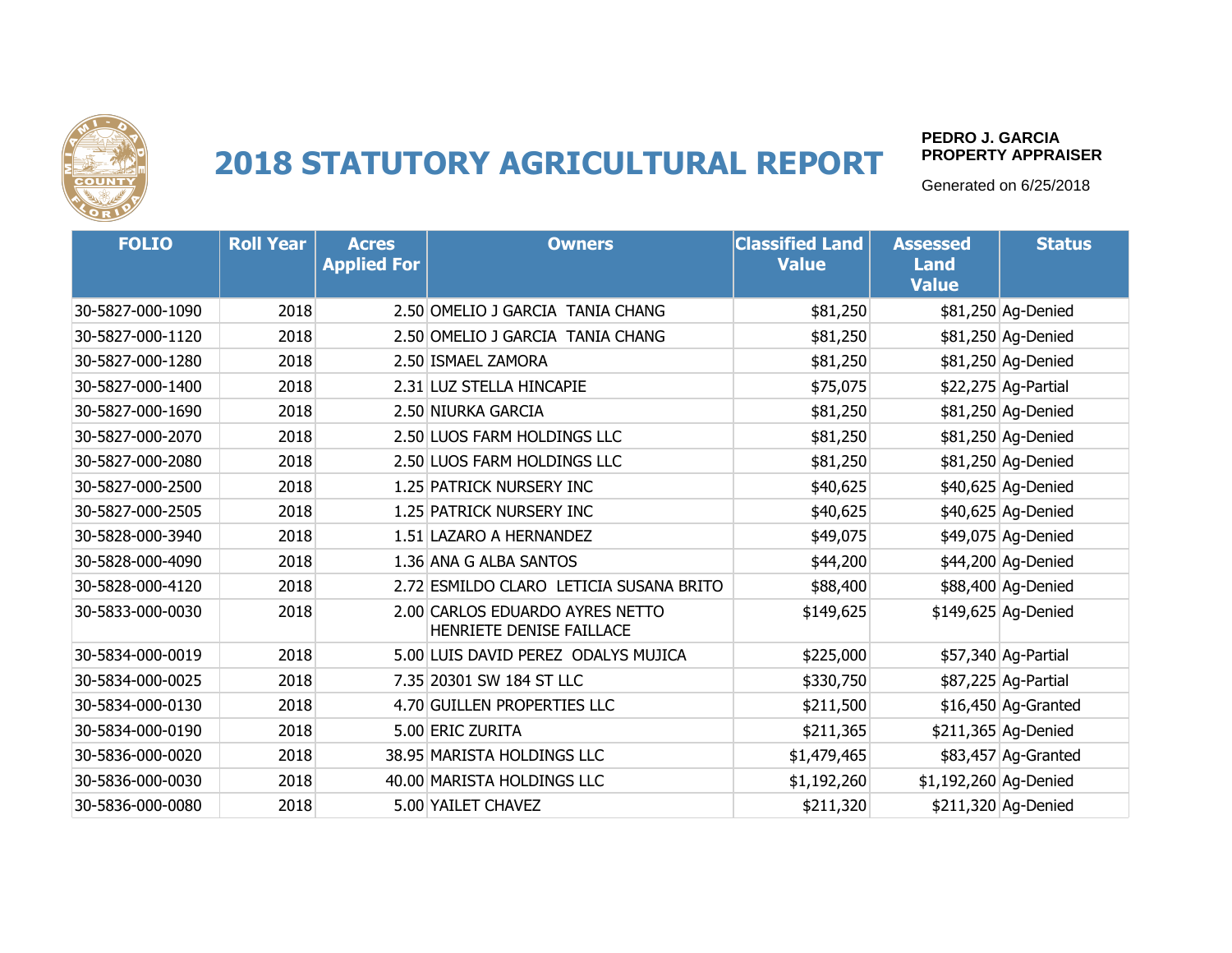

#### **PEDRO J. GARCIA PROPERTY APPRAISER**

| <b>FOLIO</b>     | <b>Roll Year</b> | <b>Acres</b><br><b>Applied For</b> | <b>Owners</b>                                                 | <b>Classified Land</b><br><b>Value</b> | <b>Assessed</b><br><b>Land</b><br><b>Value</b> | <b>Status</b>        |
|------------------|------------------|------------------------------------|---------------------------------------------------------------|----------------------------------------|------------------------------------------------|----------------------|
| 30-5902-050-0010 | 2018             |                                    | 5.00 BAPTIST HOSPITAL OF MIAMI INC                            | \$3,833,280                            | \$3,221,875 Ag-Partial                         |                      |
| 30-5906-000-0120 | 2018             |                                    | 10.00 CAMIL IBRAHIM HANNA NASSER TRS<br>NRC HOLDINGS 2016 LLC | \$350,000                              |                                                | \$24,000 Ag-Granted  |
| 30-5906-000-0130 | 2018             |                                    | 20.00 CAMIL IBRAHIM HANNA NASSER TRS<br>NRC HOLDINGS 2016 LLC | \$700,000                              |                                                | \$48,000 Ag-Granted  |
| 30-5908-000-0034 | 2018             |                                    | 20.00 NRC HOLDINGS 2016 LLC ROSALBA<br><b>NASSER NADER</b>    | \$1,341,600                            |                                                | \$49,536 Ag-Granted  |
| 30-5917-000-0061 | 2018             |                                    | 9.92 WEST MIAMI DEVELOPMENT CORP                              | \$396,640                              |                                                | \$396,640 Ag-Denied  |
| 30-5921-000-0080 | 2018             |                                    | 8.73 TAMIAMI BUSINESS PARK LLC                                | \$3,804,500                            |                                                | $$20,962$ Ag-Granted |
| 30-5927-000-0131 | 2018             |                                    | 14.00 FLORIDA POWER & LIGHT CO ATTN<br>PROPERTY TAX DEPT      | \$355,338                              |                                                | \$355,338 Ag-Denied  |
| 30-5930-000-0390 | 2018             |                                    | 2.50 ROSARIO NICOLALDE BENALCAZAR                             | \$112,500                              |                                                | \$105,445 Ag-Partial |
| 30-5930-000-0640 | 2018             |                                    | 10.36 HILDA H ROGER VINCENT A ROGER                           | \$466,200                              |                                                | \$367,015 Ag-Partial |
| 30-5930-000-1500 | 2018             |                                    | 5.33 CARMEN LAO GEORGINA GARCIA                               | \$790,732                              |                                                | \$285,417 Ag-Partial |
| 30-5930-000-1510 | 2018             |                                    | 1.45 STAURT PESTER                                            | \$232,900                              |                                                | \$232,900 Ag-Denied  |
| 30-5930-000-1600 | 2018             |                                    | 2.00 JOSE R LINARES DELGADO                                   | \$125,400                              |                                                | \$125,400 Ag-Denied  |
| 30-5930-000-2010 | 2018             |                                    | 5.37 YUDARYS GONZALEZ BETANCOURT                              | \$241,650                              |                                                | \$105,115 Ag-Partial |
| 30-5930-000-2240 | 2018             |                                    | 2.67 16300 SW 169 LLC                                         | \$115,650                              |                                                | \$78,300 Ag-Partial  |
| 30-5931-000-0220 | 2018             |                                    | 1.96 NICOLAS MARTINEZ MARIA EINGORN                           | \$88,200                               |                                                | \$88,200 Ag-Denied   |
| 30-5931-000-0350 | 2018             |                                    | 5.16 GUAVA FARM I LLC                                         | \$194,550                              |                                                | \$194,550 Ag-Denied  |
| 30-5931-000-0430 | 2018             |                                    | 4.84 169 KROME LLC                                            | \$242,100                              |                                                | \$242,100 Ag-Denied  |
| 30-5931-000-2570 | 2018             |                                    | 10.00 ANDY ALVAREZ LISA ALVAREZ                               | \$375,000                              |                                                | \$375,000 Ag-Denied  |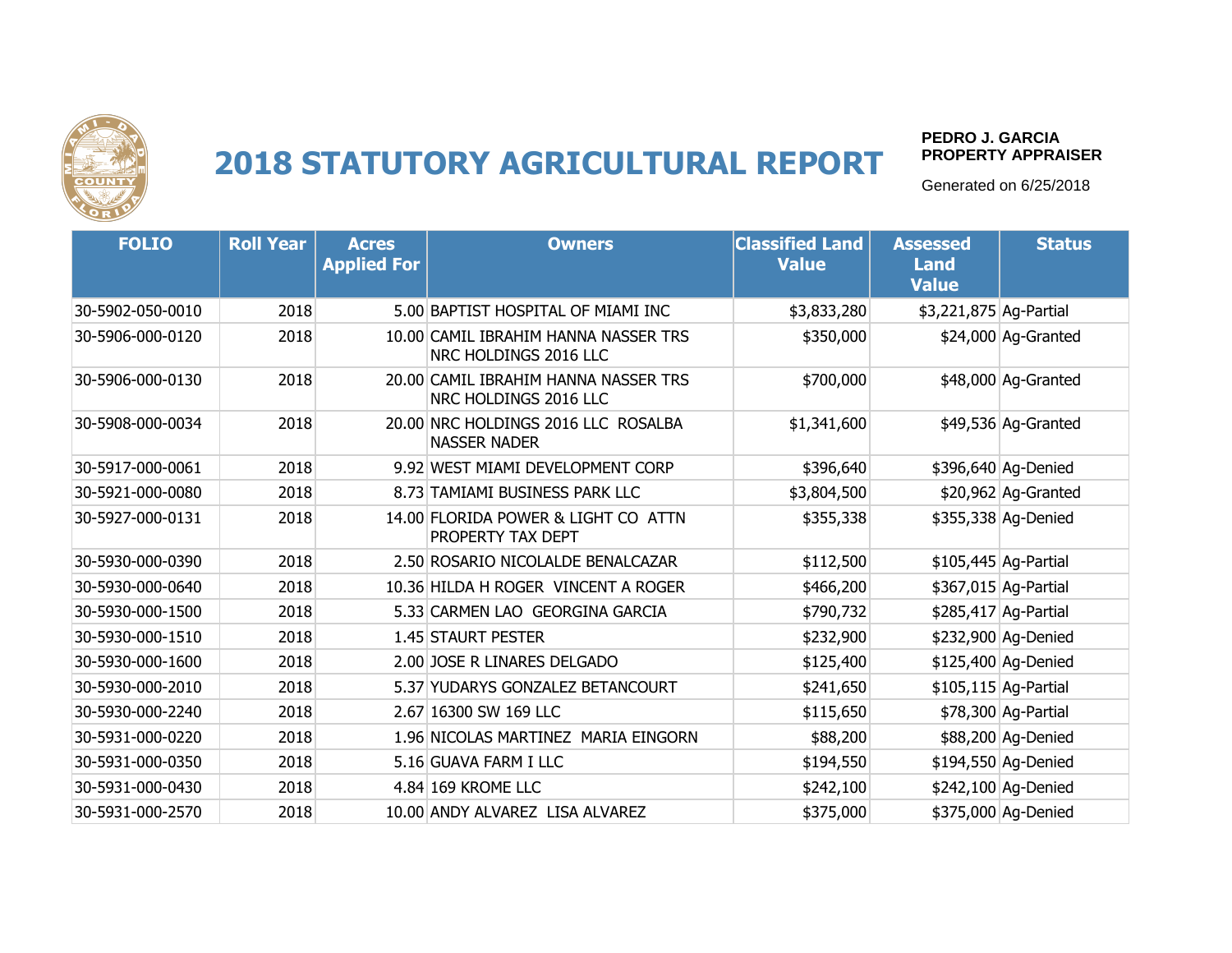

#### **PEDRO J. GARCIA PROPERTY APPRAISER**

| <b>FOLIO</b>     | <b>Roll Year</b> | <b>Acres</b><br><b>Applied For</b> | <b>Owners</b>                                                      | <b>Classified Land</b><br><b>Value</b> | <b>Assessed</b><br><b>Land</b><br><b>Value</b> | <b>Status</b>        |
|------------------|------------------|------------------------------------|--------------------------------------------------------------------|----------------------------------------|------------------------------------------------|----------------------|
| 30-5932-000-4290 | 2018             |                                    | 1.40 MOHD A SHEHADEH                                               | \$87,750                               |                                                | \$23,794 Ag-Partial  |
| 30-5932-000-4360 | 2018             | 1.40                               |                                                                    |                                        |                                                | Ag-Denied            |
| 30-5932-000-4800 | 2018             |                                    | 1.40 FELIX M BARBOZA MARIA M BARBOZA                               | \$175,500                              |                                                | \$175,500 Ag-Denied  |
| 30-5932-001-0100 | 2018             |                                    | 5.30 PABLO ANDRADE TRS SETH E ELLIS TRS                            | \$198,750                              |                                                | \$145,550 Ag-Partial |
| 30-5932-002-0060 | 2018             |                                    | 10.00 EUREKA 16501 LLC                                             | \$325,000                              |                                                | \$325,000 Ag-Denied  |
| 30-5932-002-0071 | 2018             |                                    | 5.00 REDLANDS FARM HOLDINGS LLC                                    | \$187,500                              |                                                | \$187,500 Ag-Denied  |
| 30-6019-002-0010 | 2018             |                                    | 0.00 HELEN BOREK                                                   | \$13,000                               |                                                | \$13,000 Ag-Denied   |
| 30-6019-002-0020 | 2018             |                                    | 0.00 HELEN BOREK                                                   | \$11,000                               |                                                | \$11,000 Ag-Denied   |
| 30-6019-004-0020 | 2018             |                                    | 0.00 HELEN BOREK                                                   | \$26,000                               |                                                | \$26,000 Ag-Denied   |
| 30-6020-000-0080 | 2018             |                                    | 20.00 TURNPIKE LAND DEVELOPMENT LLC C/O<br><b>WELBAUM GUERNSEY</b> | \$840,000                              |                                                | \$235,040 Ag-Partial |
| 30-6020-000-0150 | 2018             |                                    | 20.00 PORTFOLIO 248 LLC                                            | \$840,000                              |                                                | \$139,122 Ag-Partial |
| 30-6020-000-0210 | 2018             |                                    | 9.87 LOT 10450 LLC                                                 | \$493,500                              |                                                | \$493,500 Ag-Denied  |
| 30-6020-000-0250 | 2018             |                                    | 5.00 COCONUT PALM GROWERS CORP C/O<br><b>LOUIS CARRICARTE</b>      | \$140,000                              |                                                | $$11,423$ Ag-Granted |
| 30-6020-000-0270 | 2018             |                                    | 5.00 COCONUT PALM GROWERS CORP C/O<br><b>LOUIS CARRICARTE</b>      | \$160,000                              |                                                | \$11,000 Ag-Granted  |
| 30-6020-000-0280 | 2018             |                                    | 5.00 COCONUT PALM GROWERS CORP C/O<br><b>LOUIS CARRICARTE</b>      | \$140,000                              |                                                | $$11,411$ Ag-Granted |
| 30-6030-000-0021 | 2018             |                                    | 33.97 ARCHIMEDES XXXIV LLC                                         | \$1,222,920                            | \$1,222,920 Ag-Denied                          |                      |
| 30-6030-000-0130 | 2018             |                                    | 40.00 ARCHIMEDES XXXIV LLC                                         | \$1,440,000                            | \$1,440,000 Ag-Denied                          |                      |
| 30-6031-000-0101 | 2018             |                                    | 60.00 D A P LAND HOLDINGS LLC                                      | \$1,200,000                            |                                                | \$132,000 Ag-Granted |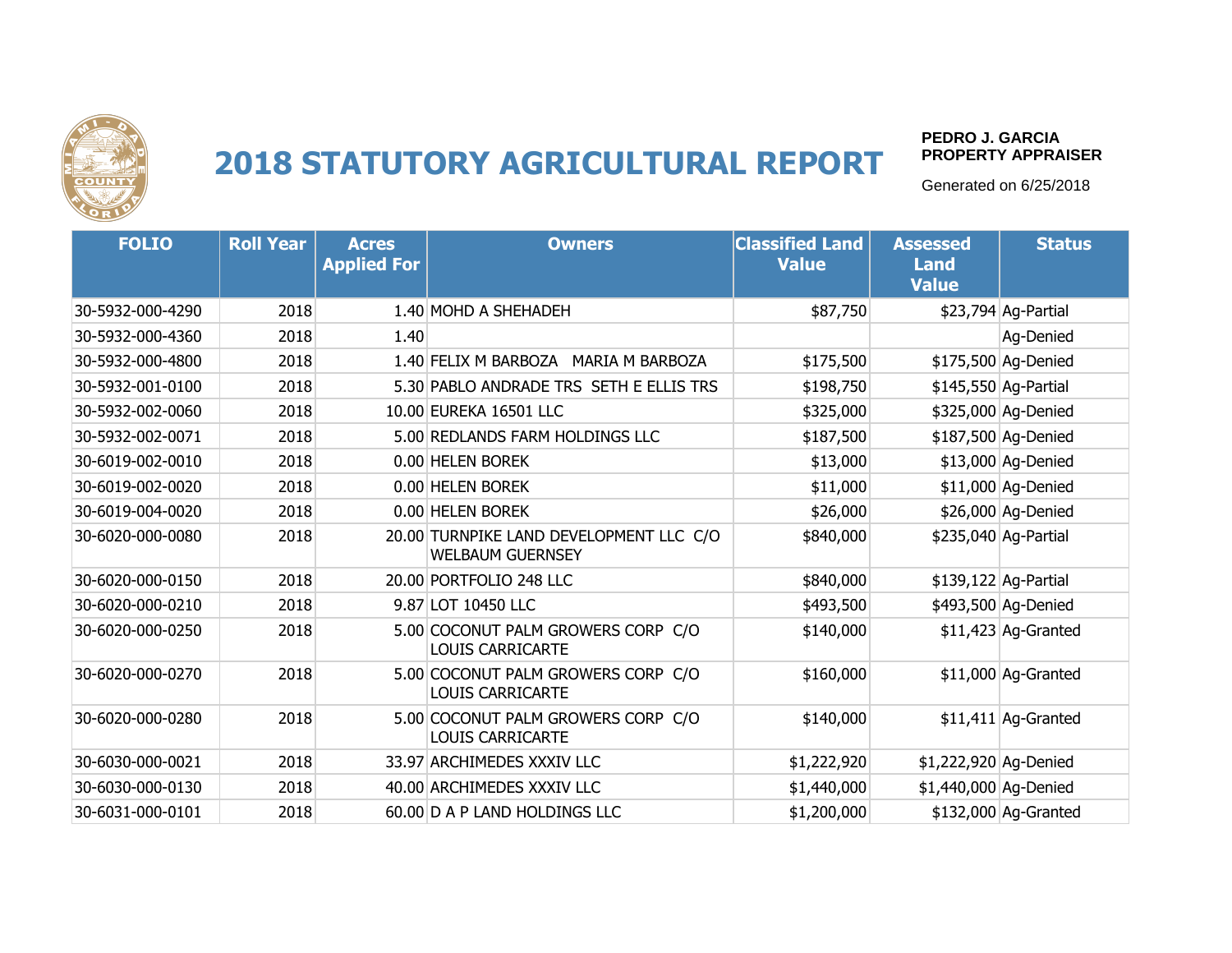

#### **PEDRO J. GARCIA PROPERTY APPRAISER**

| <b>FOLIO</b>     | <b>Roll Year</b> | <b>Acres</b><br><b>Applied For</b> | <b>Owners</b>                           | <b>Classified Land</b><br><b>Value</b> | <b>Assessed</b><br><b>Land</b><br><b>Value</b> | <b>Status</b>       |
|------------------|------------------|------------------------------------|-----------------------------------------|----------------------------------------|------------------------------------------------|---------------------|
| 30-6801-000-0022 | 2018             |                                    | 2.50 ORLANDO DIAZ                       | \$137,500                              |                                                | \$137,500 Ag-Denied |
| 30-6801-000-0030 | 2018             |                                    | 9.47 RIVAL FARMLAND LLC                 | \$473,500                              |                                                | \$49,800 Ag-Partial |
| 30-6801-000-0092 | 2018             |                                    | 4.54 JUANA FRANCISCO MIGUELS FARM INC   | \$227,000                              |                                                | \$15,890 Ag-Granted |
| 30-6801-000-0105 | 2018             |                                    | 4.31 JUANA FRANCISCO MIGUELS FARM INC   | \$215,500                              |                                                | \$15,085 Ag-Granted |
| 30-6801-000-0160 | 2018             |                                    | 5.00 18310 LLC                          | \$250,000                              |                                                | \$250,000 Ag-Denied |
| 30-6801-000-0161 | 2018             |                                    | 0.30 18310 LLC                          | \$7,500                                |                                                | \$7,500 Ag-Denied   |
| 30-6801-000-0165 | 2018             |                                    | 5.00 18310 LLC                          | \$250,000                              |                                                | \$250,000 Ag-Denied |
| 30-6801-000-0170 | 2018             |                                    | 1.00 WILLIAM PEREZ BARBARA LLANES PEREZ | \$80,600                               |                                                | \$80,600 Ag-Denied  |
| 30-6801-000-0230 | 2018             |                                    | 5.00 18310 LLC                          | \$250,000                              |                                                | \$250,000 Ag-Denied |
| 30-6801-000-0235 | 2018             |                                    | 5.00 18310 LLC                          | \$250,000                              |                                                | \$250,000 Ag-Denied |
| 30-6801-000-1570 | 2018             |                                    | 1.50 EL GALLO DE ORO INVESTMENT INC     | \$97,500                               |                                                | \$97,500 Ag-Denied  |
| 30-6802-000-0055 | 2018             |                                    | 4.31 JORGE L ESTRADA MARTHA ESTRADA     | \$237,050                              |                                                | \$10,775 Ag-Granted |
| 30-6802-000-0060 | 2018             |                                    | 5.00 MI TIERRA RANCH LLC                | \$260,370                              |                                                | \$260,370 Ag-Denied |
| 30-6802-000-0085 | 2018             |                                    | 4.51 MICHAEL PEREZ                      | \$248,050                              |                                                | \$92,520 Ag-Partial |
| 30-6802-000-0098 | 2018             |                                    | 2.50 RICARDO SANDINO CLAUDIA OCHOA      | \$150,000                              |                                                | \$150,000 Ag-Denied |
| 30-6802-000-0135 | 2018             |                                    | 2.60 ISRAEL DIAZ TANIA DIAZ             | \$150,000                              |                                                | \$85,590 Ag-Partial |
| 30-6802-000-0143 | 2018             |                                    | 2.50 FRANCISCO J GUERRA CRISTINA GUERRA | \$150,000                              |                                                | \$31,966 Ag-Partial |
| 30-6802-000-0225 | 2018             |                                    | 5.43 IRANI DANESH NAN SUKHRAJ           | \$298,375                              |                                                | \$61,075 Ag-Partial |
| 30-6802-000-0320 | 2018             |                                    | 1.50 ONIMER GARCIA                      | \$123,600                              |                                                | \$123,600 Ag-Denied |
| 30-6802-000-1610 | 2018             |                                    | 2.13 MARCELA MARIN                      | \$127,800                              |                                                | \$44,745 Ag-Partial |
| 30-6802-000-1640 | 2018             |                                    | 2.13 MARCELA M SANTAMARIA               | \$127,800                              |                                                | \$7,455 Aq-Granted  |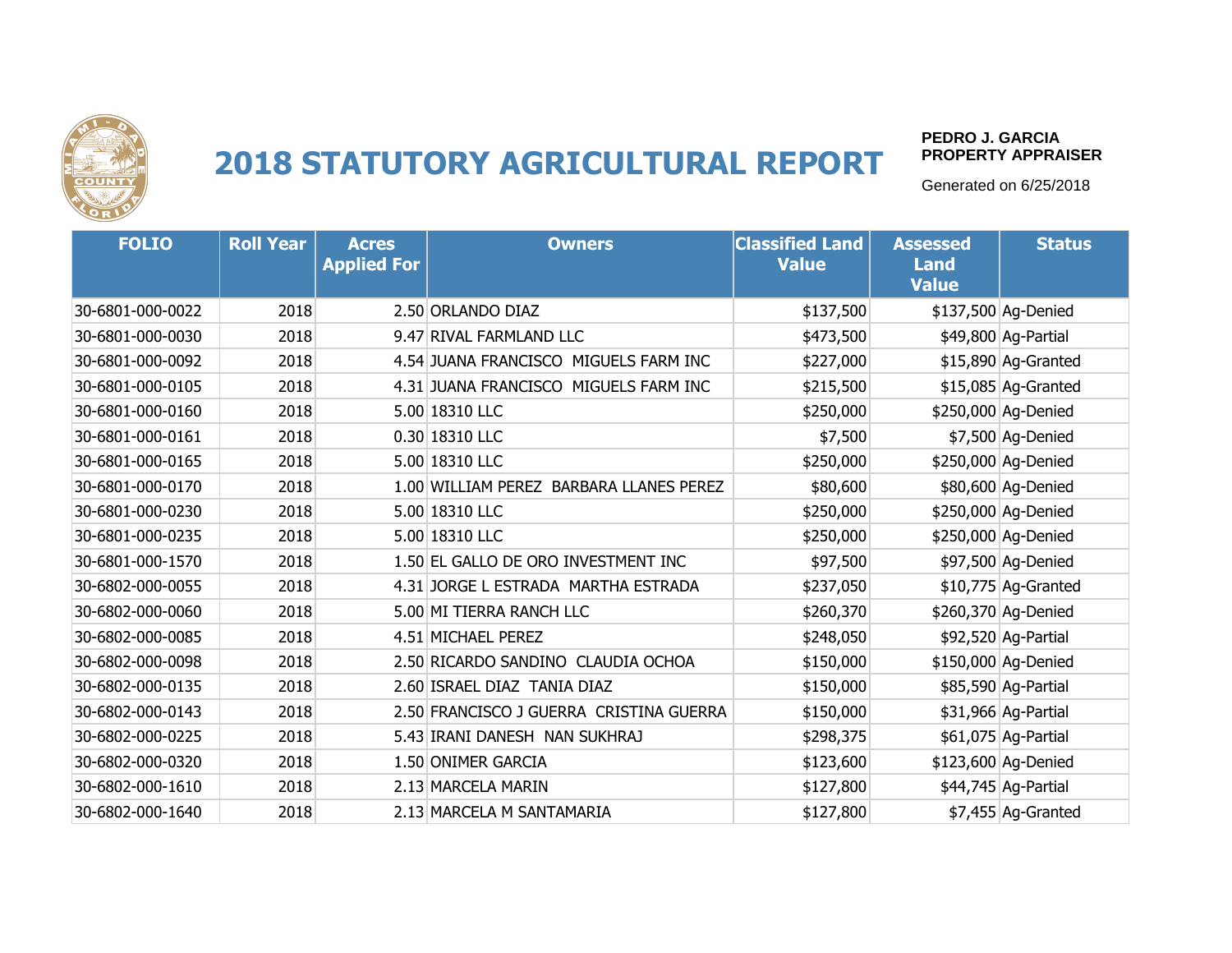

#### **PEDRO J. GARCIA PROPERTY APPRAISER**

| <b>FOLIO</b>     | <b>Roll Year</b> | <b>Acres</b><br><b>Applied For</b> | <b>Owners</b>                                                     | <b>Classified Land</b><br><b>Value</b> | <b>Assessed</b><br><b>Land</b><br><b>Value</b> | <b>Status</b>       |
|------------------|------------------|------------------------------------|-------------------------------------------------------------------|----------------------------------------|------------------------------------------------|---------------------|
| 30-6803-000-0038 | 2018             |                                    | 1.50 MAYA PUENTES                                                 | \$114,975                              |                                                | \$114,975 Ag-Denied |
| 30-6803-000-0052 | 2018             |                                    | 2.57 DEISY FOUNTAIN PARADISE LLC                                  | \$134,925                              |                                                | \$134,925 Ag-Denied |
| 30-6803-000-0220 | 2018             |                                    | 1.85 YENNIEL ARMAS GONZALEZ                                       | \$115,500                              |                                                | \$33,000 Ag-Partial |
| 30-6803-000-1710 | 2018             |                                    | 2.10 ISMARI ZAILA EMMA COMPANIONI                                 | \$110,250                              |                                                | \$30,170 Ag-Partial |
| 30-6803-000-2380 | 2018             |                                    | 2.30 SANTY FERNANDEZ KLEIMER CRUZ                                 | \$124,950                              |                                                | \$124,950 Ag-Denied |
| 30-6803-000-2530 | 2018             |                                    | 8.95 RIVAL FARMLAND LLC                                           | \$313,250                              |                                                | \$97,775 Ag-Partial |
| 30-6803-000-3580 | 2018             |                                    | 2.00 EUSEBIO L. PERAZA                                            | \$71,400                               |                                                | \$71,400 Ag-Denied  |
| 30-6803-000-3680 | 2018             |                                    | 1.30 HECTOR ALAYN FONSECA MARTINEZ<br>LISANDRA CARVAJAL FERNANDEZ | \$58,275                               |                                                | \$58,275 Ag-Denied  |
| 30-6804-000-0090 | 2018             |                                    | 1.25 NICK MASCIOLI                                                | \$75,000                               |                                                | \$75,000 Ag-Denied  |
| 30-6809-000-0029 | 2018             |                                    | 4.55 GARY BRUSCIA LINDA BRUSCIA                                   | \$204,750                              |                                                | \$204,750 Ag-Denied |
| 30-6809-000-2340 | 2018             |                                    | 4.09 MARIA PAZ TRS MARIA PAZ REVOCABLE<br><b>TR</b>               | \$184,050                              |                                                | \$184,050 Ag-Denied |
| 30-6810-000-0320 | 2018             |                                    | 20.00 200 AND 200 GROUP LLC                                       | \$600,000                              |                                                | \$600,000 Ag-Denied |
| 30-6810-000-0651 | 2018             |                                    | 1.12 LANDKE HOLDINGS LLC                                          | \$56,000                               |                                                | \$56,000 Ag-Denied  |
| 30-6810-000-0670 | 2018             |                                    | 6.21 LANDKE HOLDINGS LLC                                          | \$248,400                              |                                                | \$21,735 Ag-Granted |
| 30-6810-000-0965 | 2018             |                                    | 4.00 AIDA J AGUIAR                                                | \$182,000                              |                                                | \$81,950 Ag-Partial |
| 30-6810-000-1120 | 2018             |                                    | 18.65 I V TRUST AND INVESTMENT LLC                                | \$559,500                              |                                                | \$65,275 Ag-Granted |
| 30-6811-000-0112 | 2018             |                                    | 1.00 SEBASTIAN J MATACENA KELLY D<br><b>MATACENA</b>              | \$84,000                               |                                                | \$68,340 Ag-Partial |
| 30-6811-000-0280 | 2018             |                                    | 0.91 SAUL ALFONSO DAISY ALFONSO                                   | \$54,600                               |                                                | \$44,430 Ag-Partial |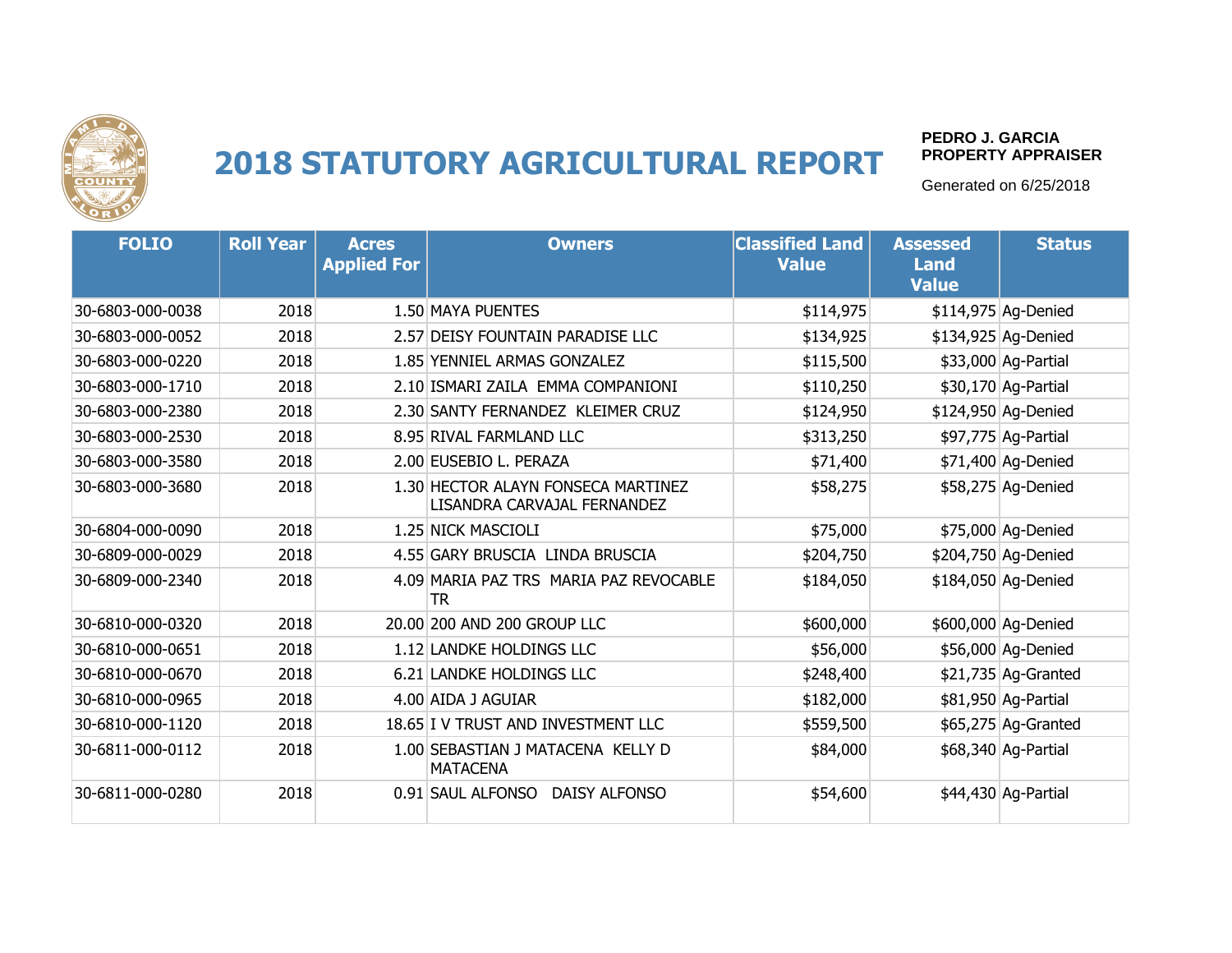

#### **PEDRO J. GARCIA PROPERTY APPRAISER**

| <b>FOLIO</b>     | <b>Roll Year</b> | <b>Acres</b><br><b>Applied For</b> | <b>Owners</b>                                                            | <b>Classified Land</b><br><b>Value</b> | <b>Assessed</b><br><b>Land</b><br><b>Value</b> | <b>Status</b>        |
|------------------|------------------|------------------------------------|--------------------------------------------------------------------------|----------------------------------------|------------------------------------------------|----------------------|
| 30-6811-000-0430 | 2018             | 1.27                               | GLORIA ERMELINDA QUINTANILLA<br><b>CARLOS HUMBERTO VILLEGAS</b>          | \$76,200                               |                                                | \$35,520 Ag-Partial  |
| 30-6811-000-0640 | 2018             |                                    | 19.39 18805 LLC                                                          | \$581,700                              |                                                | \$581,700 Ag-Denied  |
| 30-6811-000-1640 | 2018             |                                    | 1.27 DANIELA AMAYA                                                       | \$76,200                               |                                                | \$76,200 Ag-Denied   |
| 30-6811-000-1990 | 2018             |                                    | 1.28 OSVALDO J RODRIGUEZ<br><b>MARIA JOSEFA</b><br><b>LOPEZ DE ARMAS</b> | \$76,800                               |                                                | \$76,800 Ag-Denied   |
| 30-6811-000-2050 | 2018             |                                    | 1.35 JULIA A MENDENHALL DAVID D<br><b>MENDENHALL</b>                     | \$81,000                               |                                                | \$21,200 Ag-Partial  |
| 30-6811-000-2070 | 2018             |                                    | 1.28 MOISES LLERENA                                                      | \$76,800                               |                                                | \$76,800 Ag-Denied   |
| 30-6811-000-3090 | 2018             |                                    | 1.34 GLADYS JOVELLAR RICARDO JOVELLAR                                    | \$80,400                               |                                                | \$30,375 Ag-Partial  |
| 30-6812-000-0015 | 2018             |                                    | 1.50 RIGOBERTO PEREZ ELSA HERNANDEZ<br><b>RAMIREZ</b>                    | \$111,600                              |                                                | \$91,300 Ag-Partial  |
| 30-6812-000-0016 | 2018             |                                    | 2.00 A & B REAL ESTATE HOLDINGS LLC                                      | \$250,000                              |                                                | \$250,000 Ag-Denied  |
| 30-6812-000-0103 | 2018             |                                    | 1.50 GINGER Y KRENZ TRS MARK E KRENZ<br>AND GINGER Y KRENZ               | \$90,000                               |                                                | \$3,000 Ag-Granted   |
| 30-6812-000-0202 | 2018             |                                    | 1.29 ROBERTO CASTRO &W<br><b>CONCEPCION CASTRO</b>                       | \$77,400                               |                                                | \$77,400 Ag-Denied   |
| 30-6812-000-0550 | 2018             |                                    | 1.40 NELSON GOMEZ                                                        | \$84,000                               |                                                | \$37,905 Ag-Partial  |
| 30-6813-000-0021 | 2018             |                                    | 4.96 JORGE MESA                                                          | \$198,240                              |                                                | \$38,736 Ag-Partial  |
| 30-6813-000-0061 | 2018             |                                    | 16.50 DALE R ORMES & W MARTHA M                                          | \$737,175                              |                                                | \$405,667 Ag-Partial |
| 30-6813-000-0090 | 2018             |                                    | 3.67 DALE ORMES &W MARTHA                                                | \$119,275                              |                                                | \$119,275 Ag-Denied  |
| 30-6813-000-0165 | 2018             |                                    | 1.50 NORIS LEDESMA GILBERTO VELASCO                                      | \$121,000                              |                                                | \$2,750 Ag-Granted   |
| 30-6813-000-0190 | 2018             |                                    | 5.00 VIET LE DIANA GIP                                                   | \$253,000                              |                                                | \$55,875 Ag-Partial  |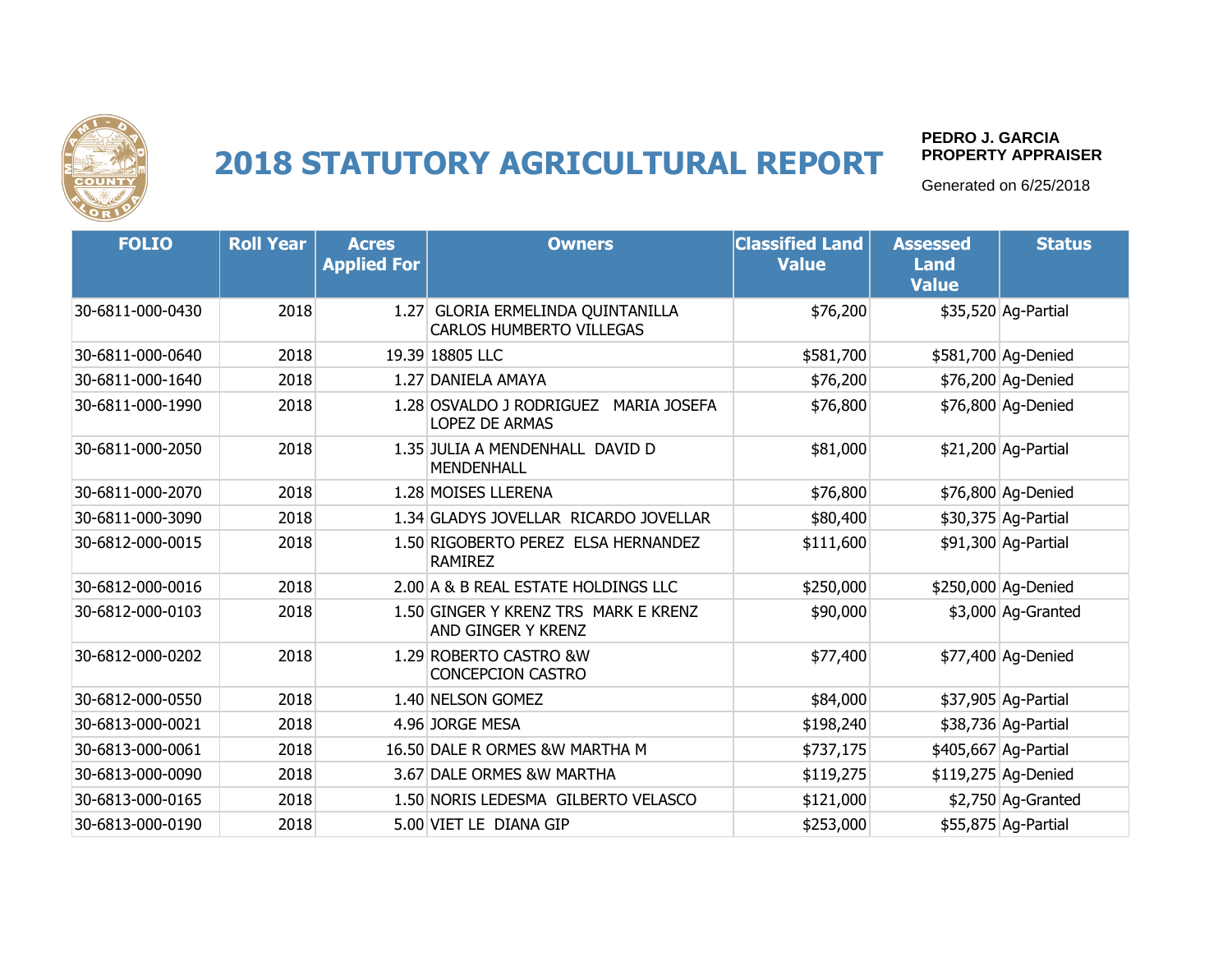

#### **PEDRO J. GARCIA PROPERTY APPRAISER**

| <b>FOLIO</b>     | <b>Roll Year</b> | <b>Acres</b><br><b>Applied For</b> | <b>Owners</b>                                                | <b>Classified Land</b><br><b>Value</b> | <b>Assessed</b><br><b>Land</b><br><b>Value</b> | <b>Status</b>        |
|------------------|------------------|------------------------------------|--------------------------------------------------------------|----------------------------------------|------------------------------------------------|----------------------|
| 30-6813-000-0270 | 2018             |                                    | 0.90 NELSON J VIERA<br><b>WANDER LUIZ</b><br><b>OLIVEIRA</b> | \$90,000                               |                                                | \$90,000 Ag-Denied   |
| 30-6813-000-0408 | 2018             |                                    | 0.88 RENE PEREZ<br><b>ODALYS</b><br><b>PEREZ</b>             | \$52,800                               |                                                | \$52,800 Ag-Denied   |
| 30-6813-000-0560 | 2018             |                                    | 1.00 PEDRO RAMON ENRIQUEZ ODALIS<br><b>MIRANDA</b>           | \$55,200                               |                                                | \$55,200 Ag-Denied   |
| 30-6813-010-0080 | 2018             |                                    | 0.91 ADOLFO MOJICA<br>MARGARITA MOJICA                       | \$91,000                               |                                                | \$86,175 Ag-Partial  |
| 30-6813-010-0081 | 2018             |                                    | 0.78 ADOLFO MOJICA<br><b>MARGARITA MOJICA</b>                | \$78,000                               |                                                | \$45,190 Ag-Partial  |
| 30-6814-000-0058 | 2018             |                                    | 1.39 EULOGIO VERGEL YANIES CASSOLA<br><b>LEIVA</b>           | \$83,400                               |                                                | \$83,400 Ag-Denied   |
| 30-6814-000-0073 | 2018             |                                    | 19.62 GP FLORIDA HOLDINGS LLC C/O PCCP<br><b>LLC</b>         | \$588,600                              |                                                | \$350,632 Ag-Partial |
| 30-6814-000-0133 | 2018             |                                    | 4.70 LORENZO CABERA                                          | \$211,500                              |                                                | \$88,675 Ag-Partial  |
| 30-6814-000-0301 | 2018             |                                    | 4.77 ANA MARGARITA GONZALEZ                                  | \$214,650                              |                                                | \$209,550 Ag-Partial |
| 30-6814-000-0303 | 2018             |                                    | 2.10 ANA MARGARITA GONZALEZ                                  | \$105,000                              |                                                | \$23,765 Ag-Partial  |
| 30-6814-000-0310 | 2018             |                                    | 4.70 NANCYS TREE FARM LLC                                    | \$211,500                              |                                                | $$16,450$ Ag-Granted |
| 30-6815-000-0010 | 2018             |                                    | 10.00 FRANK CABRERA PEREZ                                    | \$361,550                              |                                                | \$101,840 Ag-Partial |
| 30-6815-000-0016 | 2018             |                                    | 4.79 MARIA R CARBALLO                                        | \$191,600                              |                                                | \$44,575 Ag-Partial  |
| 30-6815-000-0021 | 2018             |                                    | 5.00 KIMBERLY A MILES JODY L HAYNES                          | \$200,000                              |                                                | \$200,000 Ag-Partial |
| 30-6815-000-0083 | 2018             |                                    | 4.62 GP FLORIDA HOLDINGS LLC C/O PCCP<br>LLC                 | \$184,800                              |                                                | \$49,476 Ag-Partial  |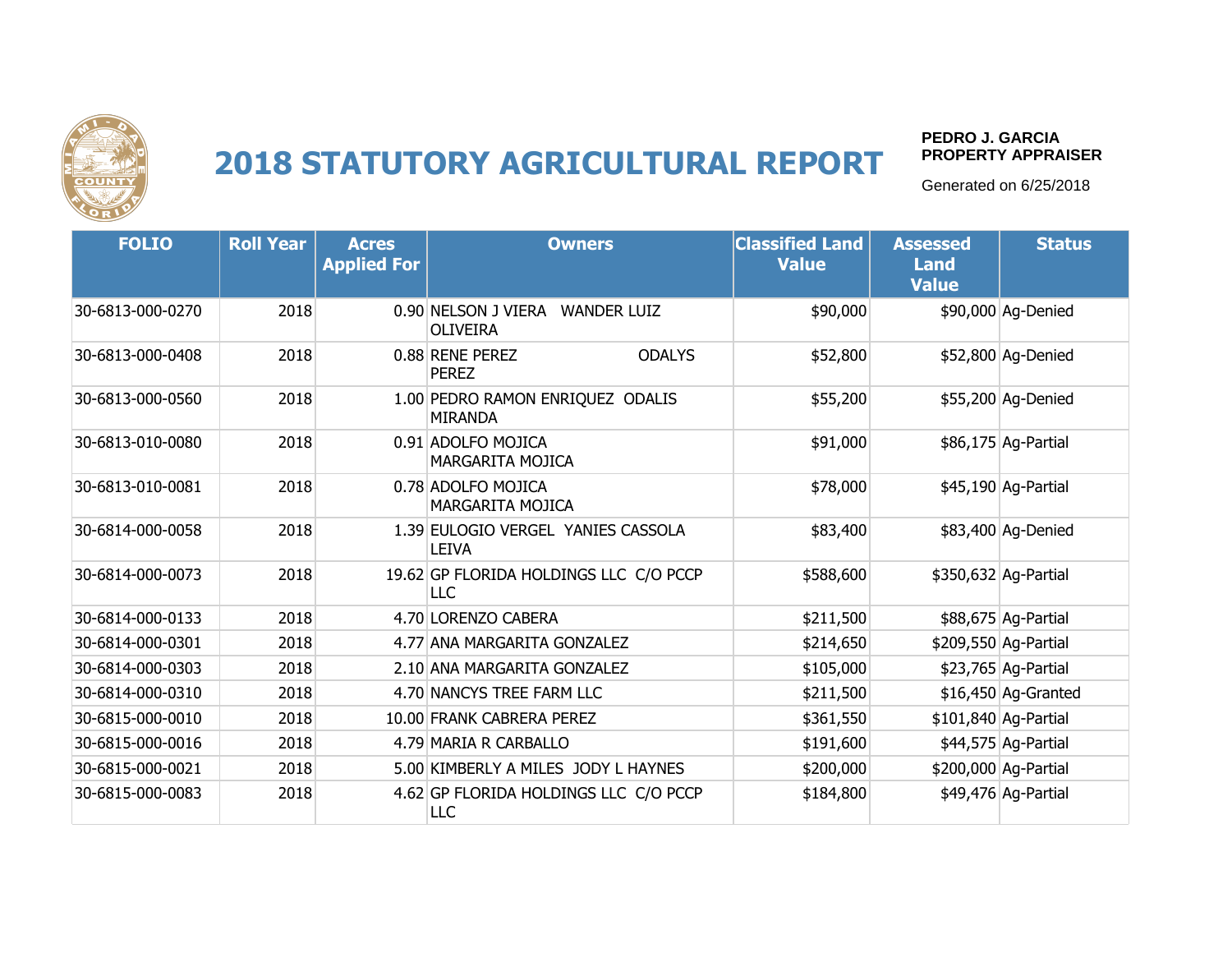

#### **PEDRO J. GARCIA PROPERTY APPRAISER**

| <b>FOLIO</b>     | <b>Roll Year</b> | <b>Acres</b><br><b>Applied For</b> | <b>Owners</b>                                               | <b>Classified Land</b><br><b>Value</b> | <b>Assessed</b><br><b>Land</b><br><b>Value</b> | <b>Status</b>        |
|------------------|------------------|------------------------------------|-------------------------------------------------------------|----------------------------------------|------------------------------------------------|----------------------|
| 30-6816-000-0610 | 2018             |                                    | 4.80 LIVAN MARQUEZ<br><b>MARIA DAYLIN</b><br><b>MARQUEZ</b> | \$192,000                              |                                                | \$192,000 Ag-Partial |
| 30-6816-000-0620 | 2018             |                                    | 4.80 LIVAN MARQUEZ MARIA D MARQUEZ                          | \$192,000                              |                                                | \$30,750 Ag-Partial  |
| 30-6816-000-0760 | 2018             |                                    | 5.00 RUBISA HOMES LLC                                       | \$200,000                              |                                                | \$200,000 Ag-Denied  |
| 30-6816-000-1290 | 2018             |                                    | 5.00 CHARLENE JEANETTE ELLISON                              | \$200,000                              |                                                | \$200,000 Ag-Denied  |
| 30-6816-000-1300 | 2018             |                                    | 4.73 A AND A PLANTS INC                                     | \$189,200                              |                                                | \$189,200 Ag-Denied  |
| 30-6816-000-1330 | 2018             |                                    | 4.00 FRANCISCO PENA                                         | \$200,000                              |                                                | \$200,000 Ag-Denied  |
| 30-6816-000-1340 | 2018             |                                    | 5.00 NICOLAS VEGA                                           | \$205,280                              |                                                | \$58,915 Ag-Partial  |
| 30-6816-000-1360 | 2018             |                                    | 4.74 JAMES DALE HARRISON DOROTHY ANN<br><b>GUY</b>          | \$189,600                              |                                                | \$63,975 Ag-Partial  |
| 30-6816-000-1570 | 2018             |                                    | 5.00 FRUTERIA LA HACIENDA INC                               | \$200,000                              |                                                | \$48,125 Ag-Partial  |
| 30-6816-000-1610 | 2018             |                                    | 5.00 O AND B NURSERY BROKERS INC                            | \$200,000                              |                                                | \$17,500 Ag-Granted  |
| 30-6816-000-1660 | 2018             |                                    | 5.00 O AND B NURSERY BROKERS INC                            | \$200,000                              |                                                | \$17,500 Ag-Granted  |
| 30-6816-000-1710 | 2018             |                                    | 2.00 JOHN ALBERT SABOL III                                  | \$164,800                              |                                                | \$129,175 Ag-Partial |
| 30-6816-000-1890 | 2018             |                                    | 4.00 CHRISTIAN AND BROTHERS REALTY LLC                      | \$188,000                              |                                                | \$99,460 Ag-Partial  |
| 30-6816-000-2250 | 2018             |                                    | 10.00 MARIA TORRES DIEGO TORRES                             | \$300,000                              |                                                | \$35,000 Ag-Granted  |
| 30-6817-000-0018 | 2018             |                                    | 10.02 TX FLORIDA REALTY LLC                                 | \$350,700                              |                                                | \$25,050 Ag-Granted  |
| 30-6817-000-0022 | 2018             |                                    | 4.50 AGRINOVA CO                                            | \$200,400                              |                                                | \$200,400 Ag-Denied  |
| 30-6817-000-0090 | 2018             |                                    | 40.00 TX FLORIDA REALTY LLC                                 | \$1,000,000                            | \$1,000,000 Ag-Denied                          |                      |
| 30-6817-000-0160 | 2018             |                                    | 10.02 TX FLORIDA REALTY LLC                                 | \$350,700                              |                                                | \$277,250 Ag-Partial |
| 30-6817-000-0180 | 2018             |                                    | 19.24 TX FLORIDA REALTY LLC                                 | \$481,075                              |                                                | \$97,675 Ag-Partial  |
| 30-6817-000-0190 | 2018             |                                    | 20.04 TX FLORIDA REALTY LLC                                 | \$501,000                              |                                                | \$50,100 Aq-Granted  |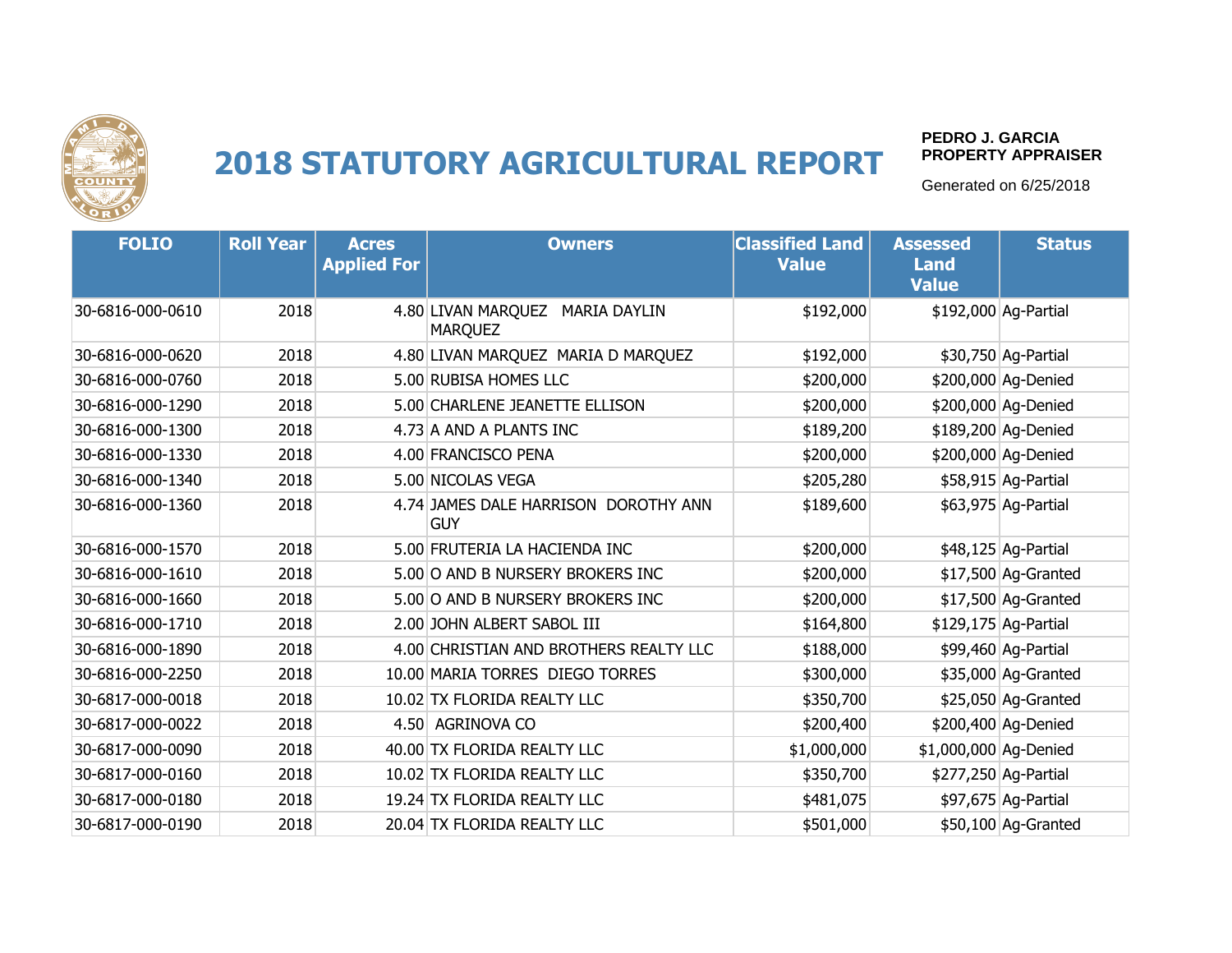

#### **PEDRO J. GARCIA PROPERTY APPRAISER**

| <b>FOLIO</b>     | <b>Roll Year</b> | <b>Acres</b><br><b>Applied For</b> | <b>Owners</b>                                              | <b>Classified Land</b><br><b>Value</b> | <b>Assessed</b><br><b>Land</b><br><b>Value</b> | <b>Status</b>          |
|------------------|------------------|------------------------------------|------------------------------------------------------------|----------------------------------------|------------------------------------------------|------------------------|
| 30-6818-000-0010 | 2018             |                                    | 2.50 MAHESH BABU LINGA                                     | \$87,500                               |                                                | \$87,500 Ag-Denied     |
| 30-6819-000-0020 | 2018             |                                    | 17.46 NAST AT QN FARM LLC                                  | \$610,925                              |                                                | \$493,925 Ag-Partial   |
| 30-6820-000-0010 | 2018             |                                    | 614.00 FLORIDA POWER & LIGHT CO                            | \$13,508,000                           |                                                | \$1,473,600 Ag-Granted |
| 30-6820-000-0040 | 2018             |                                    | 7.05 GREGORY JOHN MISLOW III                               | \$246,750                              |                                                | \$246,750 Ag-Denied    |
| 30-6821-000-0010 | 2018             |                                    | 1.00 ROBERTO RODRIGUEZ                                     | \$90,090                               |                                                | \$90,090 Ag-Denied     |
| 30-6821-000-0300 | 2018             |                                    | 1.25 NIURKA IZQUIERDO DE VALLE ABEL<br><b>VALLE MEDINA</b> | \$81,250                               |                                                | \$81,250 Ag-Denied     |
| 30-6821-000-0361 | 2018             |                                    | 1.25 OSCAR R CASTRO JR MARCIE SANCHEZ<br><b>CASTRO</b>     | \$81,250                               |                                                | \$66,875 Ag-Partial    |
| 30-6821-000-0880 | 2018             |                                    | 1.25 ELVIRA GARCIA DEL BUSTO                               | \$81,250                               |                                                | \$81,250 Ag-Denied     |
| 30-6821-000-1580 | 2018             |                                    | 1.06 CLAVO CALIENTE LLC                                    | \$81,250                               |                                                | \$81,250 Ag-Denied     |
| 30-6821-000-1700 | 2018             |                                    | 1.28 SL FARMS LLC                                          | \$83,200                               |                                                | \$37,840 Ag-Partial    |
| 30-6821-000-1880 | 2018             |                                    | 1.25 RUBBER S OBREGON ROSA M CASANOVA                      | \$81,250                               |                                                | $$11,875$ Ag-Partial   |
| 30-6821-000-2050 | 2018             |                                    | 1.25 MILLARD JOHN WALTERS JAN WALTERS                      | \$81,250                               |                                                | \$81,250 Ag-Denied     |
| 30-6821-000-2280 | 2018             |                                    | 1.25 AMAURY GONZALEZ MISNELY CHOY                          | \$81,250                               |                                                | \$33,125 Ag-Partial    |
| 30-6821-000-2300 | 2018             |                                    | 1.25 MARLENE I ORTIZ &H FABRICIANO                         | \$81,250                               |                                                | \$81,250 Ag-Denied     |
| 30-6821-000-2390 | 2018             |                                    | 0.84 ANISABEL RABELO                                       | \$81,250                               |                                                | \$41,750 Ag-Partial    |
| 30-6821-000-3050 | 2018             |                                    | 1.26 KIM EAK CHROUK THANY KIEN                             | \$81,900                               |                                                | \$35,025 Ag-Partial    |
| 30-6821-000-3190 | 2018             |                                    | 1.25 PHILLY J THEKKEKARA JOSE M<br><b>THEKKEKARA</b>       | \$81,250                               |                                                | \$81,250 Ag-Denied     |
| 30-6821-000-3630 | 2018             |                                    | 1.25 GERMAN REYES PILAR REYES                              | \$81,250                               |                                                | \$81,250 Ag-Denied     |
| 30-6821-000-3810 | 2018             |                                    | 1.25 NOEL GONZALEZ CUELLAR                                 | \$83,200                               |                                                | \$30,700 Ag-Partial    |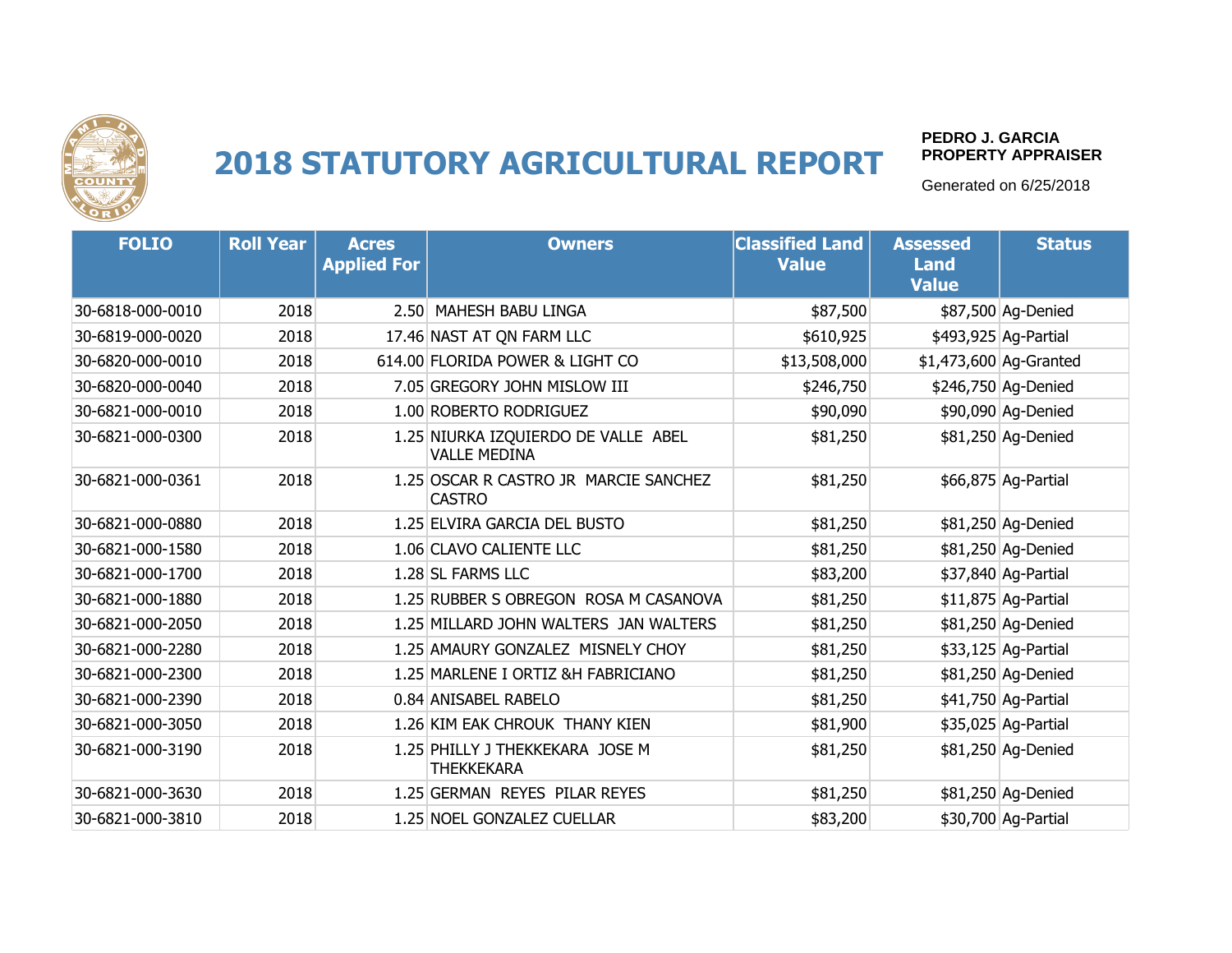

#### **PEDRO J. GARCIA PROPERTY APPRAISER**

| <b>FOLIO</b>     | <b>Roll Year</b> | <b>Acres</b><br><b>Applied For</b> | <b>Owners</b>                                               | <b>Classified Land</b><br><b>Value</b> | <b>Assessed</b><br><b>Land</b><br><b>Value</b> | <b>Status</b>        |
|------------------|------------------|------------------------------------|-------------------------------------------------------------|----------------------------------------|------------------------------------------------|----------------------|
| 30-6821-000-4060 | 2018             |                                    | 1.36 VERONICA DIAZ DAGOBERTO LA ROSA                        | \$88,400                               |                                                | \$88,400 Ag-Denied   |
| 30-6821-000-4250 | 2018             |                                    | 1.26 DANESH IRANI                                           | \$81,900                               |                                                | \$81,900 Ag-Denied   |
| 30-6821-000-4470 | 2018             |                                    | 1.25 REINALDO CABRERIZA ALICIA BELLO<br><b>CABRERIZA</b>    | \$81,250                               |                                                | \$15,625 Ag-Partial  |
| 30-6821-000-4480 | 2018             |                                    | 1.25 REINALDO CABRERIZA ALICIA BELLO<br><b>CABRERIZA</b>    | \$81,250                               |                                                | \$56,875 Ag-Partial  |
| 30-6821-000-4620 | 2018             |                                    | 0.03 TIMOTHY ACOSTA YOLEXYS ACOSTA                          | \$81,900                               |                                                | \$81,900 Ag-Denied   |
| 30-6822-000-0024 | 2018             |                                    | 5.00 SUNNY BOYS LAND LLC                                    | \$200,000                              |                                                | \$200,000 Ag-Denied  |
| 30-6822-000-0240 | 2018             |                                    | 4.62 CHANTAL DEWIT                                          | \$184,800                              |                                                | \$43,800 Ag-Partial  |
| 30-6822-002-0220 | 2018             |                                    | 0.20 JUANHOSMYL DE JESUS MOLINA                             | \$7,293                                |                                                | \$7,293 Ag-Denied    |
| 30-6822-002-0225 | 2018             | 0.06                               |                                                             |                                        |                                                | Ag-Denied            |
| 30-6822-002-0330 | 2018             | 0.06                               |                                                             |                                        |                                                | Ag-Denied            |
| 30-6822-002-0340 | 2018             | 0.06                               |                                                             |                                        |                                                | Ag-Denied            |
| 30-6822-002-0350 | 2018             | 0.13                               |                                                             |                                        |                                                | Aq-Denied            |
| 30-6822-002-0521 | 2018             |                                    | 1.27 IDANIA LORENZO MANUEL LORENZO                          | \$54,542                               |                                                | \$30,938 Ag-Partial  |
| 30-6823-000-0330 | 2018             |                                    | 10.00 NATALIE HEW TRS PETER HEW<br><b>IRREVOCABLE TRUST</b> | \$340,800                              |                                                | \$29,820 Ag-Granted  |
| 30-6823-000-0440 | 2018             |                                    | 1.42 ELSA GOMEZ                                             | \$85,200                               |                                                | \$85,200 Ag-Denied   |
| 30-6823-000-0443 | 2018             |                                    | 1.50 ELSA GOMEZ                                             | \$90,000                               |                                                | \$85,400 Ag-Partial  |
| 30-6823-000-0460 | 2018             |                                    | 2.53 EDELLE SCHLEGEL RANE ROATTA                            | \$139,150                              |                                                | $$12,625$ Ag-Partial |
| 30-6823-000-0481 | 2018             |                                    | 4.65 CREACIONES QUEZADA LANDSCAPE<br><b>DESIGN CORP</b>     | \$209,250                              |                                                | \$209,250 Ag-Partial |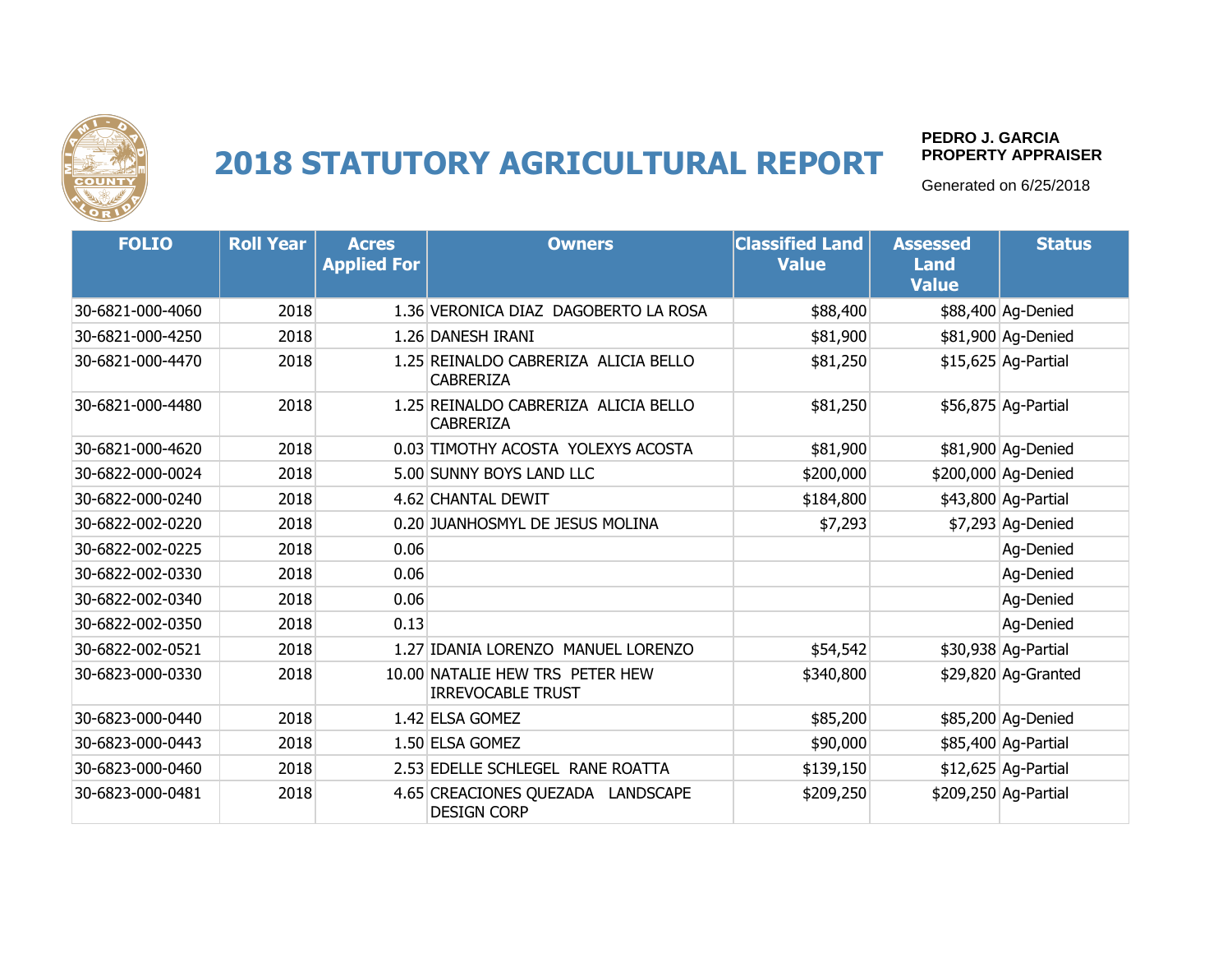

#### **PEDRO J. GARCIA PROPERTY APPRAISER**

| <b>FOLIO</b>     | <b>Roll Year</b> | <b>Acres</b><br><b>Applied For</b> | <b>Owners</b>                                          | <b>Classified Land</b><br><b>Value</b> | <b>Assessed</b><br><b>Land</b><br><b>Value</b> | <b>Status</b>        |
|------------------|------------------|------------------------------------|--------------------------------------------------------|----------------------------------------|------------------------------------------------|----------------------|
| 30-6823-000-0562 | 2018             |                                    | 5.00 BROOKE WILKINS                                    | \$225,000                              |                                                | \$225,000 Ag-Denied  |
| 30-6823-000-0580 | 2018             |                                    | 0.75 ILENE FERNANDEZ RIVIET MACHADO<br><b>CASTILLO</b> | \$75,000                               |                                                | \$31,875 Ag-Granted  |
| 30-6823-000-0630 | 2018             |                                    | 5.00 MOUSE INVESTMENT CORP                             | \$225,000                              |                                                | \$17,500 Ag-Granted  |
| 30-6823-000-0640 | 2018             |                                    | 5.00 MOUSE INVESTMENT CORP                             | \$225,000                              |                                                | \$17,500 Ag-Granted  |
| 30-6823-001-0020 | 2018             |                                    | 0.83 YOVIET GUERRERO ALBERTO GUERRERO                  | \$66,600                               |                                                | \$66,600 Ag-Denied   |
| 30-6823-001-0070 | 2018             |                                    | 1.00 CURRENT OWNER CURRENT OWNER                       | \$67,800                               |                                                | \$43,650 Ag-Partial  |
| 30-6824-000-0030 | 2018             |                                    | 9.62 ISAAC FARMS INC                                   | \$365,680                              |                                                | \$308,740 Ag-Partial |
| 30-6824-000-0090 | 2018             |                                    | 4.53 CURRENT OWNER CURRENT OWNER                       | \$203,850                              |                                                | \$85,935 Ag-Partial  |
| 30-6824-000-0240 | 2018             |                                    | 10.00 VIET LE DIANA GIP                                | \$350,000                              |                                                | \$48,725 Ag-Partial  |
| 30-6824-000-0260 | 2018             |                                    | 1.91 RICHARD KAYFETZ                                   | \$114,600                              |                                                | \$6,685 Ag-Granted   |
| 30-6824-000-0280 | 2018             |                                    | 10.00 MYRIAM JEANNETTE VARELA                          | \$350,000                              |                                                | \$350,000 Ag-Denied  |
| 30-6824-000-0290 | 2018             |                                    | 5.00 MANUEL DE JESUS HERRERA MANUEL<br><b>HERRERA</b>  | \$202,050                              |                                                | \$55,850 Ag-Partial  |
| 30-6825-000-0031 | 2018             |                                    | 2.86 LEONEL PEREZ                                      | \$171,600                              |                                                | \$171,600 Ag-Denied  |
| 30-6825-000-0100 | 2018             |                                    | 8.88 DP REAL ESTATE HOLDINGS L L C                     | \$349,120                              |                                                | \$349,120 Ag-Denied  |
| 30-6825-000-0130 | 2018             |                                    | 1.00 DAVID VEGA                                        | \$116,250                              |                                                | \$116,250 Ag-Denied  |
| 30-6825-000-0131 | 2018             |                                    | 0.84 DAVID VEGA                                        | \$96,600                               |                                                | \$96,600 Ag-Denied   |
| 30-6825-000-0151 | 2018             |                                    | 2.26 ARMANDO PENA MAITA DEL CASTILLO                   | \$180,800                              |                                                | \$180,800 Ag-Denied  |
| 30-6825-000-0421 | 2018             |                                    | 5.00 V AND V FARM AND NURSERY INC                      | \$225,000                              |                                                | \$65,200 Ag-Partial  |
| 30-6825-000-0461 | 2018             |                                    | 1.25 MARIA PONCE CONTRERAS                             | \$100,000                              |                                                | \$100,000 Ag-Denied  |
| 30-6825-000-0611 | 2018             |                                    | 2.35 DAISY PEREZ MARLENE PEREZ                         | \$152,750                              |                                                | \$152,750 Ag-Denied  |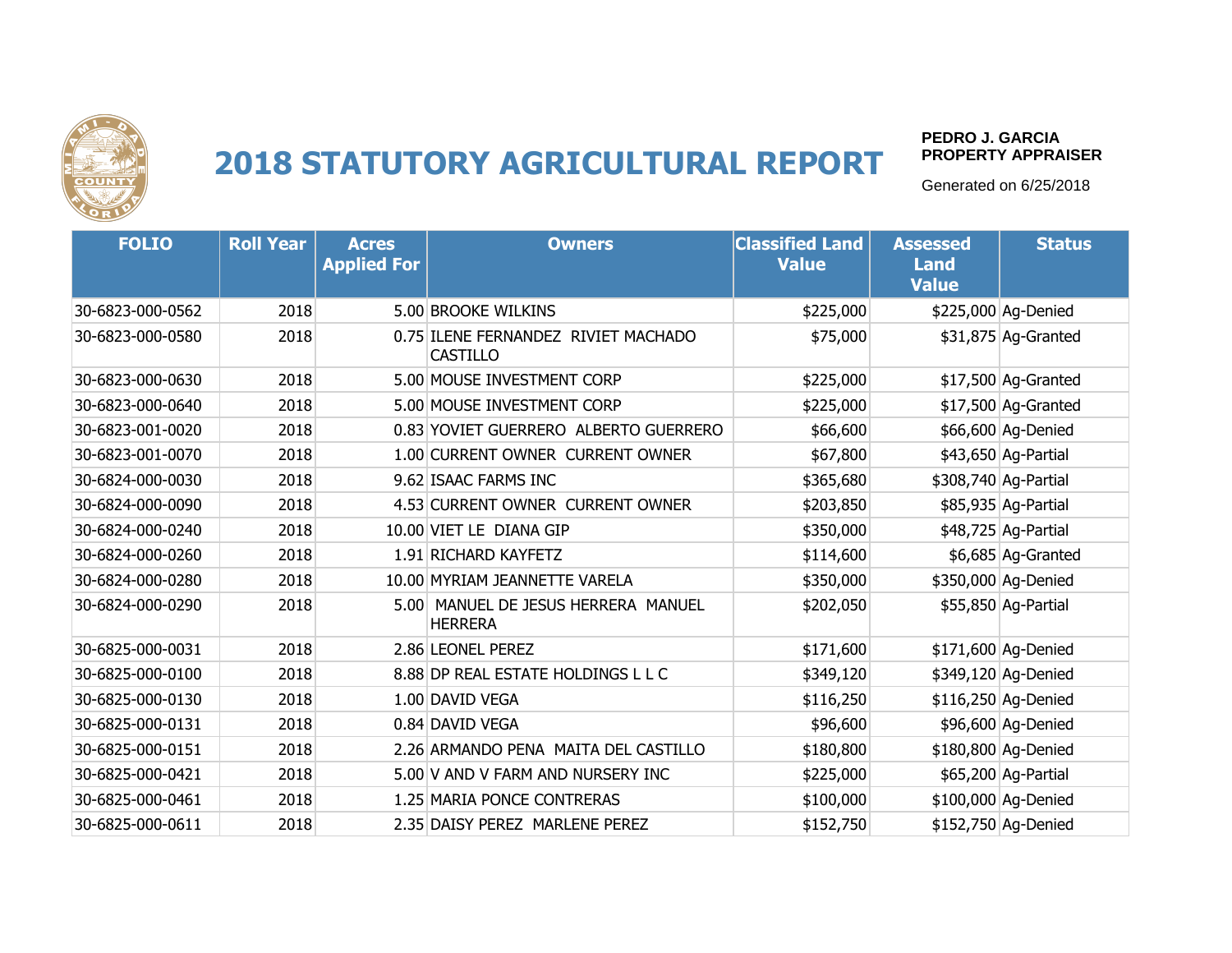

#### **PEDRO J. GARCIA PROPERTY APPRAISER**

| <b>FOLIO</b>     | <b>Roll Year</b> | <b>Acres</b><br><b>Applied For</b> | <b>Owners</b>                                               | <b>Classified Land</b><br><b>Value</b> | <b>Assessed</b><br><b>Land</b><br><b>Value</b> | <b>Status</b>        |
|------------------|------------------|------------------------------------|-------------------------------------------------------------|----------------------------------------|------------------------------------------------|----------------------|
| 30-6826-000-0149 | 2018             |                                    | 2.36 RUINEMANS AQUARIUM INC                                 | \$141,900                              |                                                | \$97,240 Ag-Partial  |
| 30-6826-000-0150 | 2018             |                                    | 5.00 QT FARMS LLC C/O MERRILL LYNCH<br><b>FAMILY OFFICE</b> | \$211,365                              |                                                | \$211,365 Ag-Denied  |
| 30-6826-000-0160 | 2018             |                                    | 5.00 QT FARMS LLC C/O MERRILL LYNCH<br><b>FAMILY OFFICE</b> | \$211,365                              |                                                | \$211,365 Ag-Denied  |
| 30-6826-000-0180 | 2018             |                                    | 5.00 OT FARMS LLC C/O MERRILL LYNCH<br><b>FAMILY OFFICE</b> | \$225,000                              |                                                | \$225,000 Ag-Denied  |
| 30-6826-000-0611 | 2018             |                                    | 4.36 REDLAND FAMILY ASSISTANCE LLC                          | \$220,950                              |                                                | \$51,210 Ag-Partial  |
| 30-6827-000-0130 | 2018             |                                    | 10.00 RALPHS FINQUITA LLC                                   | \$400,000                              |                                                | \$400,000 Ag-Denied  |
| 30-6827-000-0291 | 2018             |                                    | 2.50 ALVARO PERPULY YOSELIN PERPULY                         | \$150,000                              |                                                | \$87,900 Ag-Partial  |
| 30-6827-000-0310 | 2018             |                                    | 10.00 NATALIE HEW TRS PETER HEW IRREV<br><b>TRUST</b>       | \$286,800                              |                                                | \$25,095 Ag-Granted  |
| 30-6827-000-0371 | 2018             |                                    | 5.00 CLIFFORD CORNELL LE REM KEVIN JOHN<br><b>CORNELL</b>   | \$225,000                              |                                                | \$84,735 Ag-Partial  |
| 30-6827-000-0380 | 2018             |                                    | 7.50 ST GERMAIN FARMS LLC                                   | \$300,000                              |                                                | \$48,880 Ag-Partial  |
| 30-6827-000-0390 | 2018             |                                    | 10.00 ST GERMAIN FARMS LLC                                  | \$400,000                              |                                                | \$44,245 Ag-Partial  |
| 30-6828-000-0390 | 2018             |                                    | 5.00 MARIA TORRES DIEGO TORRES                              | \$225,000                              |                                                | \$17,500 Ag-Granted  |
| 30-6828-000-1810 | 2018             |                                    | 10.00 SILVER VASE INC                                       | \$400,000                              |                                                | \$45,625 Ag-Partial  |
| 30-6828-000-1830 | 2018             |                                    | 4.96 SILVER VASE INC                                        | \$223,200                              |                                                | \$24,300 Ag-Partial  |
| 30-6828-000-1850 | 2018             |                                    | 10.00 SILVER VASE INC                                       | \$400,000                              |                                                | $$44,125$ Ag-Partial |
| 30-6829-000-0023 | 2018             |                                    | 0.00 ESTEBAN SARDINAS SR MARIA SARDINAS                     | \$112,500                              |                                                | \$112,500 Ag-Denied  |
| 30-6829-000-0390 | 2018             |                                    | 4.40 SOMERSET SENGCHANH VILAKHONE<br><b>SENGCHANH</b>       | \$180,400                              |                                                | \$31,150 Ag-Partial  |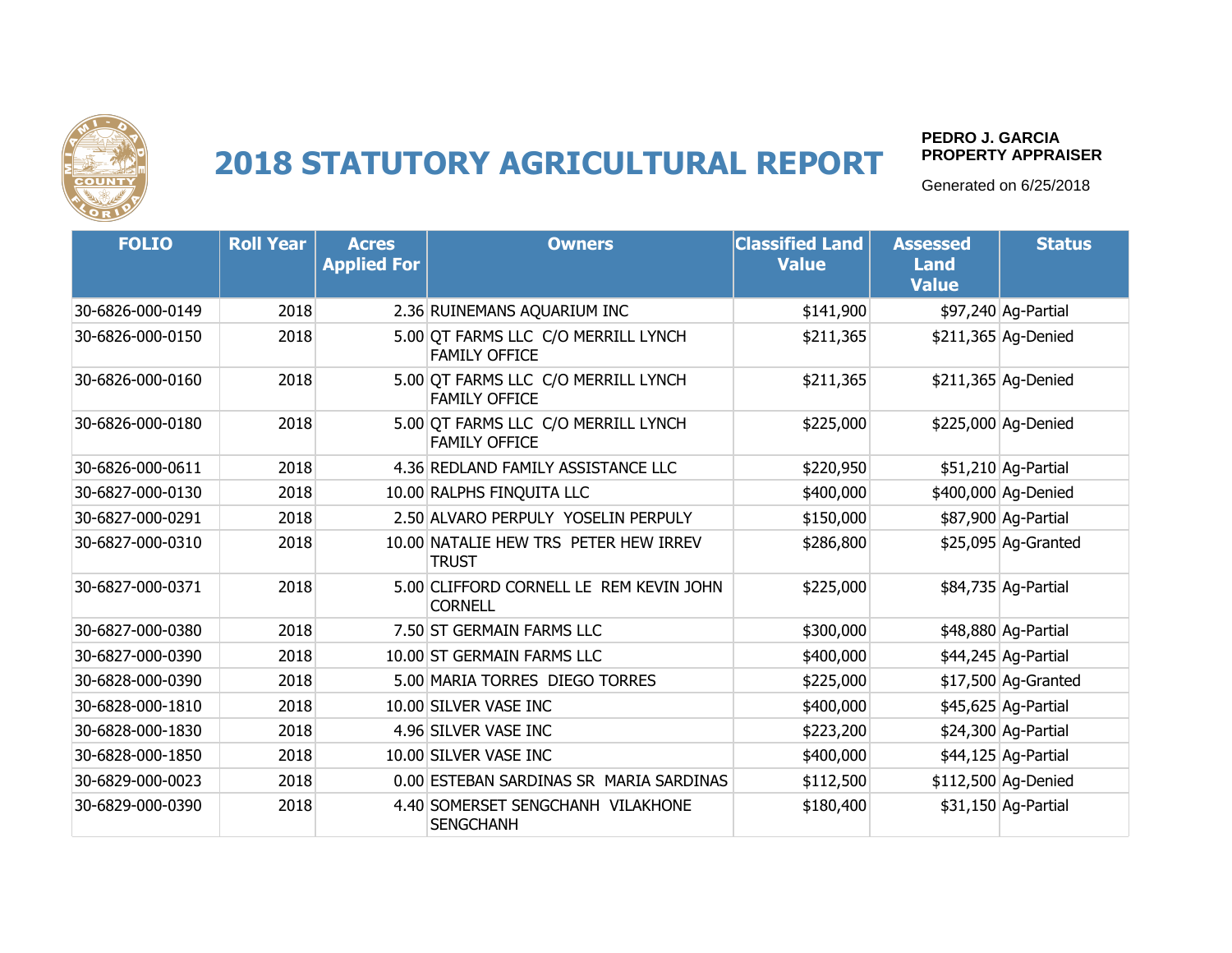

#### **PEDRO J. GARCIA PROPERTY APPRAISER**

| <b>FOLIO</b>     | <b>Roll Year</b> | <b>Acres</b><br><b>Applied For</b> | <b>Owners</b>                                           | <b>Classified Land</b><br><b>Value</b> | <b>Assessed</b><br><b>Land</b><br><b>Value</b> | <b>Status</b>        |
|------------------|------------------|------------------------------------|---------------------------------------------------------|----------------------------------------|------------------------------------------------|----------------------|
| 30-6829-000-0490 | 2018             |                                    | 2.50 JOSE M GOMEZ FATIMA GOMEZ                          | \$112,500                              |                                                | \$8,750 Ag-Granted   |
| 30-6829-000-0591 | 2018             |                                    | 2.50 ROBERTO GONZALEZ                                   | \$112,500                              |                                                | \$112,500 Ag-Denied  |
| 30-6829-000-0611 | 2018             |                                    | 2.50 CURRENT OWNER                                      | \$112,500                              |                                                | \$6,250 Ag-Granted   |
| 30-6829-000-0690 | 2018             |                                    | 2.50 MARENA BARRIOS                                     | \$112,500                              |                                                | \$112,500 Ag-Denied  |
| 30-6830-000-0030 | 2018             |                                    | 5.00 COMFORT REALTY CORP                                | \$109,250                              |                                                | \$55,236 Ag-Partial  |
| 30-6830-000-0031 | 2018             |                                    | 10.00 COMFORT REALTY CORP                               | \$213,250                              |                                                | \$100,928 Ag-Partial |
| 30-6830-000-0035 | 2018             |                                    | 5.00 COMFORT REALTY CORP                                | \$125,000                              |                                                | \$47,482 Ag-Partial  |
| 30-6832-000-0325 | 2018             |                                    | 20.00 S.F. DEVELOPMENT LLC                              | \$605,730                              |                                                | \$45,730 Ag-Granted  |
| 30-6832-000-0330 | 2018             |                                    | 20.00 SF DEVELOPMENT LLC A FL LLC                       | \$600,000                              |                                                | \$40,000 Ag-Granted  |
| 30-6832-000-2050 | 2018             |                                    | 19.39 JOHN C DEMOTT TRS JOHN C DEMOTT<br><b>REV TR</b>  | \$581,700                              |                                                | \$67,865 Ag-Granted  |
| 30-6832-000-2210 | 2018             |                                    | 5.00 JOHN C DEMOTT TRS JOHN C DEMOTT<br><b>REVOC TR</b> | \$200,000                              |                                                | \$17,500 Ag-Granted  |
| 30-6833-000-0010 | 2018             |                                    | 10.34 EDEN GROVES INC                                   | \$361,970                              |                                                | \$25,855 Ag-Granted  |
| 30-6833-000-0020 | 2018             |                                    | 5.17 EDEN GROVES INC                                    | \$206,840                              |                                                | \$12,928 Ag-Granted  |
| 30-6833-000-0021 | 2018             |                                    | 5.17 EDEN GROVES INC                                    | \$206,840                              |                                                | \$12,928 Ag-Granted  |
| 30-6833-000-0070 | 2018             |                                    | 10.34 EDEN GROVES INC                                   | \$361,970                              |                                                | \$25,855 Ag-Granted  |
| 30-6834-000-0060 | 2018             |                                    | 5.00 HECTOR M MADRUGA ADRIANA<br><b>SUNSHINE</b>        | \$175,000                              |                                                | \$175,000 Ag-Denied  |
| 30-6835-000-0082 | 2018             |                                    | 1.60 ORLANDO DE JESUS ORTIZ                             | \$63,600                               |                                                | \$63,600 Ag-Denied   |
| 30-6835-000-0170 | 2018             |                                    | 0.53 REDLAND GROCERY INC                                | \$86,676                               |                                                | \$86,676 Ag-Denied   |
| 30-6835-000-0510 | 2018             |                                    | 5.18 FENCE SOLUTIONS CORP                               | \$232,065                              |                                                | \$232,065 Ag-Denied  |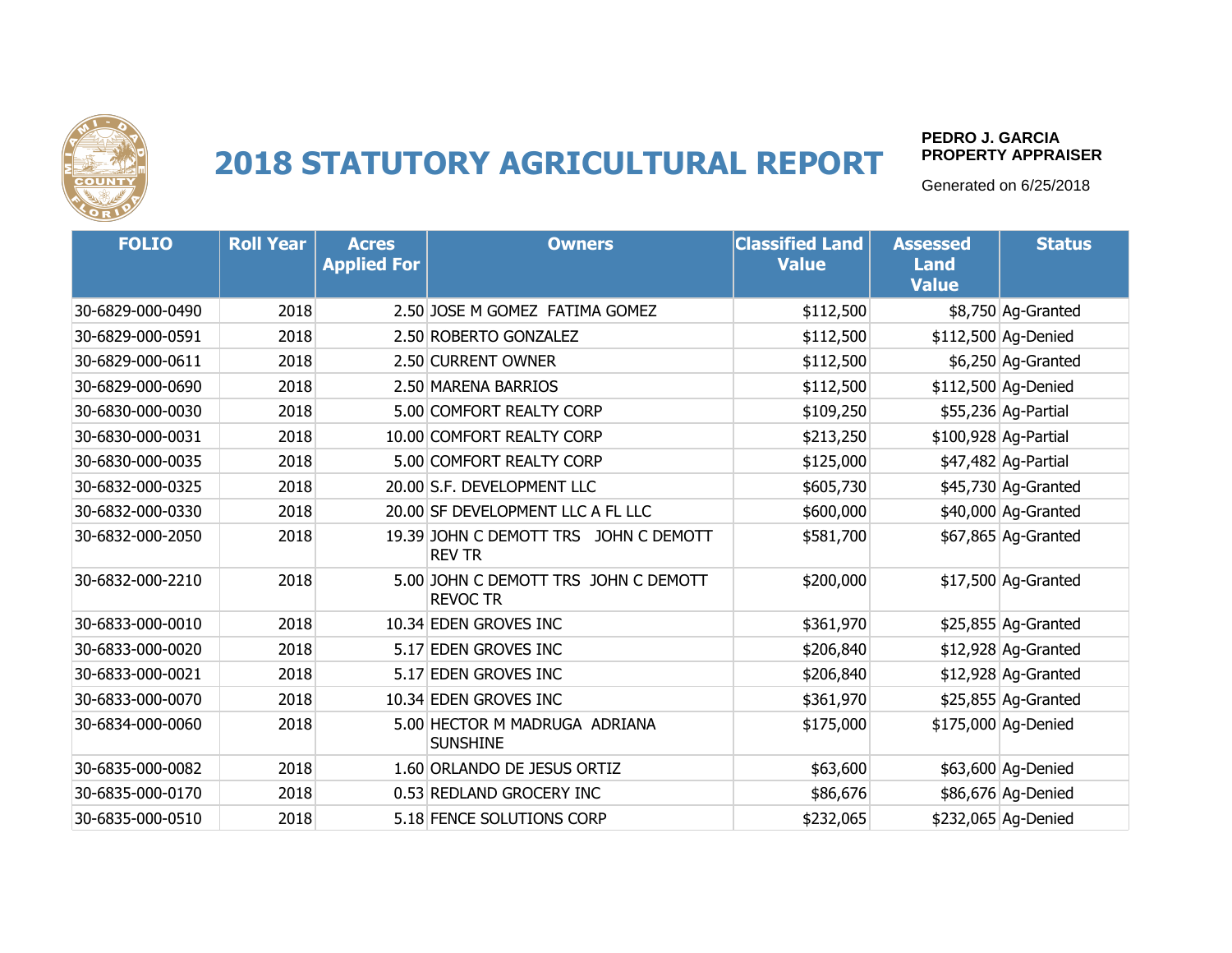

#### **PEDRO J. GARCIA PROPERTY APPRAISER**

| <b>FOLIO</b>     | <b>Roll Year</b> | <b>Acres</b><br><b>Applied For</b> | <b>Owners</b>                                                 | <b>Classified Land</b><br><b>Value</b> | <b>Assessed</b><br><b>Land</b><br><b>Value</b> | <b>Status</b>        |
|------------------|------------------|------------------------------------|---------------------------------------------------------------|----------------------------------------|------------------------------------------------|----------------------|
| 30-6835-000-0520 | 2018             |                                    | 5.00 URBANA INVESTMENTS INC                                   | \$225,000                              |                                                | \$225,000 Ag-Denied  |
| 30-6835-000-0522 | 2018             |                                    | 5.00 URBANA INVESTMENTS INC                                   | \$225,000                              |                                                | \$225,000 Ag-Denied  |
| 30-6836-000-0041 | 2018             |                                    | 5.00 CONSTELLATION ENTERPRISES LLC                            | \$203,040                              |                                                | \$203,040 Ag-Denied  |
| 30-6836-000-0060 | 2018             |                                    | 4.87 182 AVE LLC                                              | \$365,250                              |                                                | \$365,250 Ag-Denied  |
| 30-6836-000-0061 | 2018             |                                    | 4.41 264 ST LLC                                               | \$330,750                              |                                                | \$330,750 Ag-Denied  |
| 30-6836-000-0073 | 2018             |                                    | 10.00 THANG O DANG & MINH TRAN T DANG                         | \$394,800                              |                                                | $$23,688$ Ag-Granted |
| 30-6836-000-0170 | 2018             |                                    | 8.50 REDLAND HOUSE AND FARM LLC                               | \$219,600                              |                                                | \$130,820 Ag-Partial |
| 30-6836-000-0210 | 2018             |                                    | 0.17 DAVID G ANDERSEN TRS DAVID G<br>ANDERSEN REVOCABLE TRUST | \$55,538                               |                                                | \$55,538 Ag-Denied   |
| 30-6836-000-0450 | 2018             |                                    | 5.00 RAUL RODRIGUEZ MARIA ELENA GARCIA                        | \$288,415                              |                                                | \$288,415 Ag-Denied  |
| 30-6836-000-0460 | 2018             |                                    | 4.00 INVESTMENTS BY MIRA LLC                                  | \$287,500                              |                                                | \$287,500 Ag-Denied  |
| 30-6902-001-0630 | 2018             |                                    | 2.60 J W ESTATES INVESTMENTS LLC                              | \$312,000                              |                                                | \$312,000 Ag-Denied  |
| 30-6902-022-0040 | 2018             |                                    | 0.39 YAMIL MAJAIL &W MARIA                                    | \$96,537                               |                                                | \$46,126 Ag-Partial  |
| 30-6904-000-0075 | 2018             |                                    | 5.56 SATYA OF BLAIR COUNTY LLC                                | \$278,000                              |                                                | \$13,900 Ag-Granted  |
| 30-6904-000-0115 | 2018             |                                    | 15.34 KROME GROVES LLC                                        | \$575,475                              |                                                | \$38,365 Ag-Granted  |
| 30-6904-000-0121 | 2018             |                                    | 2.50 KROME GROVES LLC                                         | \$137,500                              |                                                | \$6,250 Ag-Granted   |
| 30-6904-000-0230 | 2018             |                                    | 65.62 KROME GROVES LLC                                        | \$1,640,500                            |                                                | \$159,762 Ag-Granted |
| 30-6904-000-0240 | 2018             |                                    | 9.47 YUSIMY HERNANDEZ GOMEZ                                   | \$426,150                              |                                                | \$55,125 Ag-Partial  |
| 30-6904-000-0250 | 2018             |                                    | 19.73 KROME GROVES LLC                                        | \$728,719                              |                                                | \$49,325 Ag-Granted  |
| 30-6904-000-0390 | 2018             |                                    | 3.08 KROME GROVES LLC                                         | \$250,000                              |                                                | \$103,700 Ag-Granted |
| 30-6904-000-0392 | 2018             |                                    | 34.00 KROME GROVES LLC                                        | \$850,000                              |                                                | \$85,000 Aq-Granted  |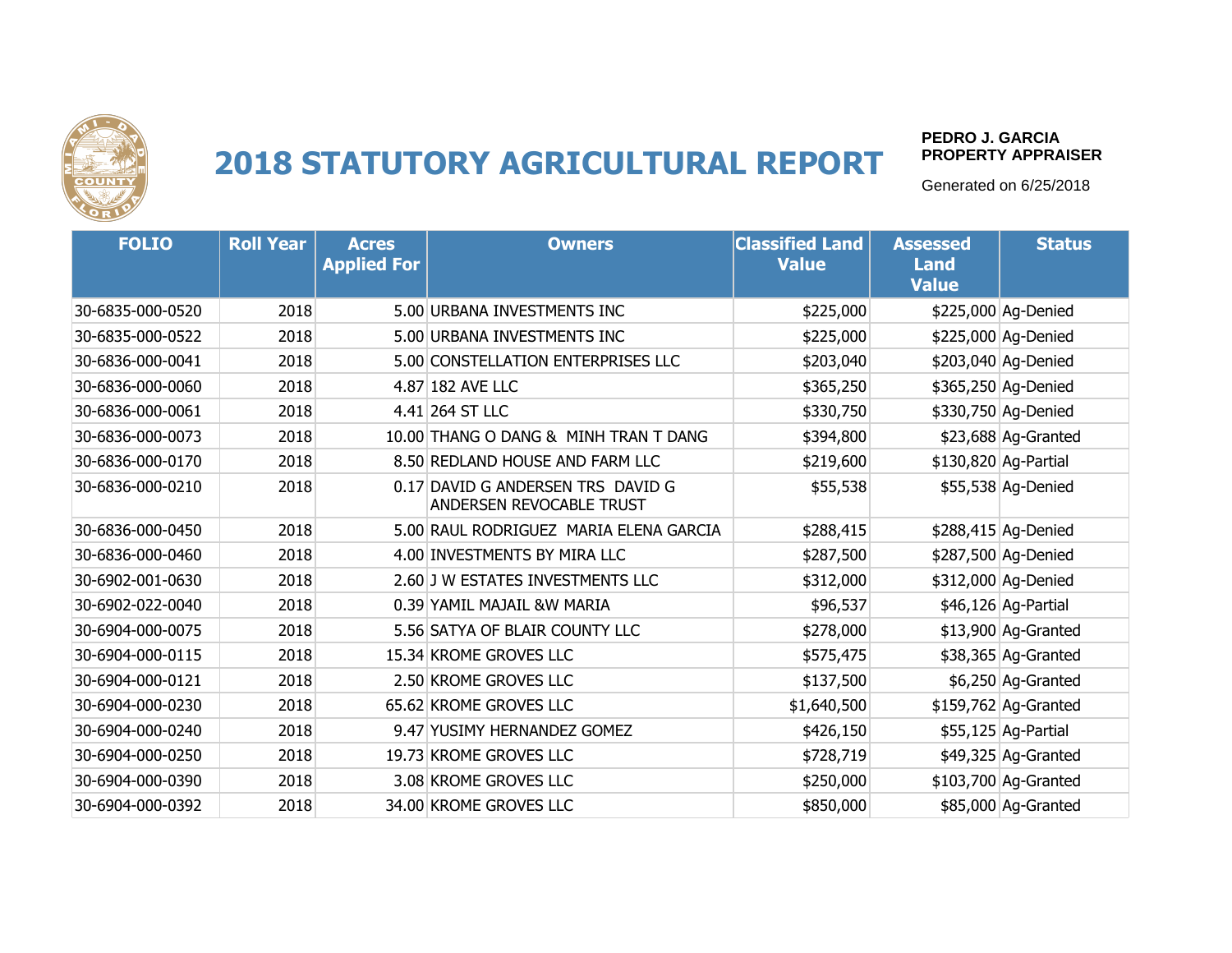

#### **PEDRO J. GARCIA PROPERTY APPRAISER**

| <b>FOLIO</b>     | <b>Roll Year</b> | <b>Acres</b><br><b>Applied For</b> | <b>Owners</b>                                       | <b>Classified Land</b><br><b>Value</b> | <b>Assessed</b><br><b>Land</b><br><b>Value</b> | <b>Status</b>        |
|------------------|------------------|------------------------------------|-----------------------------------------------------|----------------------------------------|------------------------------------------------|----------------------|
| 30-6905-000-0030 | 2018             |                                    | 3.00 ALFREDO SALAS                                  | \$254,000                              |                                                | \$254,000 Ag-Denied  |
| 30-6905-000-0720 | 2018             |                                    | 5.10 SCOTTY RAMROOP ZALENA RAMROOP                  | \$255,000                              |                                                | \$255,000 Ag-Denied  |
| 30-6906-000-0150 | 2018             |                                    | 5.00 CURRENT OWNER                                  | \$236,750                              |                                                | \$11,838 Ag-Granted  |
| 30-6906-000-0170 | 2018             |                                    | 20.00 GUAVA FARM II LLC                             | \$600,000                              |                                                | \$600,000 Ag-Denied  |
| 30-6906-000-0211 | 2018             |                                    | 2.29 BRENDA J DELAY & DAVID M BEACH                 | \$114,290                              |                                                | \$35,540 Ag-Partial  |
| 30-6906-000-0350 | 2018             |                                    | 5.00 J AND J MIRANDA INVESTMENTS LLC                | \$236,500                              |                                                | \$103,616 Ag-Partial |
| 30-6906-000-0790 | 2018             |                                    | 5.00 ALFREDO R VALDES MARCELINO<br><b>FERNANDEZ</b> | \$242,500                              |                                                | \$230,715 Ag-Partial |
| 30-6907-000-0012 | 2018             |                                    | 4.81 ROYAL 170 LLC                                  | \$240,500                              |                                                | \$16,835 Ag-Granted  |
| 30-6907-000-0101 | 2018             |                                    | 5.00 MONTERAMOS LLC                                 | \$236,500                              |                                                | \$17,050 Ag-Partial  |
| 30-6907-000-0140 | 2018             |                                    | 9.93 LUIS PEREZ                                     | \$496,500                              |                                                | \$464,200 Ag-Partial |
| 30-6907-000-0153 | 2018             |                                    | 20.00 D A P HOLDINGS LLC                            | \$599,700                              |                                                | \$43,978 Ag-Granted  |
| 30-6907-000-0185 | 2018             |                                    | 1.55 DAMARIS BATISTA                                | \$108,500                              |                                                | \$46,400 Ag-Partial  |
| 30-6907-000-0192 | 2018             |                                    | 2.48 ONIMER L GARCIA                                | \$136,400                              |                                                | \$136,400 Ag-Denied  |
| 30-6907-000-0210 | 2018             |                                    | 10.00 FREDERICK U ROCK II                           | \$500,800                              |                                                | \$196,325 Ag-Partial |
| 30-6907-000-0250 | 2018             |                                    | 8.26 LUIS ROSALES                                   | \$413,000                              |                                                | \$28,910 Ag-Granted  |
| 30-6907-000-1190 | 2018             |                                    | 4.97 GILDER OTONIEL DIAZ ELIDA RAQUEL<br>PAHZ       | \$248,350                              |                                                | \$17,384 Ag-Granted  |
| 30-6907-004-0040 | 2018             |                                    | 0.80 CURRENT OWNER CURRENT OWNER                    | \$86,835                               |                                                | \$86,835 Ag-Denied   |
| 30-6908-000-0070 | 2018             |                                    | 4.46 BASIM SABRI SAHAR SABRI                        | \$200,700                              |                                                | \$200,700 Ag-Denied  |
| 30-6908-000-0210 | 2018             |                                    | 18.70 FLOWER LAND GROUP II LLC                      | \$2,648,350                            | \$1,267,650 Ag-Partial                         |                      |
| 30-6908-001-0201 | 2018             |                                    | 1.12 21100 SW 162 AVE LLC                           | \$98,350                               |                                                | \$3,934 Ag-Granted   |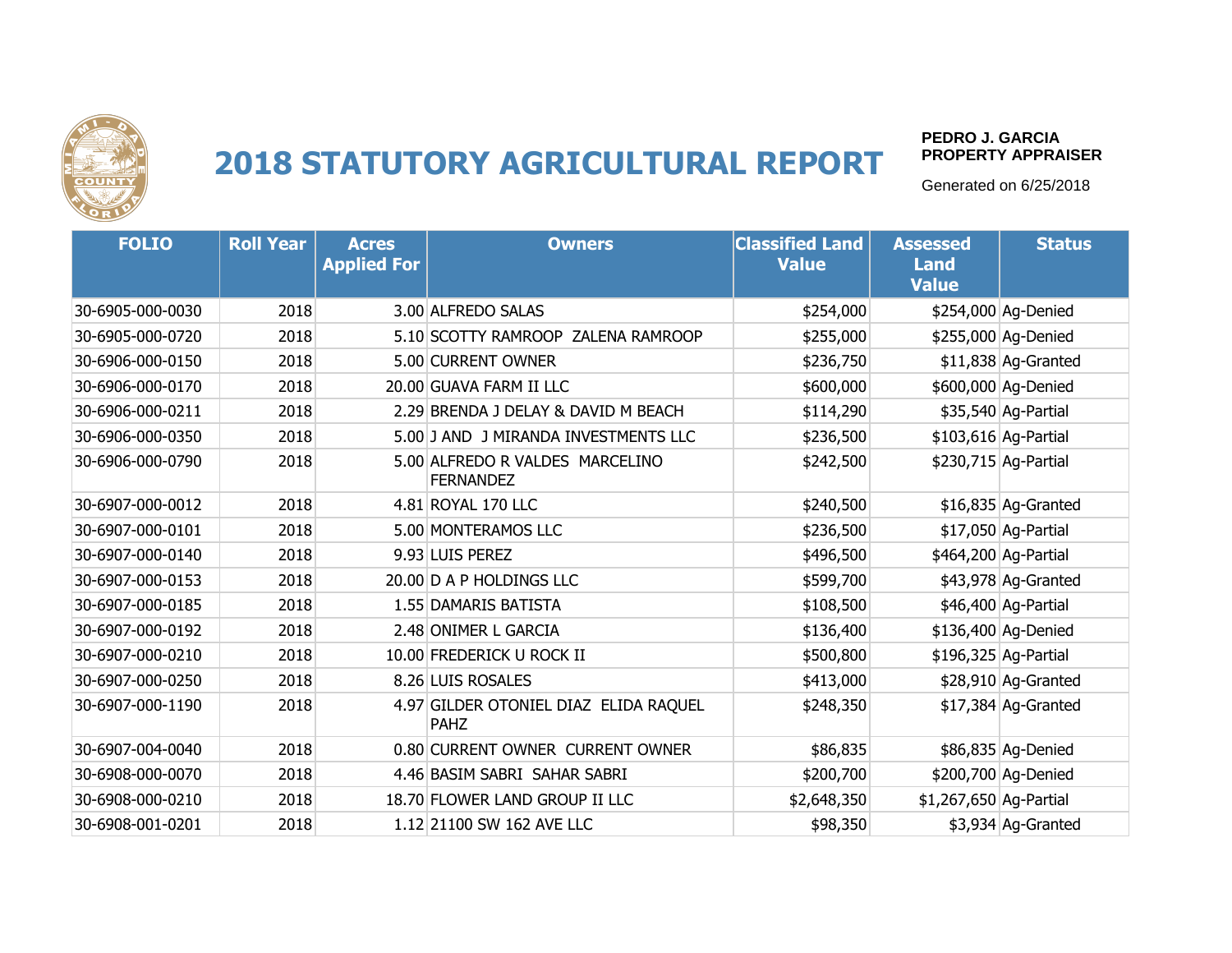

#### **PEDRO J. GARCIA PROPERTY APPRAISER**

| <b>FOLIO</b>     | <b>Roll Year</b> | <b>Acres</b><br><b>Applied For</b> | <b>Owners</b>                                                 | <b>Classified Land</b><br><b>Value</b> | <b>Assessed</b><br><b>Land</b><br><b>Value</b> | <b>Status</b>        |
|------------------|------------------|------------------------------------|---------------------------------------------------------------|----------------------------------------|------------------------------------------------|----------------------|
| 30-6908-001-0202 | 2018             |                                    | 1.19 21100 SW 162 AVE LLC                                     | \$103,950                              |                                                | \$16,758 Ag-Partial  |
| 30-6908-028-0010 | 2018             |                                    | 22.81 REDLAND PALMS HAMMOCK INC                               | \$3,229,213                            |                                                | \$45,620 Ag-Granted  |
| 30-6909-000-0011 | 2018             |                                    | 9.47 WOOD LAND FARM LLC                                       | \$398,295                              |                                                | \$198,672 Ag-Partial |
| 30-6909-000-0182 | 2018             |                                    | 1.42 GABRIEL PAZ GLORIA MARIA GONZALEZ                        | \$85,260                               |                                                | \$27,185 Ag-Partial  |
| 30-6910-000-0120 | 2018             |                                    | 5.00 ALPHA ORCHIDS INC                                        | \$250,000                              |                                                | \$250,000 Ag-Denied  |
| 30-6910-000-0211 | 2018             |                                    | 5.13 OSVALDO CALZADA JR VIVIAN CARIDAD<br><b>TOLEDO</b>       | \$256,300                              |                                                | \$88,150 Ag-Partial  |
| 30-6912-000-0151 | 2018             |                                    | 2.00 ANTONIO J YNASTRILLA JTRS CHRISTINE<br>M YNASTRILLA JTRS | \$57,375                               |                                                | \$57,375 Ag-Denied   |
| 30-6912-000-0160 | 2018             |                                    | 3.00 ANTONIO J YNASTRILLA JTRS CHRISTINE<br>M YASTRILLA JTRS  | \$70,720                               |                                                | \$70,720 Ag-Denied   |
| 30-6914-000-0033 | 2018             |                                    | 1.78 CHRISTOPHER PEREZ JONATHAN PEREZ                         | \$176,000                              |                                                | \$4,400 Ag-Granted   |
| 30-6914-000-0284 | 2018             |                                    | 5.00 MATTHEW EDWARD PORTER TRS<br>PORTER PROPERTY TRUST       | \$350,000                              |                                                | \$80,000 Ag-Partial  |
| 30-6914-000-0300 | 2018             |                                    | 4.00 ROBERTO MORENO                                           | \$421,745                              |                                                | \$285,256 Ag-Denied  |
| 30-6914-000-0421 | 2018             |                                    | 5.14 CORREA VENTURES INC                                      | \$360,080                              |                                                | $$12,346$ Ag-Granted |
| 30-6915-000-0325 | 2018             |                                    | 5.00 MARCO A ARIDA LE REM YAMILE ARIDA                        | \$275,000                              |                                                | \$275,000 Ag-Denied  |
| 30-6915-000-0590 | 2018             |                                    | 4.70 LUIS BELTRAN MARIO BELTRAN                               | \$258,500                              |                                                | \$258,500 Ag-Denied  |
| 30-6916-001-0430 | 2018             |                                    | 5.00 CHARLES R WALDON WALDON FAMILY<br><b>LIVING TRUST</b>    | \$275,000                              |                                                | \$275,000 Ag-Denied  |
| 30-6916-001-0510 | 2018             |                                    | 5.00 ROBERTO SALAZAR NATALIA MONTANO                          | \$275,000                              |                                                | \$73,925 Ag-Partial  |
| 30-6916-001-0730 | 2018             |                                    | 1.50 KEITHIAN ENTERPRISES GROUP LLC                           | \$90,600                               |                                                | \$61,785 Ag-Partial  |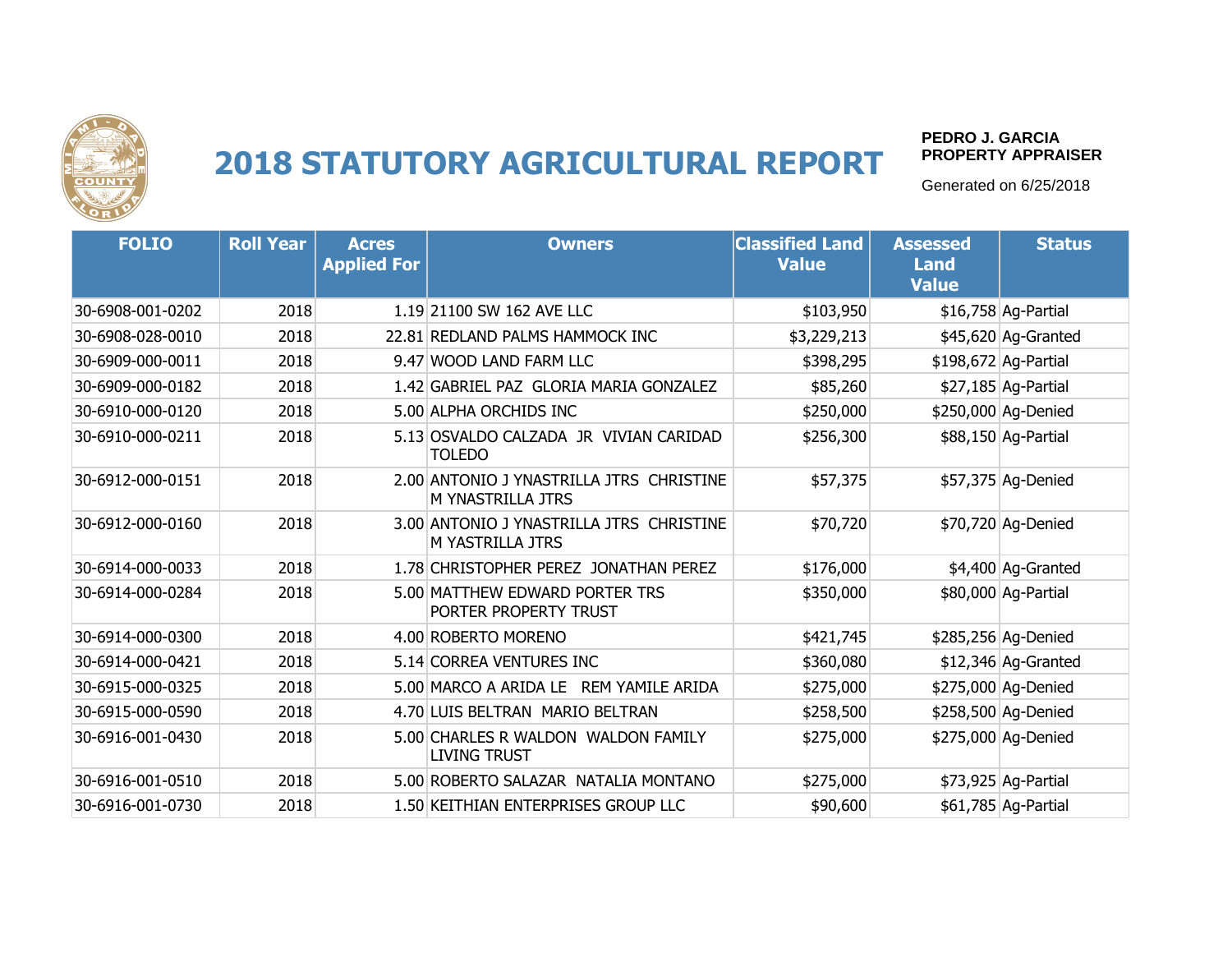

#### **PEDRO J. GARCIA PROPERTY APPRAISER**

| <b>FOLIO</b>     | <b>Roll Year</b> | <b>Acres</b><br><b>Applied For</b> | <b>Owners</b>                                        | <b>Classified Land</b><br><b>Value</b> | <b>Assessed</b><br><b>Land</b><br><b>Value</b> | <b>Status</b>         |
|------------------|------------------|------------------------------------|------------------------------------------------------|----------------------------------------|------------------------------------------------|-----------------------|
| 30-6917-000-0011 | 2018             |                                    | 5.91 PATCH OF HEAVEN LLC                             | \$207,460                              |                                                | \$138,556 Ag-Denied   |
| 30-6917-000-0013 | 2018             |                                    | 9.23 PATCH OF HEAVEN LLC                             | \$323,085                              |                                                | \$132,478 Ag-Partial  |
| 30-6918-000-0200 | 2018             |                                    | 1.68 DENIS HELGUERA ROBERSI HELGUERA                 | \$100,560                              |                                                | \$82,160 Ag-Partial   |
| 30-6918-000-0251 | 2018             |                                    | 7.20 ARTURO MONSANTE                                 | \$283,140                              |                                                | \$283,140 Ag-Denied   |
| 30-6918-000-0255 | 2018             |                                    | 1.70 ARTURO MONSANTE                                 | \$110,500                              |                                                | \$110,500 Ag-Denied   |
| 30-6918-000-0360 | 2018             |                                    | 4.70 BRIAN E BAKKE ISABEL BAKKE                      | \$188,000                              |                                                | \$58,625 Ag-Partial   |
| 30-6919-000-0050 | 2018             |                                    | 4.06 COUNTRY FLYIN INC                               | \$360,000                              |                                                | $$126,144$ Ag-Granted |
| 30-6919-000-0080 | 2018             |                                    | 1.65 COUNTRY FLYIN INC                               | \$165,000                              |                                                | \$60,060 Ag-Granted   |
| 30-6919-000-0081 | 2018             |                                    | 3.30 COUNTRY FLYIN INC                               | \$300,000                              |                                                | \$109,920 Ag-Granted  |
| 30-6919-000-0091 | 2018             |                                    | 1.65 COUNTRY FLYIN INC                               | \$165,000                              |                                                | \$60,060 Ag-Granted   |
| 30-6919-000-1030 | 2018             |                                    | 4.62 ADOLFO MOJICA & W MARGARITA                     | \$242,025                              |                                                | \$61,525 Ag-Partial   |
| 30-6920-000-0140 | 2018             |                                    | 0.66 PEDRO NELSON RAYA IVETTE RAYA                   | \$75,000                               |                                                | \$65,225 Ag-Partial   |
| 30-6920-000-0141 | 2018             |                                    | 1.00 FLORIDA BLUE SKY ENTERPRISES LLC                | \$75,000                               |                                                | \$75,000 Ag-Denied    |
| 30-6920-000-0261 | 2018             |                                    | 2.50 ANGEL RUBIO                                     | \$137,390                              |                                                | \$137,390 Ag-Denied   |
| 30-6920-000-0571 | 2018             |                                    | 5.22 WINSTON JOHNSON SUYAPA AMADOR<br><b>JOHNSON</b> | \$261,000                              |                                                | \$75,750 Ag-Partial   |
| 30-6921-000-0190 | 2018             |                                    | 5.00 COPERNICIA LLC                                  | \$250,000                              |                                                | \$250,000 Ag-Denied   |
| 30-6921-000-0191 | 2018             |                                    | 5.00 COPERNICIA LLC                                  | \$250,000                              |                                                | \$250,000 Ag-Denied   |
| 30-6921-000-0210 | 2018             |                                    | 7.85 JAY FI LLC                                      | \$354,600                              |                                                | \$354,600 Ag-Denied   |
| 30-6921-000-0221 | 2018             |                                    | 4.00 23901 LLC                                       | \$210,000                              |                                                | \$210,000 Ag-Denied   |
| 30-6921-000-0240 | 2018             |                                    | 5.00 COPERNICIA LLC                                  | \$251,850                              |                                                | \$251,850 Ag-Denied   |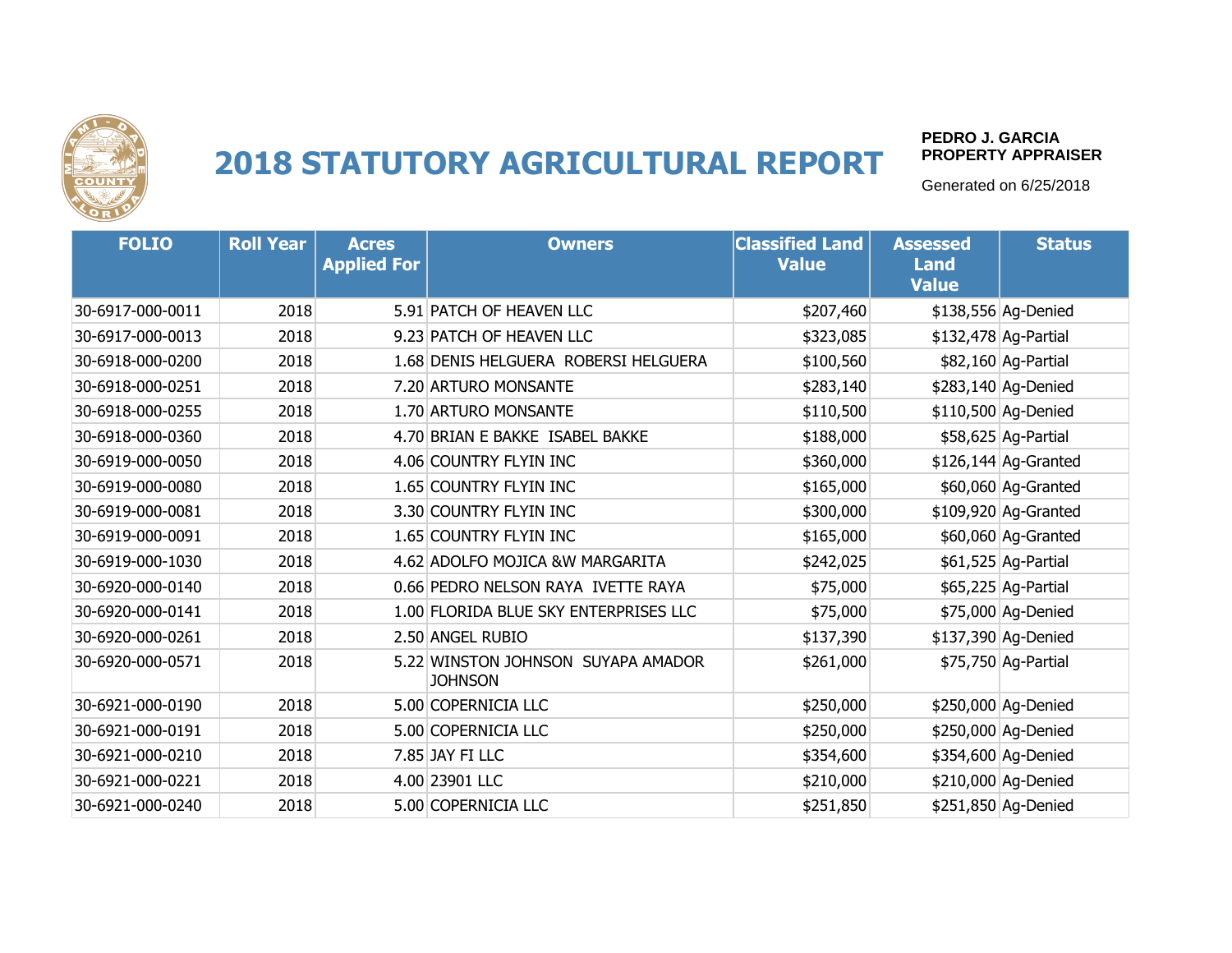

#### **PEDRO J. GARCIA PROPERTY APPRAISER**

| <b>FOLIO</b>     | <b>Roll Year</b> | <b>Acres</b><br><b>Applied For</b> | <b>Owners</b>                                                        | <b>Classified Land</b><br><b>Value</b> | <b>Assessed</b><br><b>Land</b><br><b>Value</b> | <b>Status</b>        |
|------------------|------------------|------------------------------------|----------------------------------------------------------------------|----------------------------------------|------------------------------------------------|----------------------|
| 30-6921-000-0480 | 2018             |                                    | 20.46 ROBERTO LETO TRS HAYDEE C LETO<br><b>TRUST</b>                 | \$675,180                              |                                                | \$71,610 Ag-Granted  |
| 30-6921-000-1861 | 2018             |                                    | 5.00 BRIGHT TREE GROVE INC                                           | \$250,000                              |                                                | \$37,200 Ag-Partial  |
| 30-6921-001-0160 | 2018             |                                    | 0.71 JUDITH VELAZQUEZ                                                | \$46,538                               |                                                | \$46,538 Ag-Denied   |
| 30-6922-000-0080 | 2018             |                                    | 3.70 ANNETTE C ESCOBAR                                               | \$212,000                              |                                                | \$78,050 Ag-Partial  |
| 30-6922-000-0140 | 2018             |                                    | 5.00 DONALD L BERG EST OF                                            | \$250,000                              |                                                | \$250,000 Ag-Denied  |
| 30-6922-000-0151 | 2018             |                                    | 5.00 DONALD L BERG EST OF C/O<br><b>CHARLESTON LAND &amp; DEVLOP</b> | \$163,350                              |                                                | \$163,350 Ag-Denied  |
| 30-6922-000-0190 | 2018             |                                    | 3.50 AZZMI SABRI                                                     | \$194,000                              |                                                | \$194,000 Ag-Denied  |
| 30-6922-000-0260 | 2018             |                                    | 5.00 RLO AGRO LLC                                                    | \$250,000                              |                                                | \$250,000 Ag-Denied  |
| 30-6922-000-0390 | 2018             |                                    | 5.00 REDLANDS COMMUNITY CHURCH                                       | \$235,000                              |                                                | \$48,321 Ag-Partial  |
| 30-6923-000-0532 | 2018             |                                    | 24.70 26 PRINCETON LLC                                               | \$2,634,966                            |                                                | \$54,318 Ag-Granted  |
| 30-6923-000-0811 | 2018             |                                    | 0.85 26 PRINCETON LLC                                                | \$129,591                              |                                                | \$1,870 Ag-Granted   |
| 30-6923-000-0980 | 2018             |                                    | 3.00 PINE GROVES VILLAGE LLC                                         | \$2,059,054                            | \$2,059,054 Ag-Denied                          |                      |
| 30-6924-000-0300 | 2018             |                                    | 2.50 MIGUEL GUTIERREZ NANCY R GUTIERREZ                              | \$225,000                              |                                                | \$119,335 Ag-Partial |
| 30-6924-000-1870 | 2018             |                                    | 1.16 YASMANY ESBER DIEGO GARCIA                                      | \$104,400                              |                                                | \$104,400 Ag-Denied  |
| 30-6927-000-0540 | 2018             |                                    | 19.00 BAUER PARC SOUTH LLC                                           | \$2,276,010                            |                                                | \$45,600 Ag-Granted  |
| 30-6927-001-0100 | 2018             |                                    | 4.00 ANCIENT REEF PLANTATION LLC                                     | \$229,500                              |                                                | \$229,500 Ag-Denied  |
| 30-6928-000-0110 | 2018             |                                    | 4.00 GERARDO CHERTA LUCRECIA T CHERTA                                | \$250,500                              |                                                | \$85,675 Ag-Partial  |
| 30-6928-000-0451 | 2018             |                                    | 5.00 J ANDJ FRESH FARM INC                                           | \$250,000                              |                                                | \$250,000 Ag-Denied  |
| 30-6930-000-0070 | 2018             |                                    | 5.00 STEVE JEAN-PHILLIPE                                             | \$236,700                              |                                                | \$38,964 Ag-Partial  |
| 30-6930-000-0390 | 2018             |                                    | 4.60 POWERHOUSE INVESTORS LLC                                        | \$230,150                              |                                                | \$230,150 Aq-Denied  |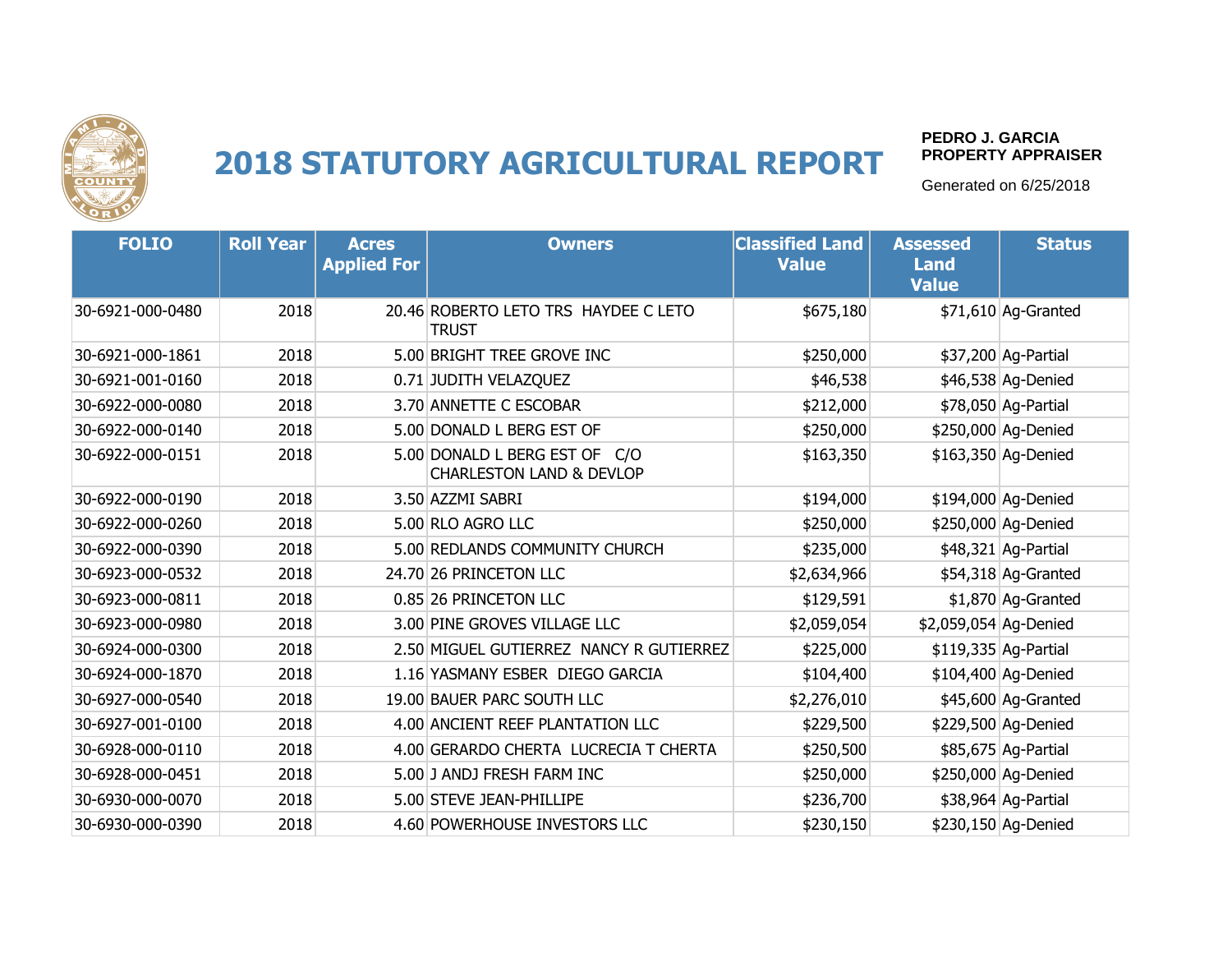

#### **PEDRO J. GARCIA PROPERTY APPRAISER**

| <b>FOLIO</b>     | <b>Roll Year</b> | <b>Acres</b><br><b>Applied For</b> | <b>Owners</b>                                                  | <b>Classified Land</b><br><b>Value</b> | <b>Assessed</b><br><b>Land</b><br><b>Value</b> | <b>Status</b>        |
|------------------|------------------|------------------------------------|----------------------------------------------------------------|----------------------------------------|------------------------------------------------|----------------------|
| 30-6931-000-0092 | 2018             |                                    | 5.00 FLORES NURSERY INC                                        | \$274,450                              |                                                | \$122,010 Ag-Partial |
| 30-6931-000-0120 | 2018             |                                    | 2.50 NELSON A TERZIAN MD                                       | \$150,000                              |                                                | \$150,000 Ag-Denied  |
| 30-6931-000-0122 | 2018             |                                    | 2.50 NELSON A TERZIAN MD                                       | \$150,000                              |                                                | \$150,000 Ag-Denied  |
| 30-6932-000-0142 | 2018             |                                    | 4.00 JIMMY J WHITAKER LINDA L WHITAKER                         | \$207,000                              |                                                | \$123,475 Ag-Partial |
| 30-6932-000-0340 | 2018             |                                    | 1.50 ALDO ANTONIO CAROZZI JOSE MANUEL<br><b>PROL</b>           | \$109,200                              |                                                | \$47,100 Ag-Partial  |
| 30-6932-000-0381 | 2018             |                                    | 5.20 JADCA HOLDINGS LLC                                        | \$342,000                              |                                                | \$48,200 Ag-Granted  |
| 30-6932-000-0401 | 2018             |                                    | 1.17 JADCA HOLDINGS LLC                                        | \$81,900                               |                                                | \$4,095 Ag-Granted   |
| 30-6932-000-0460 | 2018             |                                    | 4.50 JORGE ALVAREZ                                             | \$150,000                              |                                                | \$150,000 Ag-Denied  |
| 30-6932-000-0690 | 2018             |                                    | 10.00 GLOBE FARM LLC                                           | \$450,000                              |                                                | \$450,000 Ag-Denied  |
| 30-6933-000-0120 | 2018             |                                    | 1.00 ROBERT REDDING                                            | \$90,000                               |                                                | \$90,000 Ag-Denied   |
| 30-6933-000-0241 | 2018             |                                    | 4.00 ALBERT WILLIAM RODRIGUEZ KRISTY<br><b>MARIE RODRIGUEZ</b> | \$360,000                              |                                                | \$360,000 Ag-Denied  |
| 30-6933-000-0390 | 2018             |                                    | 3.30 MARIAGNY JACOMINO                                         | \$450,000                              |                                                | \$450,000 Ag-Denied  |
| 30-6933-000-0561 | 2018             |                                    | 1.10 YORLENE CINTRA                                            | \$99,000                               |                                                | \$67,500 Ag-Partial  |
| 30-6936-000-0040 | 2018             |                                    | 15.06 HELEN E BOREK                                            | \$451,980                              |                                                | \$33,145 Ag-Granted  |
| 30-6936-000-0250 | 2018             |                                    | 5.20 MARISTA HOLDINGS LLC                                      | \$150,000                              |                                                | \$11,000 Ag-Granted  |
| 30-6936-000-0290 | 2018             |                                    | 15.60 MARISTA HOLDINGS LLC                                     | \$450,000                              |                                                | \$33,000 Ag-Granted  |
| 30-7006-000-0030 | 2018             |                                    | 18.90 HELEN E BOREK                                            | \$378,000                              |                                                | \$41,580 Ag-Granted  |
| 30-7006-000-0040 | 2018             |                                    | 40.32 MARISTA HOLDINGS LLC                                     | \$800,000                              |                                                | \$88,000 Ag-Granted  |
| 30-7006-000-0170 | 2018             |                                    | 5.84 HELEN E BOREK & ET AL                                     | \$87,600                               |                                                | \$12,848 Ag-Granted  |
| 30-7007-000-0053 | 2018             |                                    | 10.00 BRIAN R SMITH CRISTINA CRESPO SMITH                      | \$250,000                              |                                                | \$25,000 Aq-Granted  |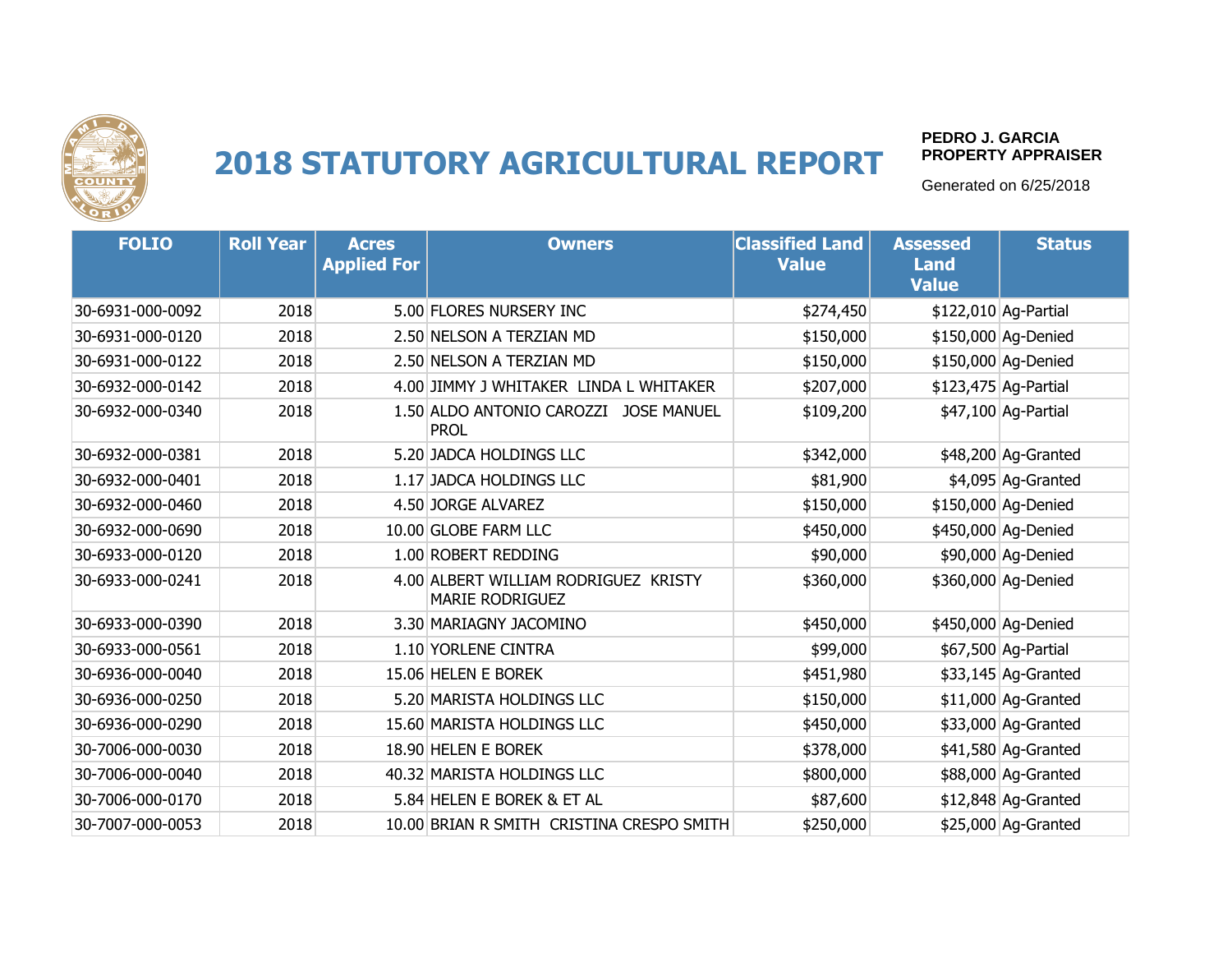

#### **PEDRO J. GARCIA PROPERTY APPRAISER**

| <b>FOLIO</b>     | <b>Roll Year</b> | <b>Acres</b><br><b>Applied For</b> | <b>Owners</b>                                                      | <b>Classified Land</b><br><b>Value</b> | <b>Assessed</b><br><b>Land</b><br>Value | <b>Status</b>        |
|------------------|------------------|------------------------------------|--------------------------------------------------------------------|----------------------------------------|-----------------------------------------|----------------------|
| 30-7007-000-0064 | 2018             |                                    | 9.53 TRADITIONS TREE FARM LLC                                      | \$200,214                              |                                         | \$20,975 Ag-Granted  |
| 30-7007-000-0170 | 2018             |                                    | 2.50 BRIAN R SMITH CRISTINA CRESPO SMITH                           | \$62,500                               |                                         | \$6,250 Ag-Granted   |
| 30-7018-000-0020 | 2018             |                                    | 13.33 LAND GROWTH LLC                                              | \$209,000                              |                                         | \$29,326 Ag-Granted  |
| 30-7801-000-0040 | 2018             |                                    | 10.00 GEORGE A PENA JR THOMAS W PENA                               | \$400,000                              |                                         | \$35,000 Ag-Granted  |
| 30-7801-000-0080 | 2018             |                                    | 4.00 FRANK MARTINEZ REDLANDS LLC                                   | \$159,840                              |                                         | \$42,090 Ag-Partial  |
| 30-7801-000-0145 | 2018             |                                    | 5.00 GEORGE A PENA JR THOMAS W PENA                                | \$200,000                              |                                         | \$17,500 Ag-Granted  |
| 30-7801-001-0300 | 2018             |                                    | 0.50 REDLAND INVESTMENT LLC                                        | \$55,300                               |                                         | \$55,300 Aq-Denied   |
| 30-7801-001-0301 | 2018             |                                    | 0.50 REDLAND INVESTMENT LLC                                        | \$55,300                               |                                         | \$55,300 Ag-Denied   |
| 30-7802-000-0160 | 2018             |                                    | 10.00 PETER SCHNEBLY DENISSE SERGE                                 | \$400,000                              |                                         | \$24,000 Ag-Granted  |
| 30-7802-000-0255 | 2018             |                                    | 10.00 VIRGINIA SCHWEBACH TR VIRGINIA<br><b>SCHWEBACH REV TRUST</b> | \$400,000                              |                                         | \$24,000 Ag-Granted  |
| 30-7802-000-0412 | 2018             |                                    | 1.25 CARIDAD HAYES &H ALEXIS                                       | \$106,250                              |                                         | $$31,175$ Ag-Partial |
| 30-7802-002-0460 | 2018             |                                    | 1.50 MATHEW CYRIAC KIDANGAYIL<br><b>MOL</b><br>MATHEW KIDANGAYIL   | \$137,915                              |                                         | \$137,915 Ag-Denied  |
| 30-7803-000-0010 | 2018             |                                    | 4.75 PAUL MAROLF ROBERT POWELL                                     | \$164,800                              |                                         | \$92,220 Ag-Partial  |
| 30-7803-000-0080 | 2018             |                                    | 2.03 KENNY SILVA GABY SILVA                                        | \$121,800                              |                                         | \$41,290 Ag-Partial  |
| 30-7803-000-0200 | 2018             |                                    | 5.00 KRYSTAL TRUCKING FARM CORP                                    | \$200,000                              |                                         | \$17,500 Ag-Granted  |
| 30-7803-000-0430 | 2018             |                                    | 2.37 ZIVIDAN KRSTIC                                                | \$142,200                              |                                         | \$63,905 Ag-Partial  |
| 30-7803-000-0610 | 2018             |                                    | 4.88 VIRGINIA S ROSE GARDEN LLC                                    | \$219,600                              |                                         | \$219,600 Ag-Denied  |
| 30-7803-000-0620 | 2018             |                                    | 4.00 DEREK C ST GERMAIN CHANEL D ST<br><b>GERMAIN</b>              | \$230,400                              |                                         | \$230,400 Ag-Denied  |
| 30-7803-000-0640 | 2018             |                                    | 4.27 ESPINOSA HOLDINGS LLC                                         | \$192,105                              |                                         | \$65,115 Ag-Partial  |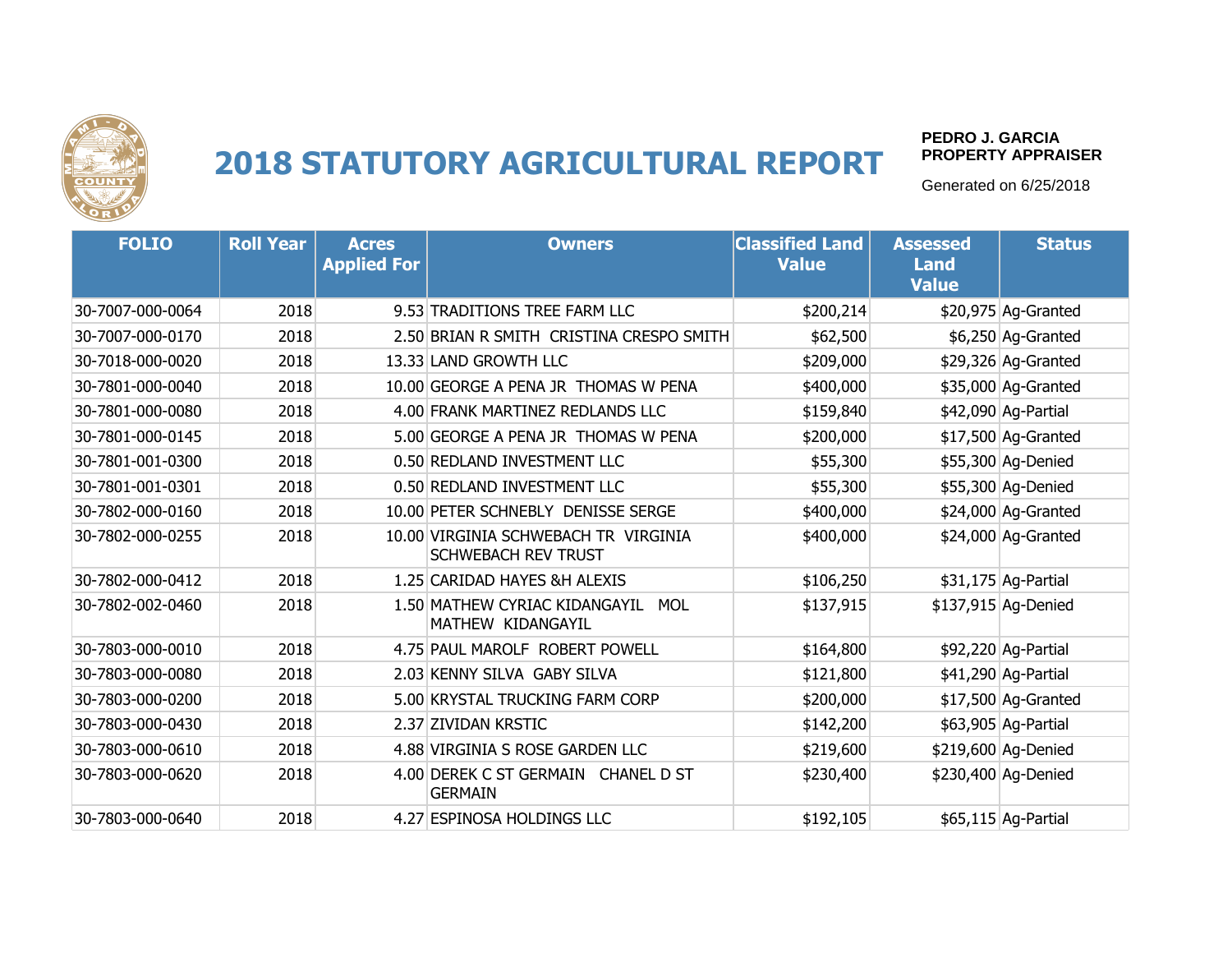

#### **PEDRO J. GARCIA PROPERTY APPRAISER**

| <b>FOLIO</b>     | <b>Roll Year</b> | <b>Acres</b><br><b>Applied For</b> | <b>Owners</b>                                                       | <b>Classified Land</b><br><b>Value</b> | <b>Assessed</b><br><b>Land</b><br><b>Value</b> | <b>Status</b>        |
|------------------|------------------|------------------------------------|---------------------------------------------------------------------|----------------------------------------|------------------------------------------------|----------------------|
| 30-7803-000-0680 | 2018             |                                    | 1.33 CURRENT OWNER CURRENT OWNER                                    | \$93,100                               |                                                | \$59,350 Ag-Partial  |
| 30-7803-000-0820 | 2018             |                                    | 0.49 RICHARD PALACIOS GELCY C CAPOTE                                | \$87,500                               |                                                | \$82,740 Ag-Partial  |
| 30-7804-000-0023 | 2018             |                                    | 9.74 PANG YEUNG ZHI LI                                              | \$340,725                              |                                                | \$24,338 Ag-Granted  |
| 30-7804-000-0590 | 2018             |                                    | 5.00 ISABELLE DIAZ TRS                                              | \$200,000                              |                                                | \$123,350 Ag-Partial |
| 30-7804-001-0020 | 2018             |                                    | 9.74 JKN LLC                                                        | \$389,600                              |                                                | \$50,824 Ag-Partial  |
| 30-7807-000-0021 | 2018             |                                    | 4.12 YUN LUAN DERMAN                                                | \$98,880                               |                                                | \$98,880 Ag-Denied   |
| 30-7807-000-1280 | 2018             |                                    | 3.08 LUCIA FONTAN                                                   | \$92,400                               |                                                | \$92,400 Ag-Denied   |
| 30-7808-000-1620 | 2018             |                                    | 1.88 ABEL J CRUZ                                                    | \$84,600                               |                                                | \$84,600 Ag-Denied   |
| 30-7808-000-2530 | 2018             |                                    | 2.35 NEMECIO VILLANUEVA                                             | \$105,750                              |                                                | \$5,875 Ag-Granted   |
| 30-7809-000-0075 | 2018             |                                    | 5.00 ALEGRES NURSERY INC                                            | \$175,000                              |                                                | \$17,500 Ag-Granted  |
| 30-7809-000-0164 | 2018             |                                    | 0.33 ANDRE H HOWELL                                                 | \$72,240                               |                                                | \$72,240 Ag-Denied   |
| 30-7809-000-0310 | 2018             |                                    | 8.82 LY EDWINA FARM LLC                                             | \$308,700                              |                                                | \$22,050 Ag-Granted  |
| 30-7810-000-0082 | 2018             |                                    | 4.73 ZIVIDAN KRSTIC                                                 | \$189,200                              |                                                | \$16,555 Ag-Granted  |
| 30-7810-000-0311 | 2018             |                                    | 10.32 WONGS GROVE INC TRS 6671 SW SW<br><b>TRUST</b>                | \$412,800                              |                                                | \$25,800 Ag-Granted  |
| 30-7810-000-0332 | 2018             |                                    | 5.00 ZIVIDAN KRSTIC                                                 | \$200,000                              |                                                | \$11,650 Ag-Granted  |
| 30-7810-000-0490 | 2018             |                                    | 4.81 SHANGRI LA FARMS LLC                                           | \$192,400                              |                                                | \$12,025 Ag-Granted  |
| 30-7810-000-0510 | 2018             |                                    | 5.00 STEPHEN GARRISON SR TRS MATTHEW<br><b>CLYDE GARRISON SR TR</b> | \$200,000                              |                                                | \$17,500 Ag-Granted  |
| 30-7810-000-0520 | 2018             |                                    | 5.00 STEPHEN T GARRISON SR GDN DONOVAN<br><b>GARRISON GDN</b>       | \$200,000                              |                                                | \$17,500 Ag-Granted  |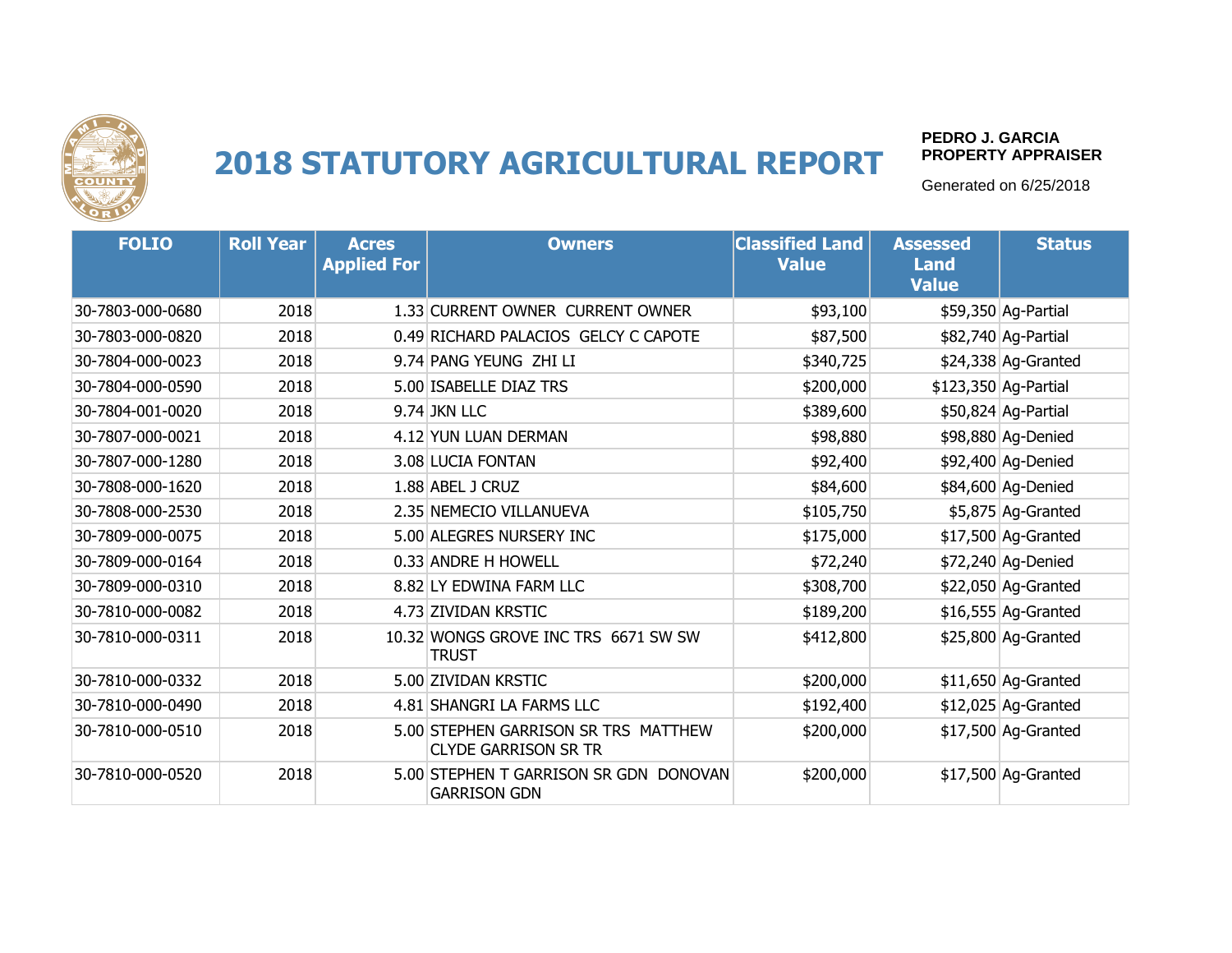

#### **PEDRO J. GARCIA PROPERTY APPRAISER**

| <b>FOLIO</b>     | <b>Roll Year</b> | <b>Acres</b><br><b>Applied For</b> | <b>Owners</b>                                                           | <b>Classified Land</b><br><b>Value</b> | <b>Assessed</b><br><b>Land</b><br><b>Value</b> | <b>Status</b>       |
|------------------|------------------|------------------------------------|-------------------------------------------------------------------------|----------------------------------------|------------------------------------------------|---------------------|
| 30-7810-000-0550 | 2018             |                                    | 4.81 STEPHEN GARRISON TRS<br><b>MATTHEW</b><br><b>CLYDE GARRISON SR</b> | \$192,400                              |                                                | \$38,370 Ag-Partial |
| 30-7810-000-0560 | 2018             |                                    | 4.30 JOHN BOSCO BOSCO SUSAN O                                           | \$172,000                              |                                                | \$27,825 Ag-Partial |
| 30-7811-000-0180 | 2018             |                                    | 1.00 MANUEL A ALMEIDA RODRIGUEZ                                         | \$78,000                               |                                                | \$78,000 Ag-Denied  |
| 30-7811-000-1680 | 2018             |                                    | 0.39 RICHARD A ZAHALKA                                                  | \$78,000                               |                                                | \$49,725 Ag-Granted |
| 30-7814-000-0010 | 2018             |                                    | 3.00 RANCHO GRANDE LLC                                                  | \$240,000                              |                                                | \$240,000 Ag-Denied |
| 30-7814-000-0160 | 2018             |                                    | 15.00 RANCHO GRANDE LLC                                                 | \$1,200,000                            | \$1,200,000 Ag-Denied                          |                     |
| 30-7814-000-0190 | 2018             |                                    | 4.13 RANCHO GRANDE LLC                                                  | \$330,400                              |                                                | \$330,400 Aq-Denied |
| 30-7814-000-0291 | 2018             |                                    | 1.50 FARA CRESPI CAPONI LE REM PEDRO<br><b>ALFONSO REJO</b>             | \$150,000                              |                                                | \$63,225 Ag-Partial |
| 30-7814-000-0340 | 2018             |                                    | 2.35 SERGIO LORENZO PEDRERO PETER<br><b>LORENZO</b>                     | \$235,000                              |                                                | \$83,875 Ag-Partial |
| 30-7814-000-0353 | 2018             |                                    | 1.25 SERGIO LORENZO PEDRERO                                             | \$125,000                              |                                                | \$73,855 Ag-Partial |
| 30-7814-000-0400 | 2018             |                                    | 1.05 ANTONIO RUZ YANEISY ORTEGA                                         | \$105,000                              |                                                | \$105,000 Ag-Denied |
| 30-7814-000-0620 | 2018             |                                    | 1.09 ATELIER TEMENOS                                                    | \$109,000                              |                                                | \$3,815 Ag-Granted  |
| 30-7814-000-0740 | 2018             |                                    | 1.13 MARCO ANTONIO GARCIA ZALDIVAR<br>CELIA MARIA GARCIA ZALDIVAR       | \$113,000                              |                                                | \$113,000 Ag-Denied |
| 30-7814-000-0840 | 2018             |                                    | 1.25 MARCO ANTONIO GARCIA ZALDIVAR<br>CELIA MARIA GARCIA ZALDIVAR       | \$125,000                              |                                                | \$125,000 Ag-Denied |
| 30-7814-000-1030 | 2018             |                                    | 4.00 GROVE ISLANDS I HOMEOWNERS ASSN<br>MURRAY I MANTELL                | \$310,400                              |                                                | \$310,400 Aq-Denied |
| 30-7814-000-1120 | 2018             |                                    | 1.25 ALEMANS BROTHERS LLC                                               | \$125,000                              |                                                | \$125,000 Ag-Denied |
| 30-7815-000-0010 | 2018             |                                    | 1.03 PETER LORENZO                                                      | \$77,550                               |                                                | \$63,050 Ag-Partial |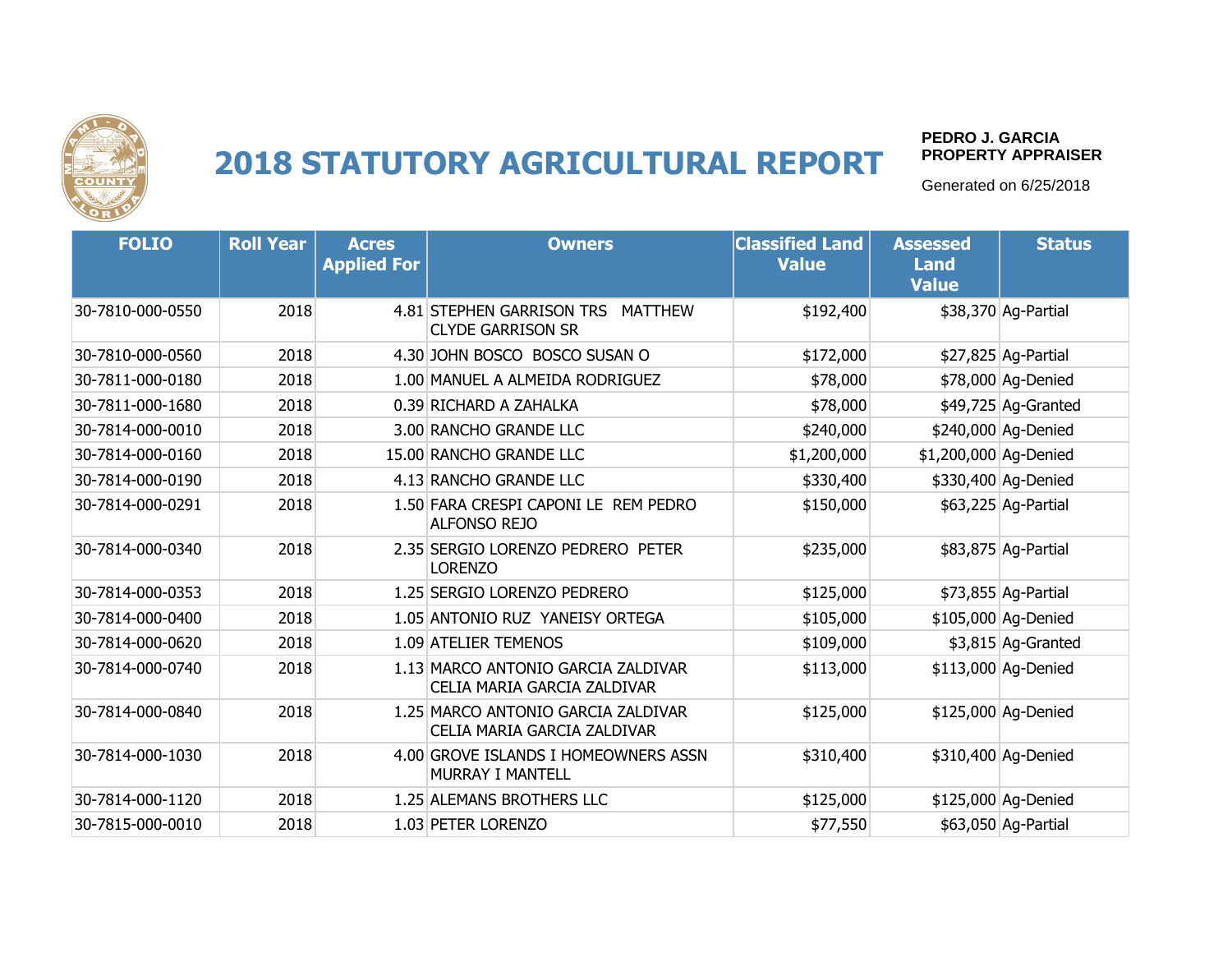

#### **PEDRO J. GARCIA PROPERTY APPRAISER**

| <b>FOLIO</b>     | <b>Roll Year</b> | <b>Acres</b><br><b>Applied For</b> | <b>Owners</b>                                       | <b>Classified Land</b><br><b>Value</b> | <b>Assessed</b><br><b>Land</b><br><b>Value</b> | <b>Status</b>        |
|------------------|------------------|------------------------------------|-----------------------------------------------------|----------------------------------------|------------------------------------------------|----------------------|
| 30-7815-000-0050 | 2018             |                                    | 8.63 THANG Q DANG MINH TRAN T DANG                  | \$330,098                              |                                                | $$21,575$ Ag-Granted |
| 30-7815-000-0080 | 2018             |                                    | 1.42 GANESH LAKSHMI LLC                             | \$177,750                              |                                                | \$177,750 Ag-Denied  |
| 30-7815-000-0120 | 2018             |                                    | 5.00 GANESH LAKSHMI LLC                             | \$225,000                              |                                                | \$225,000 Ag-Denied  |
| 30-7815-000-0151 | 2018             |                                    | 1.31 GANESH LAKSHMI LLC                             | \$173,250                              |                                                | \$173,250 Ag-Denied  |
| 30-7815-000-0220 | 2018             |                                    | 20.00 WONGS GROVE INC TRS 6671 N NW<br><b>TRUST</b> | \$900,000                              |                                                | \$50,000 Ag-Granted  |
| 30-7815-000-0240 | 2018             |                                    | 3.50 RAVINDRAL AJITH STEPHEN SUARIS                 | \$225,000                              |                                                | \$133,690 Ag-Partial |
| 30-7815-000-0419 | 2018             |                                    | 1.25 G S FARMS LLC                                  | \$112,500                              |                                                | \$3,000 Ag-Granted   |
| 30-7815-000-0420 | 2018             |                                    | 3.01 G S FARMS LLC                                  | \$270,900                              |                                                | \$26,496 Ag-Partial  |
| 30-7815-000-0421 | 2018             |                                    | 1.45 G S FARMS LLC                                  | \$130,500                              |                                                | \$3,480 Ag-Granted   |
| 30-7815-000-0424 | 2018             |                                    | $1.33$ G S FARMS LLC                                | \$119,700                              |                                                | \$3,192 Ag-Granted   |
| 30-7815-000-0426 | 2018             |                                    | $3.01$ G S FARMS LLC                                | \$210,700                              |                                                | \$7,224 Ag-Granted   |
| 30-7815-001-0015 | 2018             |                                    | 4.31 LOCO CADO 3 LLC                                | \$301,700                              |                                                | \$301,700 Ag-Denied  |
| 30-7817-000-0020 | 2018             |                                    | 34.74 ZHANG S FARM INC VALORAN FIELDS LLC           | \$868,375                              |                                                | \$111,812 Ag-Partial |
| 30-7817-000-0029 | 2018             |                                    | 5.06 SAUL ALFONSO DEYSI ALFONSO                     | \$177,170                              |                                                | $$17,717$ Ag-Granted |
| 30-7817-000-0060 | 2018             |                                    | 34.74 ZHANG S FARM INC VALORAN FIELDS LLC           | \$868,375                              |                                                | \$86,838 Ag-Granted  |
| 30-7817-000-0420 | 2018             |                                    | 10.00 ZHANG S FARM INC VALORAN FIELDS LLC           | \$350,000                              |                                                | \$25,000 Ag-Granted  |
| 30-7820-000-0017 | 2018             |                                    | 40.26 SUNSHINE TROPICALS FARM INC                   | \$1,006,500                            | \$1,006,500 Ag-Denied                          |                      |
| 30-7820-000-0019 | 2018             |                                    | 4.76 MAHENDRA RAOLJI PRAFULA RAOLJI                 | \$166,530                              |                                                | \$11,419 Ag-Granted  |
| 30-7820-000-0024 | 2018             |                                    | 10.05 MR GUAVA GROVES CORP                          | \$301,350                              |                                                | \$301,350 Ag-Denied  |
| 30-7820-000-0025 | 2018             |                                    | 5.60 NEMESIO VILLANUEVA                             | \$123,250                              |                                                | \$34,375 Ag-Partial  |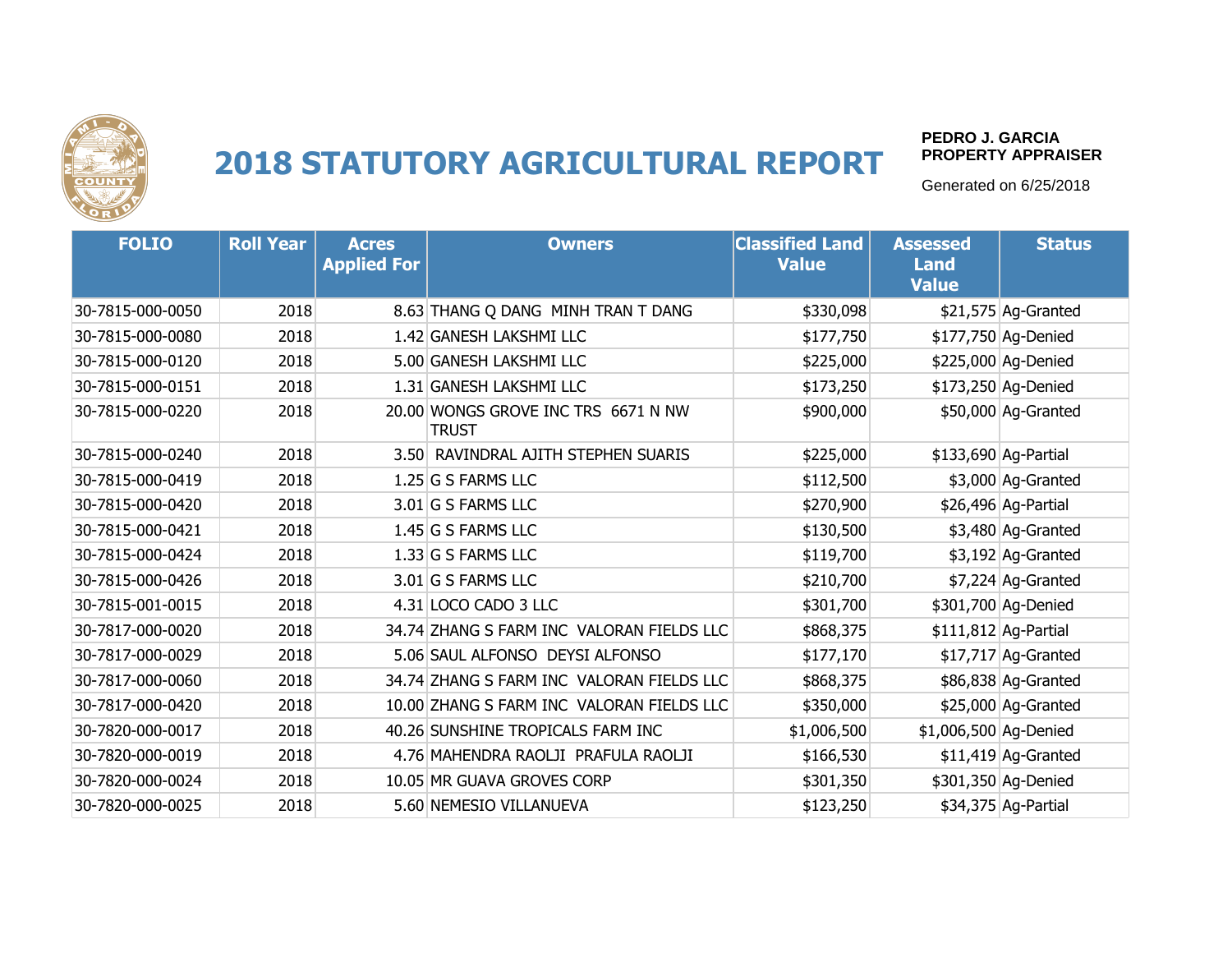

#### **PEDRO J. GARCIA PROPERTY APPRAISER**

| <b>FOLIO</b>     | <b>Roll Year</b> | <b>Acres</b><br><b>Applied For</b> | <b>Owners</b>                                                | <b>Classified Land</b><br><b>Value</b> | <b>Assessed</b><br><b>Land</b><br><b>Value</b> | <b>Status</b>        |
|------------------|------------------|------------------------------------|--------------------------------------------------------------|----------------------------------------|------------------------------------------------|----------------------|
| 30-7820-000-0026 | 2018             |                                    | 10.05 MR GUAVA GROVES CORP                                   | \$301,590                              |                                                | \$301,590 Ag-Denied  |
| 30-7820-000-0700 | 2018             |                                    | 5.08 SOKUNTHA CHEA                                           | \$177,905                              |                                                | \$12,708 Ag-Granted  |
| 30-7820-000-2100 | 2018             |                                    | 4.62 EVIAN CABRERA                                           | \$161,700                              |                                                | \$161,700 Ag-Denied  |
| 30-7820-000-2280 | 2018             |                                    | 5.08 MANUEL PONCE                                            | \$177,800                              |                                                | \$137,480 Ag-Partial |
| 30-7820-000-2350 | 2018             |                                    | 4.70 TOMMY SOVANTHANG UY KIMTENG<br><b>THUN</b>              | \$164,500                              |                                                | \$164,500 Ag-Denied  |
| 30-7822-000-0113 | 2018             |                                    | 10.30 WONG S GROVE INC TRS 6671 SW NW<br><b>TRUST</b>        | \$309,000                              |                                                | \$25,750 Ag-Granted  |
| 30-7822-000-0141 | 2018             |                                    | 5.00 R & R STRANO FAMILY LTD                                 | \$175,000                              |                                                | \$175,000 Ag-Denied  |
| 30-7822-000-0236 | 2018             |                                    | 15.00 WONGS GROVE INC TRS 6671 E N TRUST                     | \$319,950                              |                                                | \$35,550 Ag-Granted  |
| 30-7822-000-0240 | 2018             |                                    | 16.38 WONGS GROVE INC                                        | \$313,200                              |                                                | \$34,800 Ag-Granted  |
| 30-7822-000-0251 | 2018             |                                    | 30.00 KROME GROVES LLC                                       | \$675,000                              |                                                | \$75,000 Ag-Granted  |
| 30-7822-000-0320 | 2018             |                                    | 1.15 K & K CAPITAL INVESTMENT LLC                            | \$68,820                               |                                                | \$2,868 Ag-Granted   |
| 30-7822-000-0330 | 2018             |                                    | 1.62 K & K CAPITAL INVESTMENT LLC                            | \$97,200                               |                                                | \$4,050 Ag-Granted   |
| 30-7823-001-0010 | 2018             |                                    | 4.50 NEAR THE GLADES LLC                                     | \$235,575                              |                                                | \$235,575 Ag-Denied  |
| 30-7826-002-0060 | 2018             |                                    | $9.00$ R M AND T M LLC                                       | \$1,063,530                            |                                                | \$579,430 Ag-Partial |
| 30-7827-000-0250 | 2018             |                                    | 4.50 CHARLES RICHARD BROWN JR                                | \$156,325                              |                                                | \$156,325 Ag-Denied  |
| 30-7827-000-0410 | 2018             |                                    | 5.00 JN FRUITS LLC                                           | \$162,500                              |                                                | \$12,500 Ag-Granted  |
| 30-7828-000-0910 | 2018             |                                    | 0.00 35201 SW 214 AVE LLC C/O B & Z ASSET<br>MANAGEMENT CORP | \$71,700                               |                                                | \$71,700 Ag-Denied   |
| 30-7828-000-1170 | 2018             |                                    | 1.39 MANUEL PONCE                                            | \$62,550                               |                                                | \$6,940 Ag-Partial   |
| 30-7828-000-1270 | 2018             |                                    | 1.07 RAFAEL A FIGUEROA                                       | \$48,150                               |                                                | \$34,550 Ag-Partial  |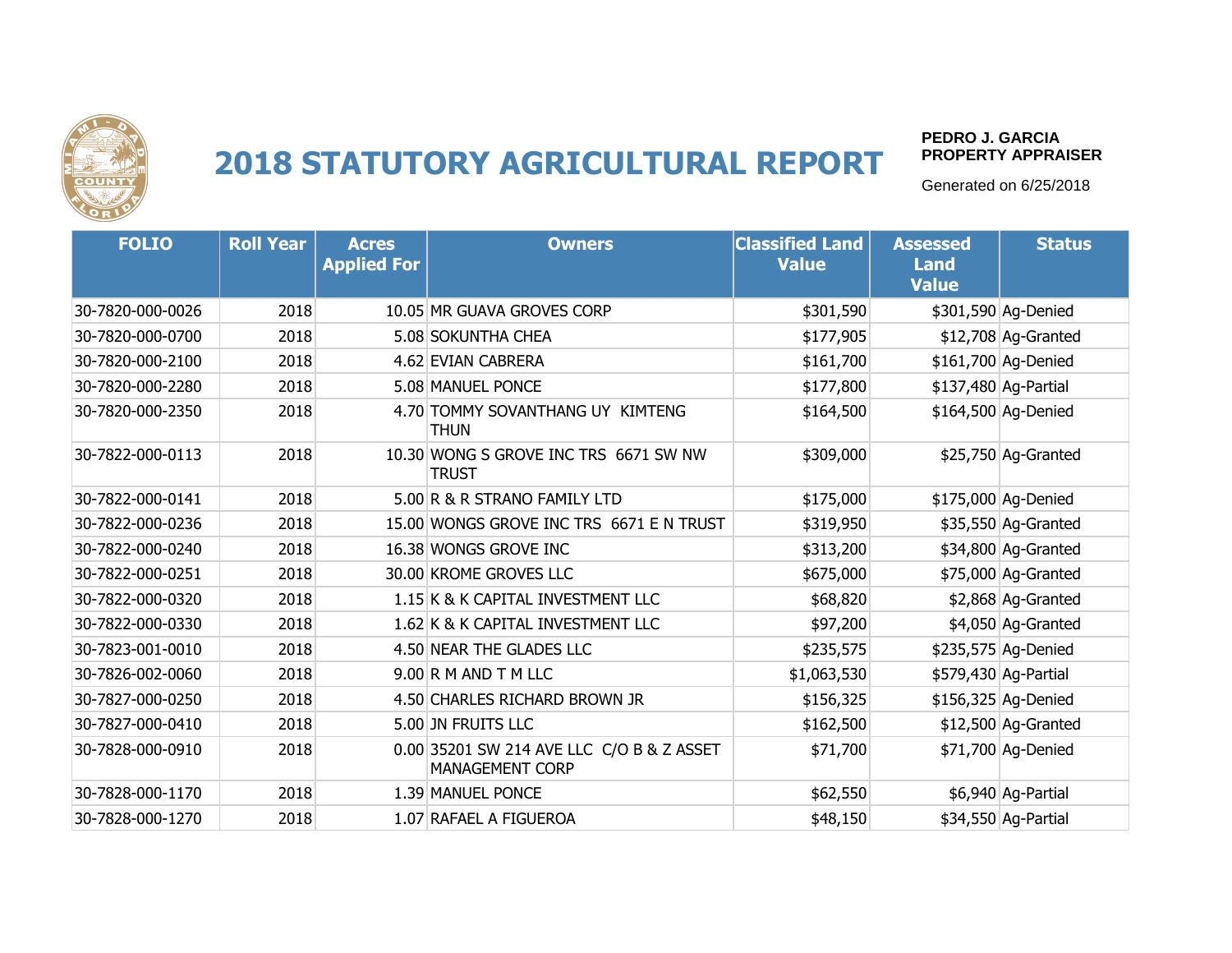

#### **PEDRO J. GARCIA PROPERTY APPRAISER**

| <b>FOLIO</b>     | <b>Roll Year</b> | <b>Acres</b><br><b>Applied For</b> | <b>Owners</b>                                                | <b>Classified Land</b><br><b>Value</b> | <b>Assessed</b><br><b>Land</b><br><b>Value</b> | <b>Status</b>        |
|------------------|------------------|------------------------------------|--------------------------------------------------------------|----------------------------------------|------------------------------------------------|----------------------|
| 30-7828-000-1280 | 2018             |                                    | 1.07 LIDIA M PAZ EDDY MESA                                   | \$48,150                               |                                                | \$26,050 Ag-Partial  |
| 30-7828-000-1310 | 2018             |                                    | 1.07 MARIA DAVILA                                            | \$48,285                               |                                                | \$21,085 Ag-Partial  |
| 30-7828-000-1560 | 2018             |                                    | 2.23 RITA VENTO ORLANDO ABIAGUE                              | \$66,900                               |                                                | \$66,900 Ag-Denied   |
| 30-7828-000-1690 | 2018             |                                    | 1.11 FLORENCIO RODRIGUEZ REYNA KARINA<br><b>CRUZ ESTRADA</b> | \$49,950                               |                                                | \$49,950 Ag-Denied   |
| 30-7828-000-1800 | 2018             |                                    | 1.07 PEDRO GUELL MAYRA R GUELL                               | \$55,372                               |                                                | \$39,452 Ag-Partial  |
| 30-7828-002-0220 | 2018             |                                    | $0.14$ FELIX LE                                              | \$3,500                                |                                                | \$3,500 Ag-Denied    |
| 30-7828-002-0230 | 2018             |                                    | $0.28$ FELIX LE                                              | \$7,000                                |                                                | \$7,000 Ag-Denied    |
| 30-7828-002-0240 | 2018             |                                    | $0.14$ FELIX LE                                              | \$3,500                                |                                                | \$3,500 Ag-Denied    |
| 30-7828-002-0250 | 2018             |                                    | $0.14$ FELIX LE                                              | \$3,500                                |                                                | \$3,500 Ag-Denied    |
| 30-7828-002-0260 | 2018             |                                    | $0.14$ FELIX LE                                              | \$3,500                                |                                                | \$3,500 Ag-Denied    |
| 30-7828-002-0270 | 2018             |                                    | 0.14 FELIX LE                                                | \$3,500                                |                                                | \$3,500 Ag-Denied    |
| 30-7828-002-0290 | 2018             |                                    | 0.14 FELIX LE                                                | \$3,500                                |                                                | \$3,500 Ag-Denied    |
| 30-7828-002-0292 | 2018             |                                    | 1.05 FELIX LE                                                | \$26,250                               |                                                | \$26,250 Ag-Denied   |
| 30-7828-002-0300 | 2018             |                                    | $0.15$ FELIX LE                                              | \$3,750                                |                                                | \$3,750 Ag-Denied    |
| 30-7828-002-0310 | 2018             |                                    | $0.15$ FELIX LE                                              | \$3,750                                |                                                | \$3,750 Ag-Denied    |
| 30-7828-002-0320 | 2018             |                                    | $0.15$ FELIX LE                                              | \$3,750                                |                                                | \$3,750 Ag-Denied    |
| 30-7829-000-0042 | 2018             |                                    | 10.00 J AND J FRESH FARM INC                                 | \$300,000                              |                                                | \$300,000 Ag-Denied  |
| 30-7829-000-0415 | 2018             |                                    | 5.09 FARMER FRED                                             | \$178,150                              |                                                | \$178,150 Ag-Denied  |
| 30-7829-000-0600 | 2018             |                                    | 4.41 LINY YAM YAM KIM LONG                                   | \$198,450                              |                                                | \$198,450 Ag-Partial |
| 30-7829-000-0680 | 2018             |                                    | 4.49 HECTOR HERRERA MARIA HERRERA                            | \$202,050                              |                                                | \$100,662 Ag-Partial |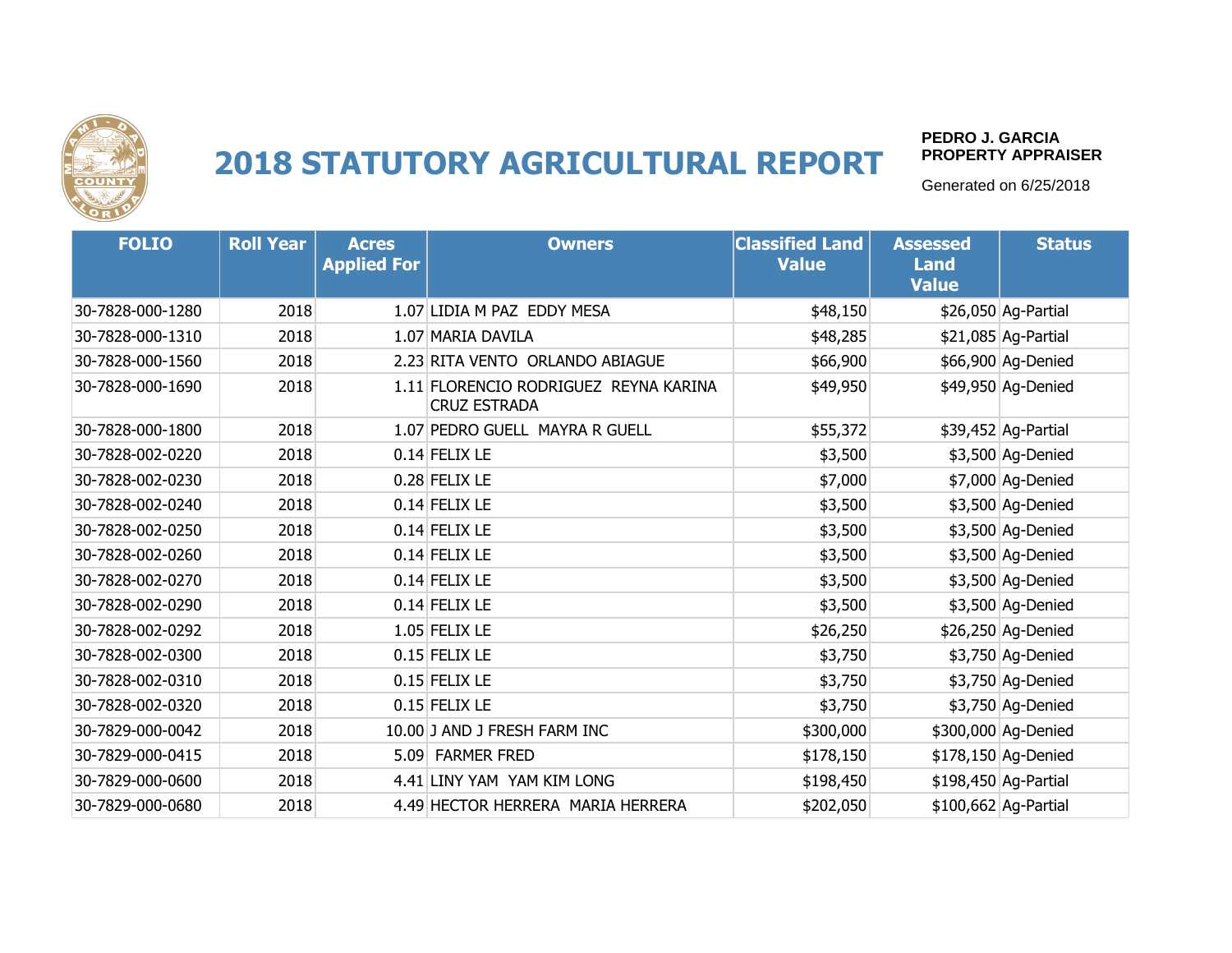

#### **PEDRO J. GARCIA PROPERTY APPRAISER**

| <b>FOLIO</b>     | <b>Roll Year</b> | <b>Acres</b><br><b>Applied For</b> | <b>Owners</b>                                            | <b>Classified Land</b><br><b>Value</b> | <b>Assessed</b><br><b>Land</b><br><b>Value</b> | <b>Status</b>        |
|------------------|------------------|------------------------------------|----------------------------------------------------------|----------------------------------------|------------------------------------------------|----------------------|
| 30-7833-000-0062 | 2018             |                                    | 5.00 LE S LONGANS LLC                                    | \$150,000                              |                                                | \$12,500 Ag-Granted  |
| 30-7833-000-0840 | 2018             |                                    | 2.50 ELIE RIZKALLAH                                      | \$72,450                               |                                                | \$72,450 Ag-Denied   |
| 30-7833-000-0860 | 2018             |                                    | 2.50 ELIE RIZKALLAH                                      | \$80,850                               |                                                | \$80,850 Ag-Denied   |
| 30-7833-000-0960 | 2018             |                                    | 4.81 AEG 28 INVESTMENTS LLC                              | \$120,250                              |                                                | \$12,025 Ag-Granted  |
| 30-7833-000-1180 | 2018             |                                    | 2.35 SERGIO JUAREZ MARIANA HERNANDEZ<br><b>DE JUAREZ</b> | \$82,250                               |                                                | \$25,550 Ag-Partial  |
| 30-7833-000-1940 | 2018             |                                    | 2.48 AEG 28 INVESTMENTS LLC                              | \$86,800                               |                                                | \$6,200 Ag-Granted   |
| 30-7833-001-0020 | 2018             |                                    | 3.00 DALINE KEAT                                         | \$121,760                              |                                                | \$15,110 Ag-Partial  |
| 30-7833-001-0040 | 2018             |                                    | 1.03 SEIHA HAK DOEUN UY                                  | \$41,040                               |                                                | \$2,462 Ag-Granted   |
| 30-7833-001-0041 | 2018             |                                    | 2.02 SEIHA HAK DOEUN UY                                  | \$80,720                               |                                                | \$4,843 Ag-Granted   |
| 30-7833-001-0070 | 2018             |                                    | 3.04 SEIHA HAK DOEUN UY                                  | \$121,760                              |                                                | \$7,306 Ag-Granted   |
| 30-7834-000-0010 | 2018             |                                    | 15.00 VBB GROVE CORPORATION                              | \$450,000                              |                                                | \$37,500 Ag-Granted  |
| 30-7834-000-0020 | 2018             |                                    | 15.00 VBB GROVE CORPORATION                              | \$450,000                              |                                                | \$37,500 Ag-Granted  |
| 30-7834-000-0030 | 2018             |                                    | 40.00 VBB GROVE CORPORATION                              | \$900,000                              |                                                | \$100,000 Ag-Granted |
| 30-7834-000-0165 | 2018             |                                    | 48.00 DIAMOND I FARMS INC                                | \$1,072,125                            | \$1,072,125 Ag-Denied                          |                      |
| 30-7835-000-0070 | 2018             |                                    | 4.00 MAHENDRA G RAOLJI PRAFULA M RAOLJI                  | \$110,000                              |                                                | \$9,600 Ag-Granted   |
| 30-7835-000-0215 | 2018             |                                    | 5.00 BRIAN NGUYEN KIMCHI NGUYEN                          | \$137,500                              |                                                | \$137,500 Ag-Denied  |
| 30-7835-000-0220 | 2018             |                                    | 15.00 ALFRED J MUSUMECI ANGELINA<br><b>MUSUMECI</b>      | \$268,675                              |                                                | \$62,604 Ag-Partial  |
| 30-7835-000-0250 | 2018             |                                    | 38.73 VBB GROVE CORPORATION                              | \$871,425                              |                                                | \$96,825 Ag-Granted  |
| 30-7901-000-0010 | 2018             |                                    | 10.40 MARISTA HOLDINGS LLC                               | \$250,000                              |                                                | \$22,000 Ag-Granted  |
| 30-7901-000-0060 | 2018             |                                    | 5.20 MARISTA HOLDINGS LLC                                | \$125,000                              |                                                | \$11,000 Ag-Granted  |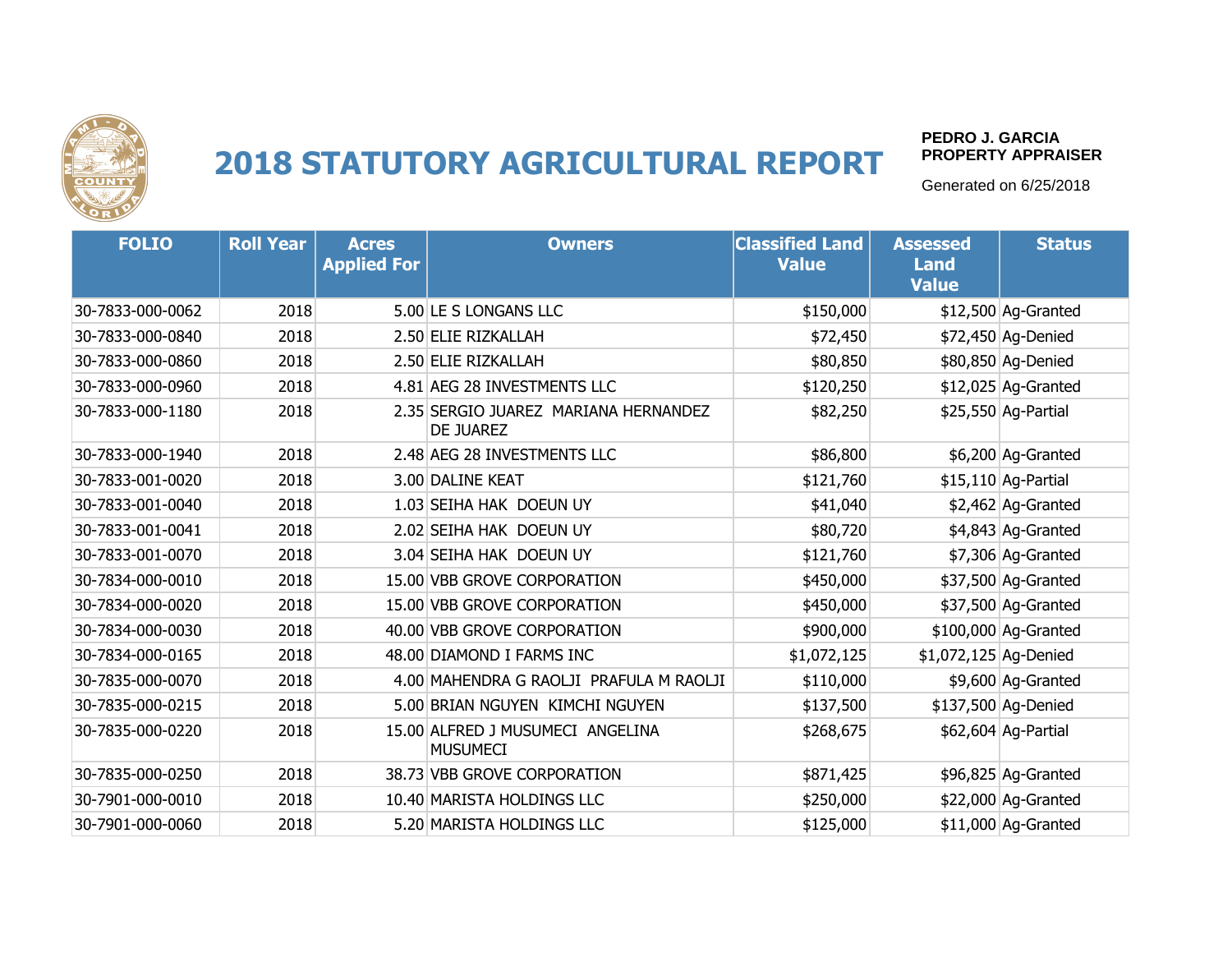

#### **PEDRO J. GARCIA PROPERTY APPRAISER**

| <b>FOLIO</b>     | <b>Roll Year</b> | <b>Acres</b><br><b>Applied For</b> | <b>Owners</b>                                                | <b>Classified Land</b><br><b>Value</b> | <b>Assessed</b><br><b>Land</b><br><b>Value</b> | <b>Status</b>        |
|------------------|------------------|------------------------------------|--------------------------------------------------------------|----------------------------------------|------------------------------------------------|----------------------|
| 30-7901-000-0130 | 2018             |                                    | 10.04 MARISTA HOLDINGS LLC                                   | \$250,000                              |                                                | \$22,000 Ag-Granted  |
| 30-7901-000-0171 | 2018             |                                    | 1.00 EPMORE 1 LLC                                            | \$40,830                               |                                                | \$40,830 Ag-Denied   |
| 30-7906-000-0062 | 2018             |                                    | 1.52 RAUL C GARCIA NAIDELMYS GARCIA                          | \$114,000                              |                                                | \$45,125 Ag-Partial  |
| 30-7906-000-0330 | 2018             |                                    | 19.76 MARISTA HOLDINGS LLC                                   | \$1,408,725                            |                                                | \$41,323 Ag-Granted  |
| 30-7906-004-0020 | 2018             |                                    | 5.00 RAMON J RODRIGUEZ XIOMARA PRATS<br><b>RODRIGUEZ</b>     | \$295,750                              |                                                | \$295,750 Ag-Denied  |
| 30-7907-000-0170 | 2018             |                                    | 1.75 MIGUEL JIMENEZ MARIA ASUNCION<br>SORIA GLORIA           | \$190,575                              |                                                | \$190,575 Ag-Denied  |
| 30-7908-000-0531 | 2018             |                                    | 1.40 GERONIMO G PEDRAZA LUCILA PEDRAZA                       | \$84,000                               |                                                | \$77,785 Ag-Partial  |
| 30-7913-001-0190 | 2018             |                                    | 74.00 JOHN L ALGER TRS JOHN L ALGER REV<br>TR                | \$1,512,000                            |                                                | \$181,440 Ag-Granted |
| 30-7913-001-0250 | 2018             |                                    | 40.00 LAND GROWTH LLC                                        | \$640,000                              |                                                | \$88,000 Ag-Granted  |
| 30-8802-000-0230 | 2018             |                                    | 5.00 RICHARD T ALGER TRS RICHARD T<br><b>ALGER REVOC TR</b>  | \$90,000                               |                                                | \$12,500 Ag-Granted  |
| 30-8802-000-0260 | 2018             |                                    | 160.00 RICHARD T ALGER TRS RICHARD T<br>ALGER REVOC TR       | \$1,547,900                            |                                                | \$398,238 Ag-Partial |
| 30-8803-000-0110 | 2018             |                                    | 12.60 DRAGON FRUIT FARM II LLC                               | \$226,980                              |                                                | \$31,525 Ag-Granted  |
| 30-8803-000-0130 | 2018             |                                    | 15.00 RICHARD T ALGER TRS RICHARD T<br><b>ALGER REVOC TR</b> | \$270,000                              |                                                | \$36,000 Ag-Granted  |
| 30-8803-000-0291 | 2018             |                                    | 5.00 YUTTHANA PAKKARATO<br>SAITAN<br><b>PAKKARATO</b>        | \$90,000                               |                                                | \$34,200 Ag-Partial  |
| 30-8804-000-0042 | 2018             |                                    | 4.72 JORGE ALVAREZ LE<br>REM XUMIN WANG                      | \$132,160                              |                                                | \$132,160 Ag-Denied  |
| 30-8804-000-1790 | 2018             |                                    | 2.36 EDITH DE LA TORRE JUAN DE LA TORRE                      | \$59,000                               |                                                | \$5,900 Ag-Granted   |